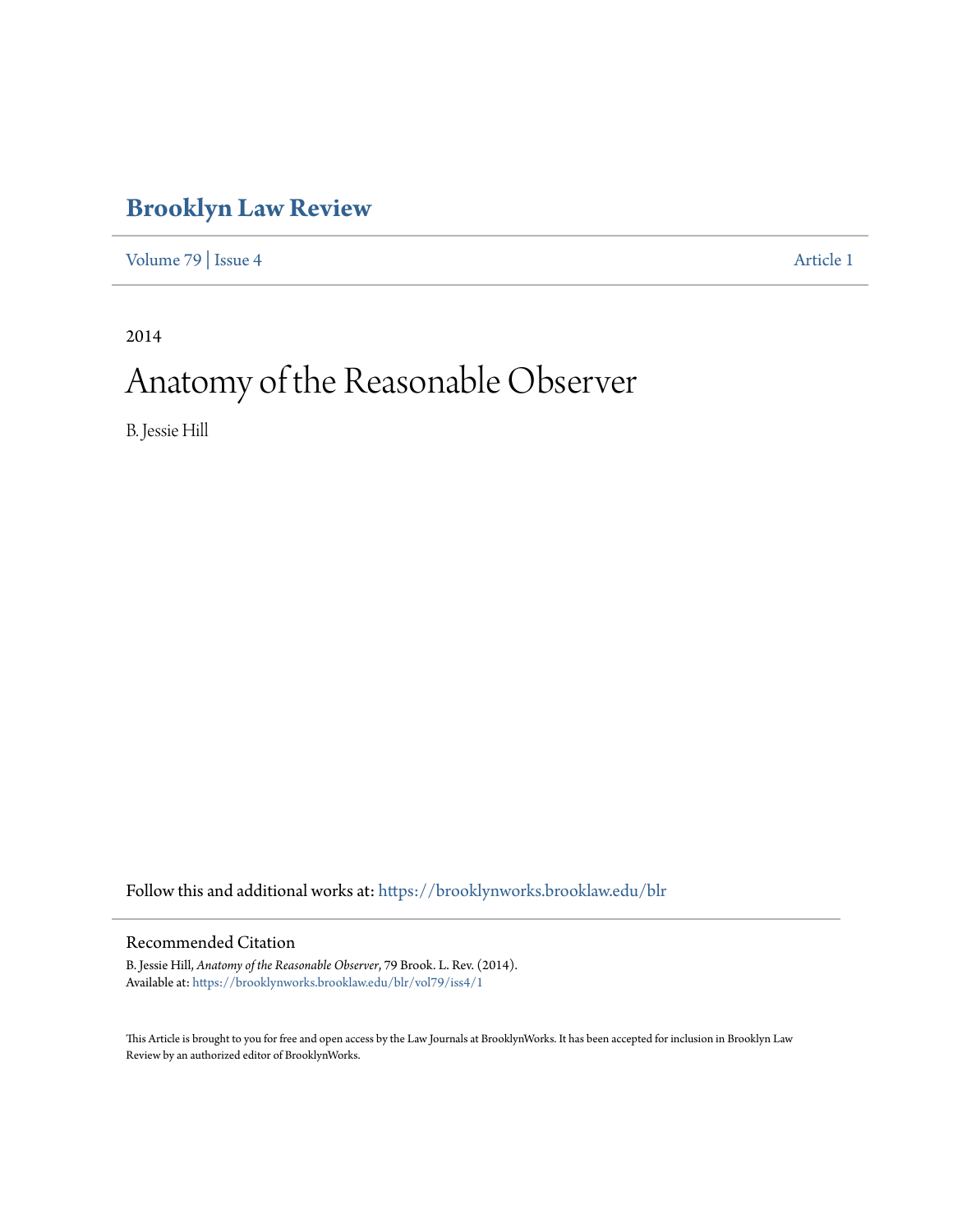# **ARTICLES**

# Anatomy of the Reasonable Observer

# *B. Jessie Hill*†

### **INTRODUCTION**

Pity the reasonable observer. This hypothetical person, referenced primarily in establishment clause cases as the imaginary arbiter of whether a government-sponsored display or practice constitutes an endorsement of religion, has been criticized and maligned—his very existence questioned.<sup>1</sup> While the reasonable observer has, so far, survived these attacks, some commentators suggest that he is not long for this world.<sup>2</sup> And a small cottage industry exists to point out the reasonable observer's shortcomings, as well as to propose alternatives to this heuristic device.<sup>3</sup>

<sup>†</sup> Professor of Law, Associate Dean for Faculty Development and Research, and Laura B. Chisolm Distinguished Research Scholar, Case Western Reserve University School of Law. Early drafts of this paper were presented at the BYU Law and Religion Colloquium and the Annual Law and Religion Roundtable at Stanford Law School. The author thanks the participants in those workshops for helpful criticisms and suggestions, especially Fred Gedicks, Cole Durham, Ron Colombo, Frank Ravitch, Bill Marshall, and Nelson Tebbe.

<sup>1</sup> Michael C. Dorf, *Same-Sex Marriage, Second-Class Citizenship, and Law's Social Meanings*, 97 VA. L. REV. 1267, 1335 (2011) ("There is no unique reasonable observer."); Paula Abrams, *The Reasonable Believer: Faith, Formalism, and the Endorsement of Religion*, 14 LEWIS & CLARK L. REV. 1537, 1539 (2010) (describing the reasonable observer as "no more than an empty suit").

<sup>2</sup> Erwin Chemerinsky, *The Future of Constitutional Law*, 34 CAP. U. L. REV. 647, 665-66 (2006); Jennifer Anglim Kreder, *Lessons for Religious Liberty Litigation from Kentucky*, 19 WASH. & LEE J. CIVIL RTS. & SOC. JUST. 275, 302 (2013) (noting that many believe the Supreme Court may soon depart from its current doctrinal framework toward one that is more "pro-religion").

<sup>3</sup> *See, e.g.*, Caroline Mala Corbin, *Ceremonial Deism and the Reasonable Religious Outsider*, 57 UCLA L. REV. 1545, 1574 (2010) (advocating for a "reasonable religious outsider's perspective" in evaluating the constitutionality of ceremonial deism); Dorf, *supra* note 1, at 1337 (tentatively advocating a "qualified victim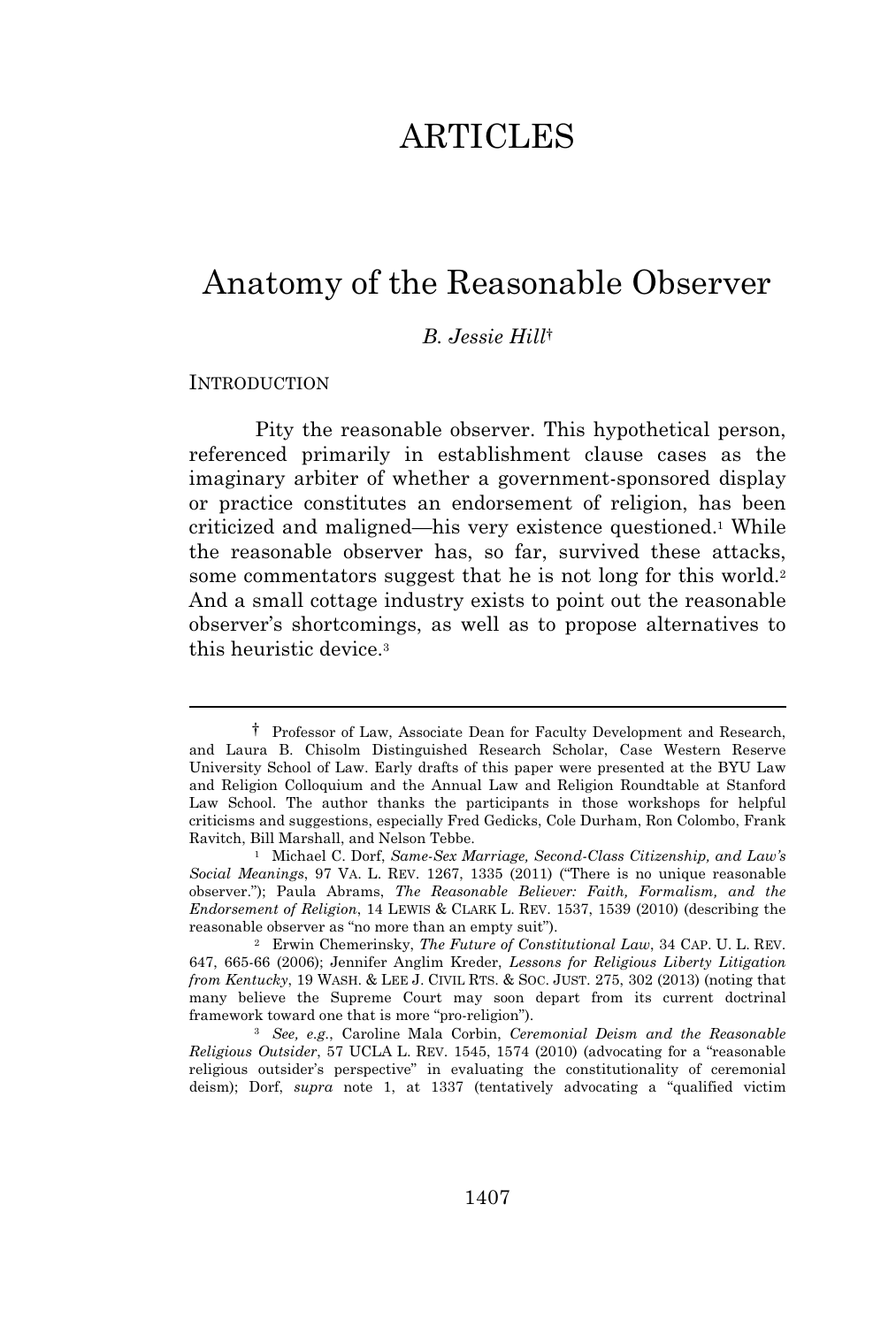Does all of this spell the demise of the reasonable observer? The status of the endorsement test, with which the reasonable observer is most closely associated, has been in question at least since Justice Sandra Day O'Connor left the Supreme Court, and probably well before that. Recent cases such as *Town of Greece v. Galloway*, in which the Second Circuit struck down a town's legislative prayer practice because "it constituted an endorsement of Christianity from the perspective of 'an ordinary, reasonable observer,'" raise the possibility that the Court will soon reconsider the endorsement test and possibly decide to abandon it entirely.<sup>4</sup>

Much of the resistance to the endorsement test arises from disagreement with its underlying substantive assumption namely, that mere endorsement of religion by the government is unconstitutional.<sup>5</sup> However, the notion that the social meaning of a government practice—determined from the perspective of a "reasonable observer"—is relevant to its constitutionality has significantly more traction within constitutional doctrine.<sup>6</sup> Indeed, even if the Court were to replace the endorsement test with the test preferred by the Court's conservative wing, a "coercion" or "proselytization" test, it must still determine whether the official religious speech was in fact coercive or proselytizing.<sup>7</sup> Presumably, this determination would have to be made from the perspective of a reasonable or objective observer.

There is therefore reason to believe that the reasonable observer would survive the death of the endorsement test.

perspective" for identifying social meaning); Norman Dorsen & Charles Sims, *The Nativity Scene Case: An Error of Judgment*, 1985 U. ILL. L. REV. 837, 859-61.

<sup>4</sup> Galloway v. Town of Greece, 681 F.3d 20, 29-30 (2d Cir. 2012), *rev'd*, No. 12- 696, 2014 WL 1757828 (May 5, 2014). In deciding the case, the Supreme Court's analysis made only passing reference to the reasonable observer test in a portion of the opinion representing only three justices. Town of Greece v. Galloway, No. 12-696, 2014 WL 1757828, at \*14 (May 5, 2014). In contrast, a concurrence authored by Justice Thomas and joined by Justice Scalia overtly rejected the use of the reasonable observer. *Id.* at \*26 (Thomas, J., concurring) ("[W]hatever nonestablishment principles existed in 1868, they included no concern for the finer sensibilities of the 'reasonable observer.'").

<sup>5</sup> *See, e.g.*, Thomas C. Berg, *What's Right and Wrong with "No Endorsement"*, 21 WASH. U. J.L. & POL'<sup>Y</sup> 307, 315-16 (2006); Steven D. Smith, *Symbols, Perceptions, and Doctrinal Illusions: Establishment Neutrality and the "No Endorsement" Test*, 86 MICH. L. REV. 266, 302-03 (1987).

<sup>6</sup> *See infra* Part I.B. "Social meaning" may be defined as "the semiotic content attached to various actions, or inactions, or statuses, within a particular context." Lawrence Lessig, *The Regulation of Social Meaning*, 62 U. CHI. L. REV. 943, 951 (1995).

<sup>7</sup> A "coercion" or "proselytization" test would recognize establishment clause violations only where the government has coerced someone to engage in a religious practice or has engaged in proselytizing speech. *See, e.g.*, Lee v. Weisman, 505 U.S. 577, 587 (1992); Cnty. of Allegheny v. ACLU, 492 U.S. 573, 659-60 (1989) (Kennedy, J., concurring in part and dissenting in part).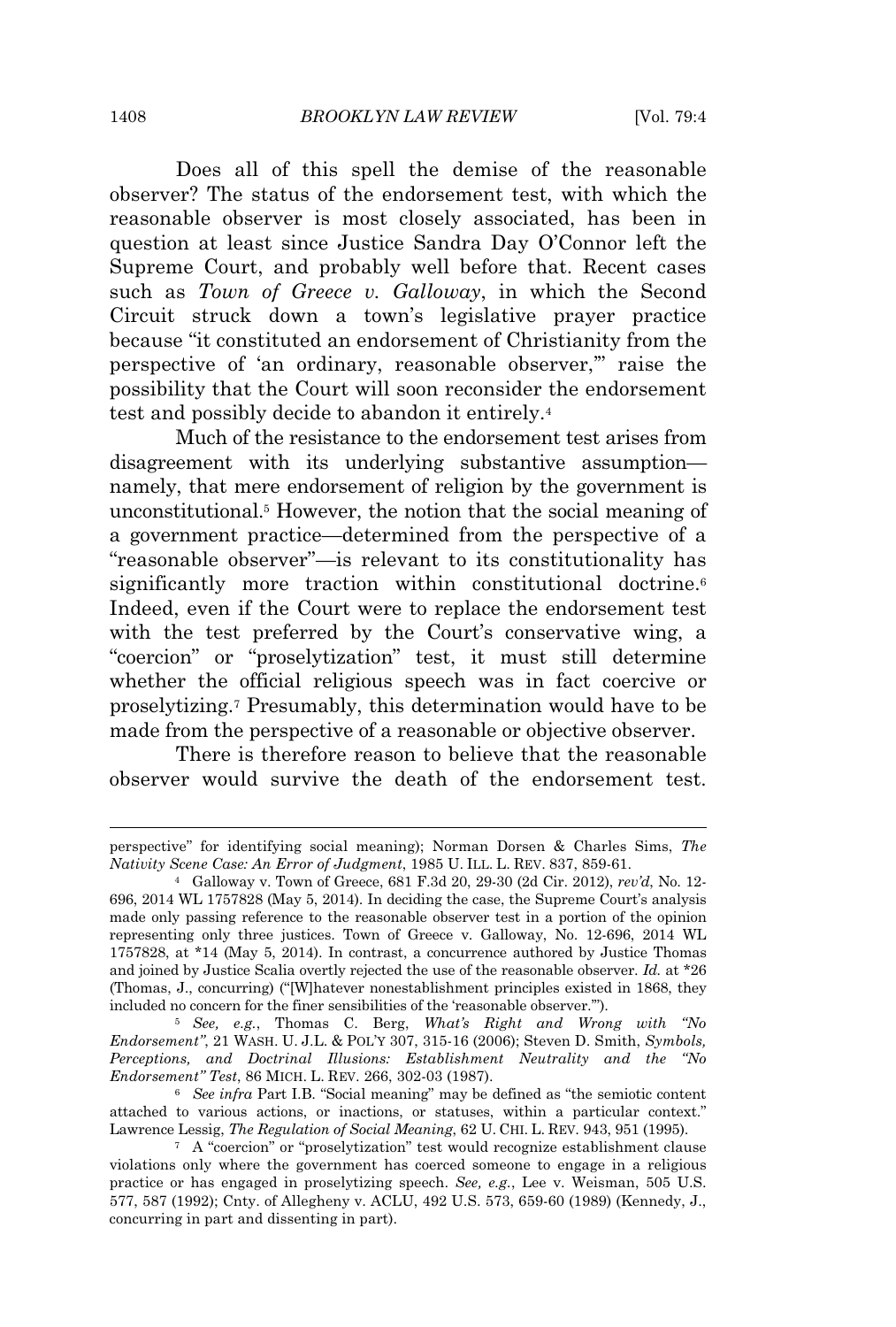Scholars have recognized the importance of social meaning in other domains of constitutional law and have begun to apply the concept of social meaning more broadly.<sup>8</sup> Recent articles have applied an analysis of social meaning to domains of constitutional law reaching beyond the establishment clause, including same-sex marriage and affirmative action.<sup>9</sup> They have also suggested the relevance of the reasonable observer heuristic to the much-discussed doctrine of government speech.<sup>10</sup> There is, therefore, a particularly acute need to understand how social meaning is conveyed and from whose perspective it is judged. In other words, so long as the expressive content of government action has legal and constitutional significance, the reasonable observer remains relevant as one possible answer to the question, "*Whose* meaning counts?" <sup>11</sup> And if the spate of recent scholarship on the issue of government speech<sup>12</sup> and related expressive concerns<sup>13</sup> is any indication, that significance is waxing rather than waning.

Yet, the reasonable observer heuristic is also highly problematic. Critics have taken issue with this interpretive device, arguing that it is an overly idealized construct that fails to capture the way real people actually view a religious display. In particular, two powerful critiques have been advanced time and again. First, critics point out that the level of knowledge imputed to the reasonable observer is greater than that of the

<sup>12</sup> *E.g.*, Joseph Blocher, *Government Property and Government Speech*, 52 WM. & MARY L. REV. 1413 (2011); Carter, *supra* note 9; Caroline Mala Corbin, *Nonbelievers and Government Speech*, 97 IOWA L. REV. 347 (2012); Claudia E. Haupt, *Mixed Public-Private Speech and the Establishment Clause*, 85 TUL. L. REV. 571 (2011); B. Jessie Hill, *(Dis)Owning Religious Speech*, 20 GEO. MASON L. REV. 361 (2013); Helen Norton, *The Measure of Government Speech: Identifying Expression's Source*, 88 B.U. L. REV. 587 (2008); Tebbe, *supra* note 9. The *Case Western Reserve Law Review*, the *South Dakota Law Review*, and the *Denver University Law Review* recently published symposia on government speech. Symposium, *Government Speech: The Government's Ability to Compel and Restrict Speech*, 61 CASE W. RES. L. REV. 1081 (2011); Symposium, *Government Speech*, 87 DENV. U. L. REV. 809 (2010); Symposium, *Government Speech Doctrine*, 57 S.D. L. REV. 389 (2012).

<sup>13</sup> Dorf, *supra* note 1. In 1992, Professor Kenneth Karst suggested that while the salience of disputes over material goods, like resource allocation among religious groups, has dissipated, "[i]ssues concerning governmental deployments of the symbols of religion . . . have a far greater capacity to polarize." Kenneth L. Karst, *The First Amendment, the Politics of Religion and the Symbols of Government*, 27 HARV. C.R.- C.L. L. REV. 503, 507 (1992).

<sup>8</sup> *See infra* Part I.B.

<sup>9</sup> William M. Carter, Jr., *Affirmative Action as Government Speech*, 59 UCLA L. REV. 2 (2011); Dorf, *supra* note 1; Nelson Tebbe, *Government Nonendorsement*, 98 MINN. L. REV. 648 (2013).

<sup>10</sup> *See infra* Part I.B.

<sup>11</sup> *Cf.* William P. Marshall, "*We Know It When We See It" The Supreme Court and Establishment*, 59 S. CAL. L. REV. 495, 534-36 (1986) (asking, with respect to religious symbols, "Whose perspective (and perception) should govern?").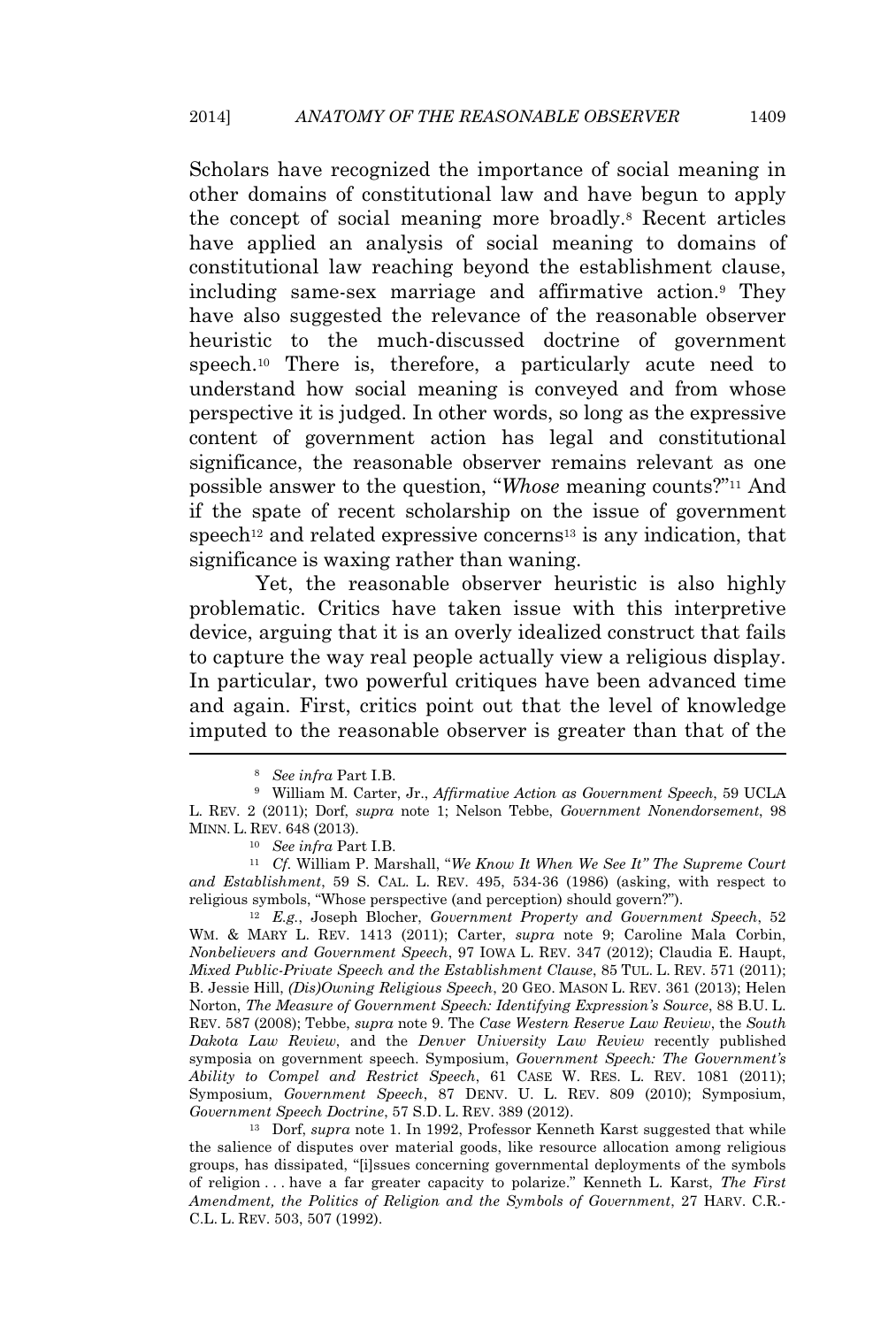average viewer and is therefore unrealistic.<sup>14</sup> Second, critics argue that the reasonable observer inquiry is so unguided and standardless that the reasonable observer essentially becomes a stand-in for the judge and her personal predilections especially when one considers the unusually high degree of knowledge imputed to the reasonable observer.<sup>15</sup> This critique usually also posits that the judge is likely to be biased in favor of upholding majority religious symbols, reflecting the fact that most judges are Christian and are therefore less likely to view Christian symbols as an endorsement.<sup>16</sup>

This article argues that the critiques of the reasonable observer heuristic are misguided and that the various alternatives to the reasonable observer that grow out of this critique are both unnecessary and unworkable. In particular, I argue that commentators have misunderstood both the reasonable observer heuristic and alternatives like the reasonable religious outsider. Those commentators have assumed that the judge must put herself in the shoes of a stranger with certain characteristics and then consider the challenged religious display or practice from that perspective.

This conception is fundamentally incorrect. Understood in the most useful way possible, the reasonable observer is an accurate model for making sense of the process of interpreting social meaning. When an interpreter engages in discerning the meaning of something—whether a text or a symbolic display she considers as much information as she has available: the context, the background, and the relevant social facts, as well as the words or symbols themselves. She then uses this information to reconstruct the intent, or purpose, behind the symbolic representation. This reconstructed intent, I argue, is essentially synonymous with "social meaning." The reasonable observer is, then, simply a reader of social meaning, and the reasonable observer's role in discerning the meaning of religious symbolism should not be controversial or suspect.

Still, one problem with this understanding of the reasonable observer is that it fails to address the heuristic's majoritarianism critique. It is undeniable that two people can view a symbol and reach different conclusions about its meaning, even if both have the same background knowledge about it. Assuming that one's religious background and beliefs

<sup>14</sup> *See infra* Part II.A.

<sup>15</sup> *See infra* Part II.A.

<sup>16</sup> *See infra* Part II.B.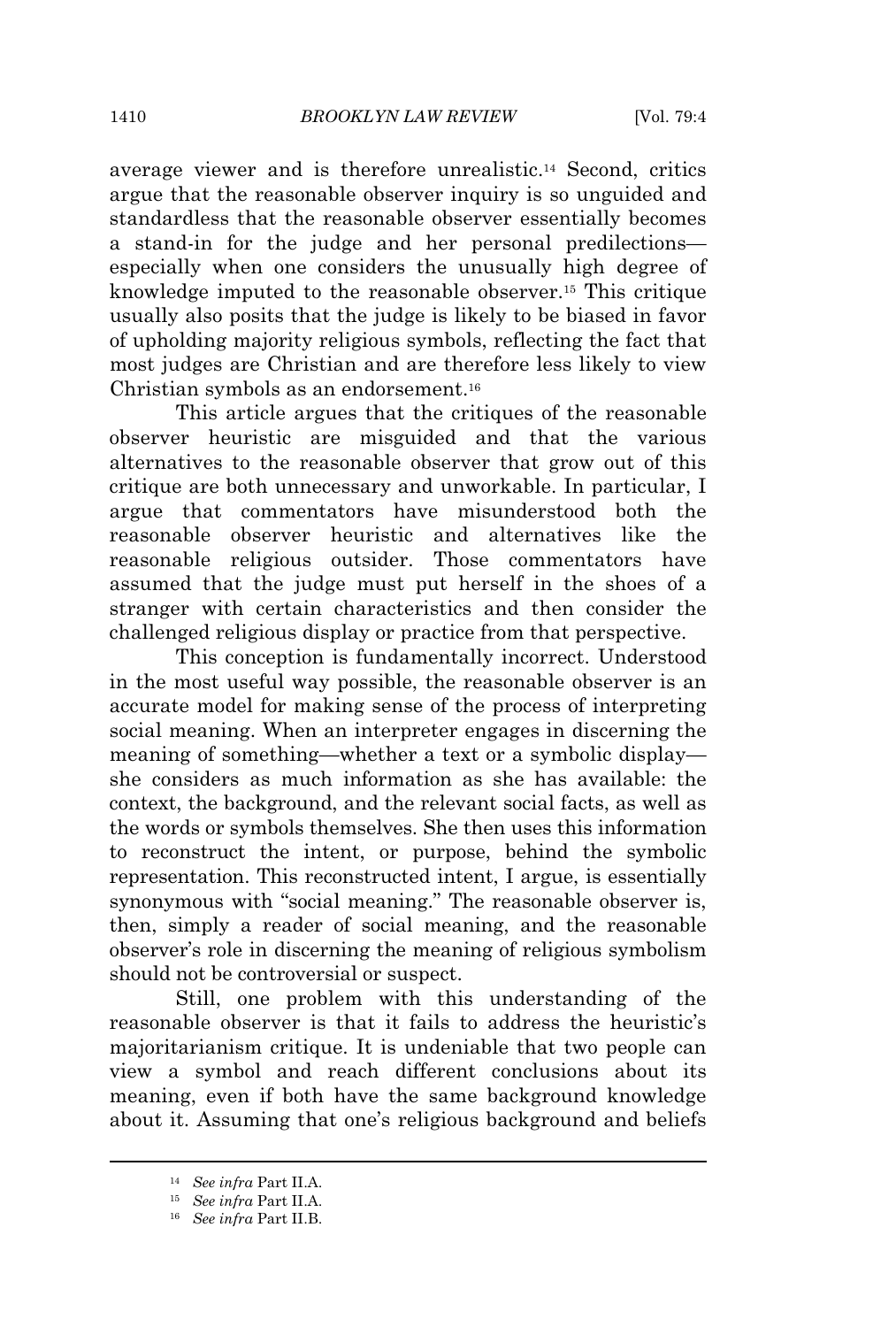are likely to affect perception, it is difficult to say whose understanding should be the one that matters under the establishment clause.<sup>17</sup> And one might fear that symbols and practices will be understood as less problematic when they reflect the expectations and cultural background of judges, many of whom are white, male, and Christian. Thus, the reasonable observer still risks embodying an overwhelming majoritarian bias when used to interpret social meaning. This line of argument leads to the suggestion that judges should instead adopt the perspective of the religious outsider, so that minority group interests are sufficiently protected.

I contend that this "outsider" solution does not actually advance the ball on opening up social meaning to minority perspectives. There are certainly problems with the reasonable observer: most importantly, there is nothing that requires judges to choose the social meaning that favors the religious outsider over the religious insider (or, for that matter, vice versa).<sup>18</sup> The inquiry into social meaning by judges is almost completely unconstrained by legal rules. Yet, proposals to require judges to adopt the perspective of the reasonable religious outsider do not solve these problems because they merely ask judges to engage in acts of empathy—of identification with another hypothetical person—for which they are likely ill-equipped. Indeed, many people, not just judges, are uncomfortable and incompetent at seeing the world through another's eyes, and there is no guarantee that judges, in particular, will execute this task very well. Instead, I propose that judges should use legal devices of the sort that judges are more comfortable with—in particular, rebuttable presumptions and burdens of proof—to force the consideration of social meaning from something other than a majoritarian perspective. Judges are competent at using such devices, and parties will frame their arguments accordingly. Though not without its flaws, this proposal will better protect minority viewpoints than the various "alternative observers" that have

<sup>17</sup> *See, e.g.*, Mark Strasser, *The Protection and Alienation of Religious Minorities: On the Evolution of the Endorsement Test*, 2008 MICH. ST. L. REV. 667, 675- 76, 707. As noted below, however, this assumption may be somewhat more questionable than it appears. *See infra* Part II.B.2.

<sup>18</sup> Strasser, *supra* note 17, at 676 ("Justice O'Connor understands that individuals with access to the same information will nonetheless reach different conclusions. However, she says nothing about how to determine who has accurately described the message the state intends to convey, even though such a determination is the central concern of the purpose prong.").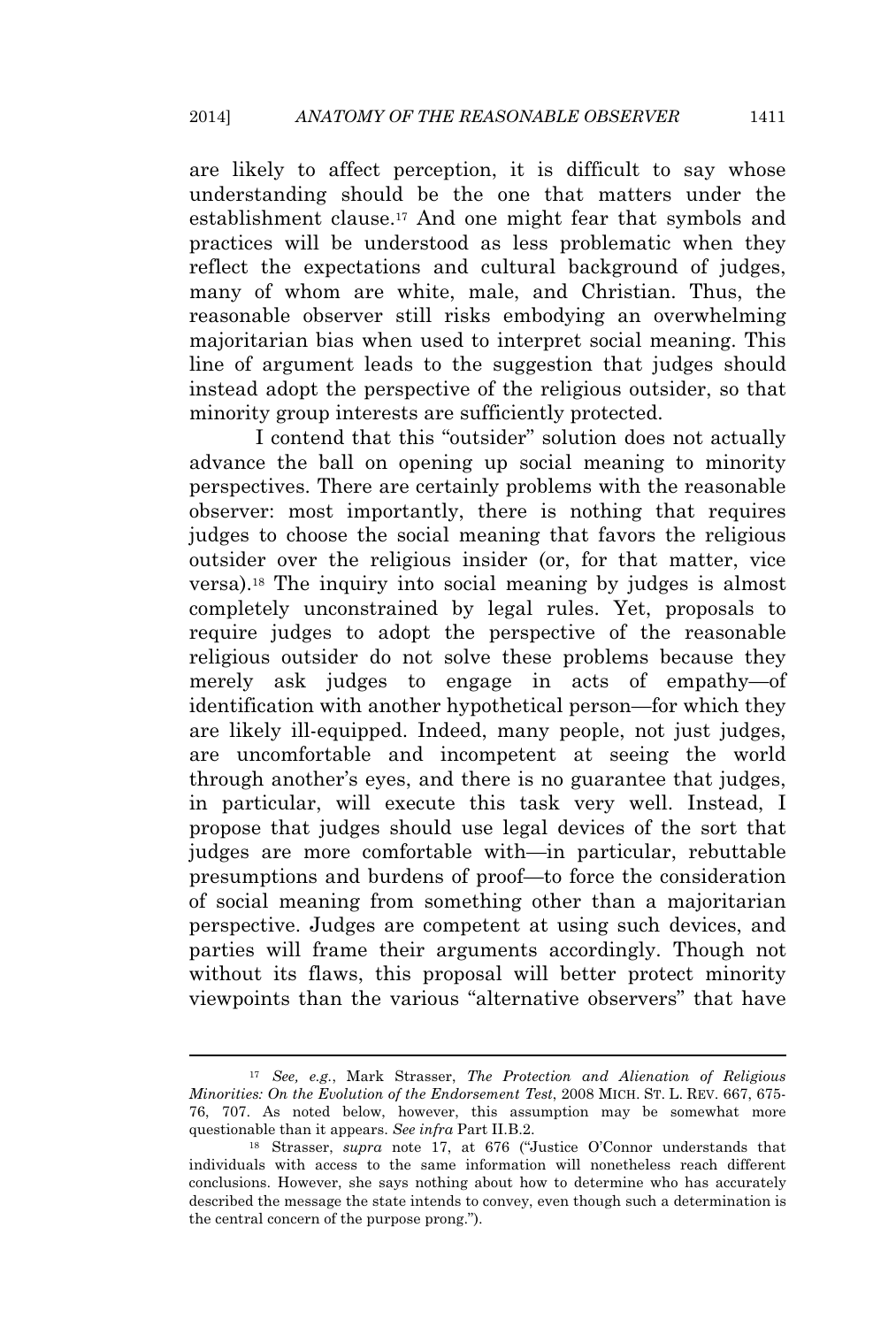been proposed. In addition, it may give the social meaning inquiry some greatly needed structure.

In Part I, I briefly review the genesis of the reasonable observer in relation to the endorsement test, the predominant test for analyzing challenges to public displays of religious symbols. I also describe various other constitutional contexts in which social meaning is implicated and how the reasonable observer heuristic is therefore relevant. In Part II, I outline the standard critiques of the reasonable observer as well as some proposals for replacing it with a different, more minorityfocused observer. Then, in Part III, I set forth my own critique: that the standard criticisms of the reasonable observer are based on a misunderstanding of that heuristic device and that, while well-meaning, the suggested alternatives are also fundamentally wrongheaded. I conclude that both religious minorities and judges would be better served by a jurisprudence that uses more standard legal devices, such as presumptions and burden-shifting, rather than one that demands judges develop a sympathetic imagination.<sup>19</sup> Legal constraints, rather than legal fictions,<sup>20</sup> are sorely needed.

# I. A BRIEF BIOGRAPHY OF THE REASONABLE OBSERVER

A burgeoning body of scholarship recognizes the constitutional relevance of the social meaning conveyed by expressive governmental actions in a variety of contexts, ranging from flying the confederate flag to outlawing same-sex marriage. At the heart of most of this scholarship is an assumption that the perspective of the reasonable observer is the one from which social meaning will be judged. It is therefore important to understand the origin of the reasonable observer and its role as a heuristic device for making sense of the social meaning inquiry. Its origin can be traced to the endorsement test in establishment clause jurisprudence, but the influence of the reasonable observer has extended far beyond that context.

<sup>19</sup> Although this article focuses primarily on the use of the reasonable observer heuristic in the establishment clause context, where it is most developed doctrinally, its application may stretch to other contexts where social meaning is constitutionally relevant.

<sup>20</sup> *Cf.* Capitol Square Rev. & Adv. Bd. v. Pinette, 515 U.S. 753, 800 n.5 (1995) (Stevens, J., dissenting) (describing Justice O'Connor's version of the reasonable observer as a "legal fiction"); Abrams, *supra* note 1, at 1538 (describing the reasonable observer as a "legal fiction").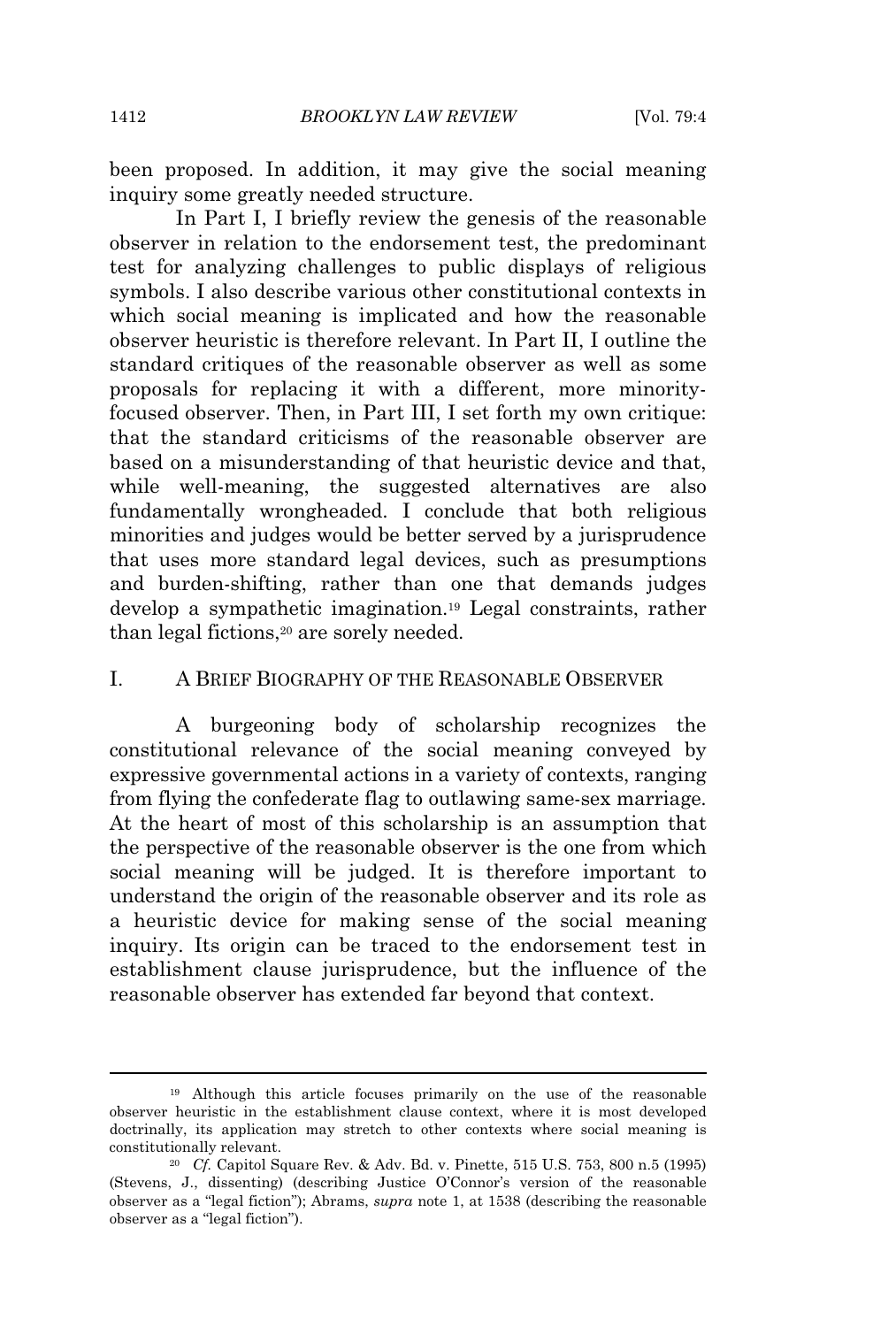### *A. The Rise of the Reasonable Observer*

Although he did not appear on the scene until later, the stage was set for the reasonable observer in *Lynch v. Donnelly*. <sup>21</sup> This 1984 Supreme Court case involved a challenge under the establishment clause of the First Amendment<sup>22</sup> to a nativity scene display at Christmastime in downtown Pawtucket, Rhode Island. Writing for the majority, Chief Justice Burger applied the test derived from *Lemon v. Kurtzman*<sup>23</sup> and held the display to be constitutional. Burger's opinion described the display as an acceptable acknowledgement of religion, no more problematic than "the Congressional and Executive recognition of the origins of the Holiday itself as 'Christ's Mass,' or the exhibition of literally hundreds of religious paintings in governmentally supported museums." <sup>24</sup> The opinion was rather thin on analysis, however, and Justice O'Connor's brief concurrence therefore assumed particular importance.<sup>25</sup> In her opinion, Justice O'Connor stated that the relevant inquiry was "whether Pawtucket has endorsed Christianity by its display of the crèche." In other words, she explained, the Court must consider whether the challenged display "sen[t] a message to nonadherents that they [were] outsiders, not full members of the political community, and an accompanying message to adherents that they [were] insiders, favored members of the political community."<sup>26</sup>

Justice O'Connor offered her "endorsement test" as a gloss on the *Lemon* test, an overlay that focused the *Lemon* test on the social meaning of the governmental practice in question. Justice O'Connor did not specifically mention or describe the reasonable observer in that early case. Indeed, Justice O'Connor focused primarily on the overall substantive goal of the endorsement test—namely, to ensure that government would not promote messages that designated some individuals as second-class citizens on the basis of religion.<sup>27</sup> She made only passing, generic references to the "audience" and "viewers" of religious displays.<sup>28</sup> At the same time, she laid the groundwork

<sup>21</sup> 465 U.S. 668 (1984).

<sup>22</sup> U.S. CONST. amend. I ("Congress shall make no law respecting an establishment of religion . . . .").

<sup>23</sup> 403 U.S. 602 (1971).

<sup>24</sup> *Lynch*, 465 U.S. at 683.

<sup>25</sup> *Cf.* Cnty. of Allegheny v. ACLU, 492 U.S. 573, 594 (1989) (noting that "[t]he rationale of the majority opinion in *Lynch* is none too clear" and "offers no discernible measure for distinguishing between permissible and impermissible endorsements").

<sup>26</sup> *Lynch*, 465 U.S. at 688, 690 (O'Connor, J., concurring).

<sup>27</sup> *Id.* at 691-92.

<sup>28</sup> *Id.* at 690, 692.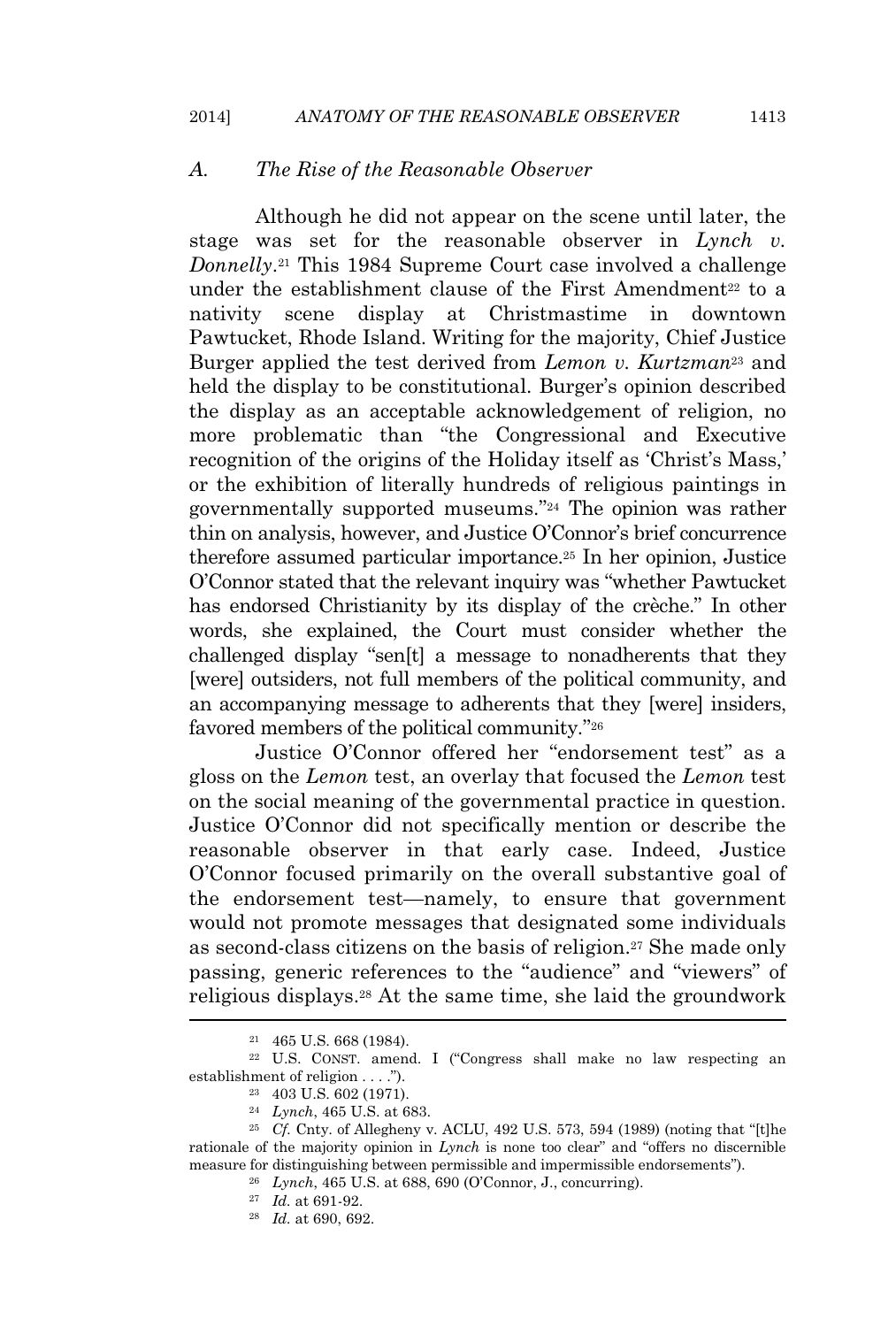for the reasonable observer in a way that reflects a proper understanding of how meaning is conveyed and interpreted. Specifically, Justice O'Connor explained:

The meaning of a statement to its audience depends both on the intention of the speaker and on the "objective" meaning of the statement in the community. Some listeners need not rely solely on the words themselves in discerning the speaker's intent: they can judge the intent by, for example, examining the context of the statement or asking questions of the speaker. Other listeners do not have or will not seek access to such evidence of intent. They will rely instead on the words themselves; for them the message actually conveyed may be something not actually intended. If the audience is large, as it always is when government "speaks" by word or deed, some portion of the audience will inevitably receive a message determined by the "objective" content of the statement, and some portion will inevitably receive the intended message.<sup>29</sup>

Justice O'Connor's explanation demonstrates a sensitivity to the way in which interpretation occurs. For example, interpretation draws upon both subjective components—particularly the speaker's intent—and objective components—specifically, the context of the speech. Indeed, Justice O'Connor treats the holiday display almost as though it were a straightforward linguistic communication by a government actor. Finally, drawing on the context, Justice O'Connor concluded, rather controversially, that "the overall holiday setting changes what viewers may fairly understand to be the purpose of the display . . . [and] negates any message of endorsement of that content." 30

In subsequent cases—most notably, *Wallace v. Jaffree*<sup>31</sup> and *County of Allegheny v. ACLU*, <sup>32</sup> the Court largely embraced and further refined the endorsement test.<sup>33</sup> Justice O'Connor, in her concurrences, put forth the reasonable observer perspective as the relevant viewpoint for discerning whether a government practice endorses religion. In *Jaffree*, the Court struck down Alabama's moment-of-silence law because it was enacted "for the sole purpose of expressing the State's endorsement of prayer ...."<sup>34</sup> In her concurrence, Justice O'Connor took the opportunity to expand on the endorsement test. Regarding the challenge to the moment-of-silence law, she

<sup>29</sup> *Id.* at 690.

<sup>30</sup> *Id.* at 692.

<sup>31</sup> 472 U.S. 38 (1985).

<sup>32</sup> 492 U.S. 573 (1989).

<sup>33</sup> *Jaffree*, 472 U.S. at 56-61; *Allegheny*, 492 U.S. at 601-02.

<sup>34</sup> *Jaffree*, 472 U.S. at 60.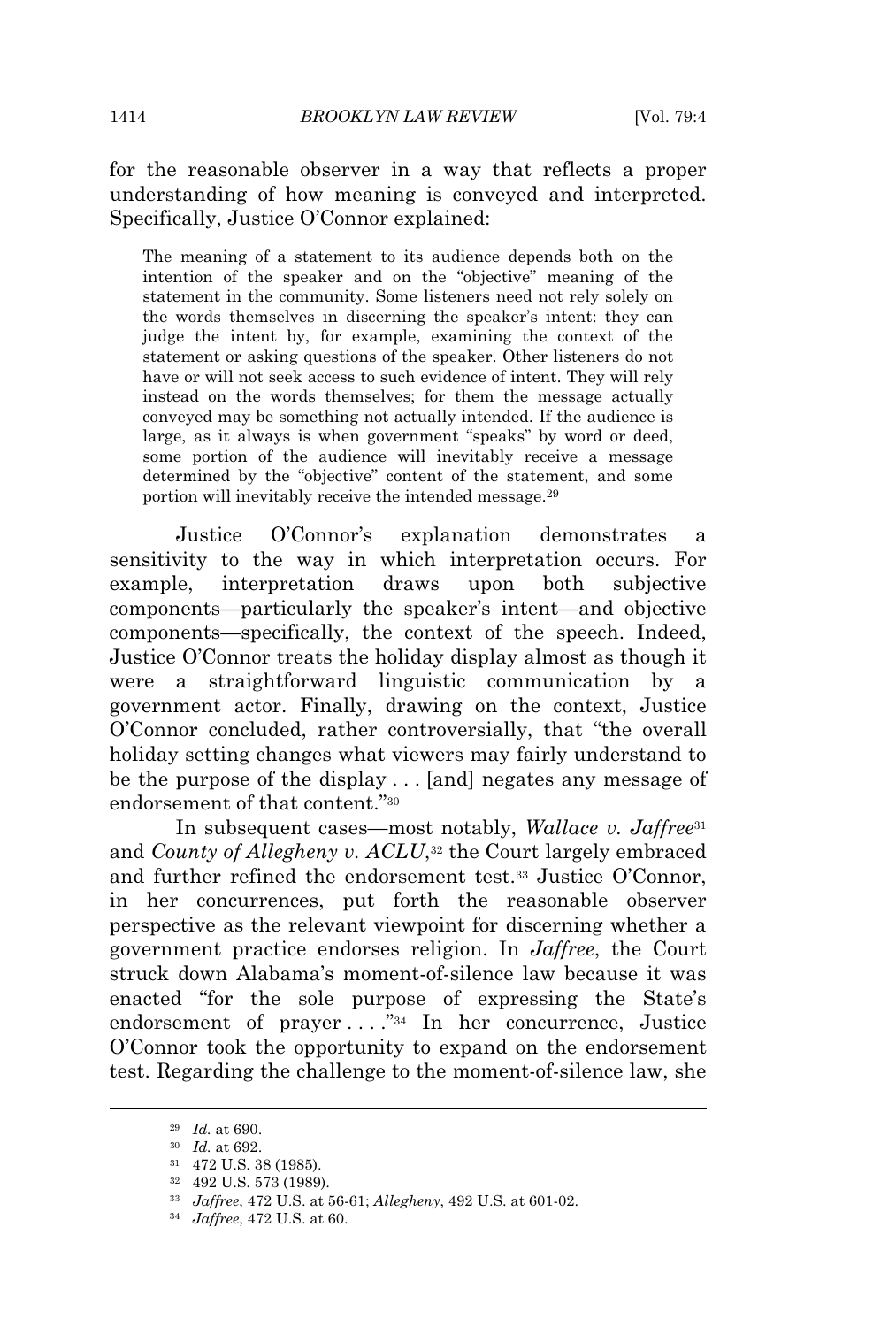explained that "[t]he relevant issue is whether an *objective observer*, acquainted with the text, legislative history, and implementation of the statute, would perceive it as a state endorsement of prayer in public schools." <sup>35</sup> Similarly, in *Allegheny*, a challenge to both a crèche display and a menorah display in and around public buildings, a majority of the justices applied the endorsement test, though not all in one opinion.<sup>36</sup> Appearing to equivocate about whose perspective was relevant, Justice Blackmun, writing only for himself, declared that the Court "must take into account the perspective of one who is neither Christian nor Jewish, as well as of those who adhere to either of these religions," as well as the perspective of "a 'reasonable observer.'" <sup>37</sup> Concurring, Justice O'Connor (joined by Justices Brennan and Stevens) clarified that the relevant perspective is that of the "reasonable observer."<sup>38</sup>

But the most extensive discussion of, and debate over, the reasonable observer occurs in *Capitol Square Review & Advisory Board v. Pinette*, <sup>39</sup> a case dealing with a free speech challenge to a city's decision to exclude a Ku Klux Klan-sponsored Latin cross from a public forum. The city claimed it was excluding the cross not because it objected to the Klan's racist political message, but because the city feared it would be committing an establishment clause violation if it allowed the cross to stand.<sup>40</sup> The primary issue before the Supreme Court, therefore, was whether the establishment clause would be violated if the city allowed the display of the freestanding cross in a statesponsored public forum.<sup>41</sup> Enter the reasonable observer.

No consistent picture of the reasonable observer emerges from the case. Justice Scalia, writing for a four-justice plurality, favored a per se rule that no inference of governmental endorsement of religion can arise from allowing private religious speech in a true public forum. Since Capitol Square was a public forum, the plurality's rule rendered the reasonable observer an

<sup>35</sup> *Id.* at 76 (O'Connor, J., concurring) (emphasis added); *see also* Witters v. Wash. Dep't Servs. for the Blind, 474 U.S. 481, 493 (1986) (O'Connor, J., concurring) (referring to the "reasonable observer"). Although the terms "objective" and "reasonable" are not precisely synonymous, the Court seems to use the terms "objective observer" and "reasonable observer" interchangeably. This article therefore does not distinguish them, either.

<sup>36</sup> *See* B. Jessie Hill, *Putting Religious Symbolism in Context: A Linguistic Critique of the Endorsement Test*, 104 MICH. L. REV. 491, 497 (2005).

<sup>37</sup> *Allegheny*, 492 U.S. at 620 (opinion of Blackmun, J.).

<sup>38</sup> *Id.* at 631 (O'Connor, J., concurring).

<sup>39</sup> 515 U.S. 753 (1995).

<sup>40</sup> *Id.* at 758-59 (plurality opinion).

<sup>41</sup> *Id.* at 757.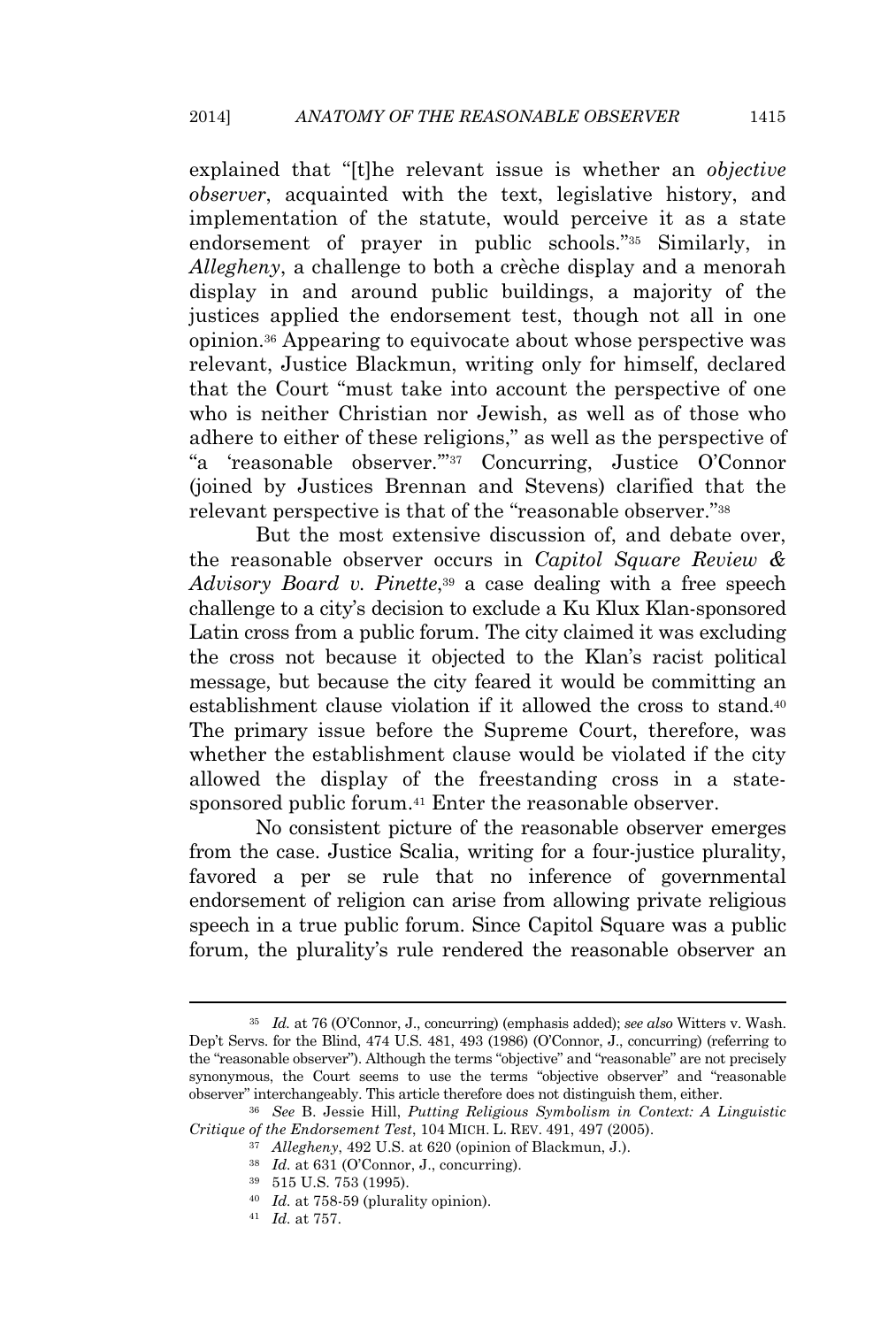irrelevancy.<sup>42</sup> Several of the remaining justices debated what level of knowledge should be attributed to the reasonable observer.

Justice O'Connor presented an image of the reasonable observer as an omniscient representative of the entire community. Her concurrence argued that the reasonable observer is "aware of the history and context of the community and forum in which the religious display appears." <sup>43</sup> Specifically, Justice O'Connor continued, this awareness includes "knowledge that the cross is a religious symbol, that Capitol Square is owned by the State, and that the large building nearby is the seat of state government." <sup>44</sup> In addition, the test assumes the reasonable observer's familiarity with "the general history of the place in which the cross is displayed" as an open forum for private speech—in other words, the reasonable observer would recognize "how the public space in question has been used in the past."<sup>45</sup> Justice O'Connor also analogized the reasonable observer to the "reasonable person" in tort law—not a real, ordinary individual, but "a community ideal of reasonable behavior" and a representative of "[collective] social judgment." 46

Justice O'Connor's view in *Pinette* resonates with her later concurrence in *Elk Grove Unified School District v. Newdow*, <sup>47</sup> the Pledge of Allegiance case. In *Elk Grove*, O'Connor elaborated on the reasons for the reasonable observer heuristic.<sup>48</sup> First, the objective nature of the observer's viewpoint ensures that an unreasonable or marginal perspective will not act as a "heckler's veto" over religious speech that the overwhelming majority of people would not consider to be endorsing religion.<sup>49</sup> And second, being a representative of rational, social judgment, "aware of the history of the conduct in question, and . . . its place in our Nation's cultural landscape," the reasonable observer is particularly well-positioned to discern the social meaning of a particular government practice and the impact of that practice on outsiders' political standing.<sup>50</sup>

Justice Stevens's dissent in *Pinette*, by contrast, emphasized that the reasonable observer's perspective should embody an individual whose religious viewpoint is not

<sup>42</sup> *Id.* at 770.

<sup>43</sup> *Id.* at 780 (O'Connor, J., concurring).

<sup>44</sup> *Id.* at 780-81.

<sup>45</sup> *Id.* at 781.

<sup>46</sup> *Id.* at 779-80 (alteration in original) (internal quotation marks omitted).

<sup>47</sup> 542 U.S. 1 (2004).

<sup>48</sup> *Id.* at 34-35 (O'Connor, J., concurring).

<sup>49</sup> *Id.*

<sup>50</sup> *Id.* at 35.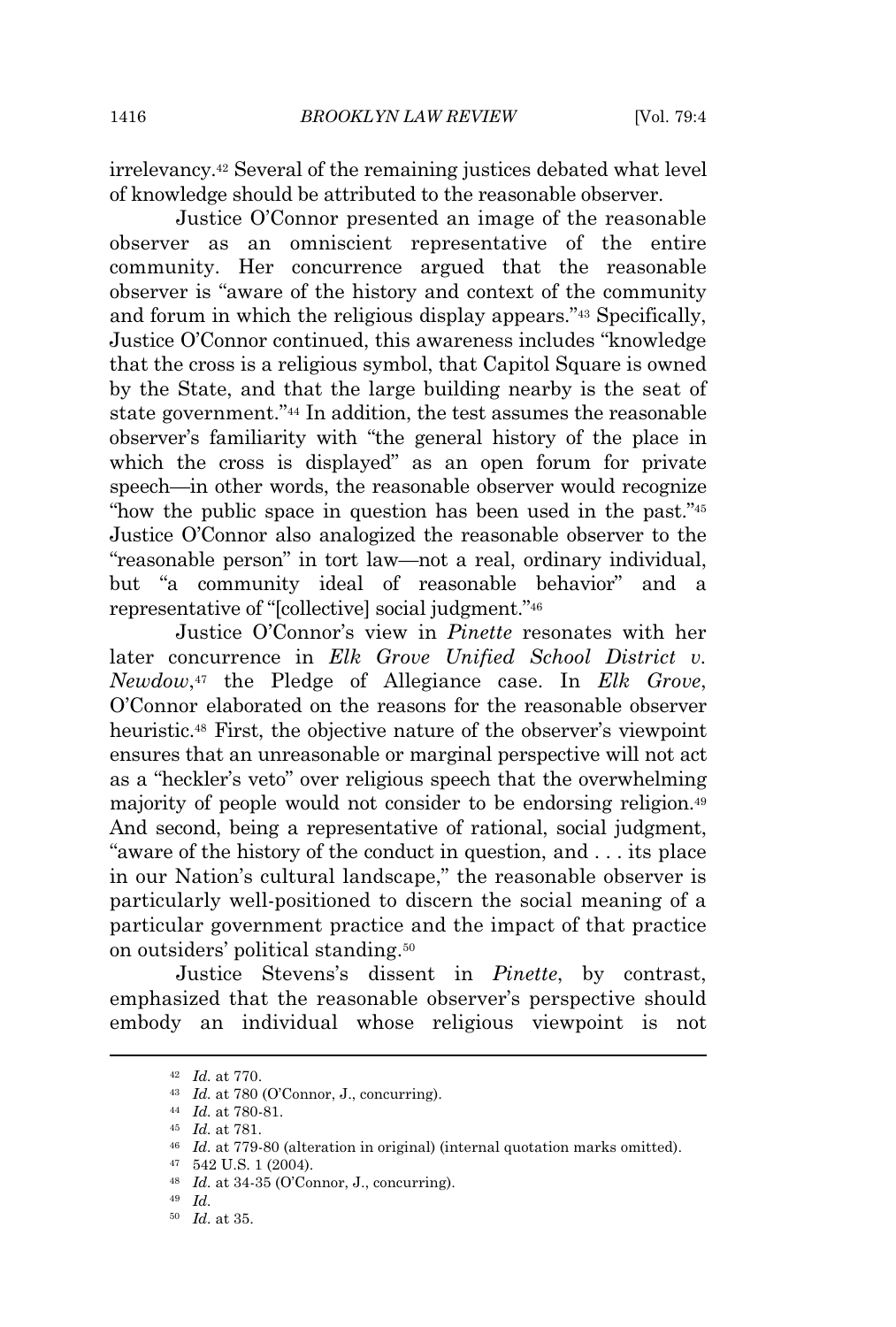represented by the challenged symbol.<sup>51</sup> Justice Stevens criticized Justice O'Connor's version of the reasonable observer for ignoring the reality that different people may reasonably infer different messages from the same display and for asking far too much of the "reasonable" viewer of a religious display. According to Justice Stevens, Justice O'Connor's "reasonable observer" is more like a "well-schooled jurist," an "'ideal' observer" and even "prescient" enough to have a sophisticated sense of the development of legal doctrine.<sup>52</sup> Arguing that Justice O'Connor's reasonable observer has an unreasonably high level of legal and historical knowledge, Justice Stevens stated, "Many (probably most) reasonable people do not know the difference between a 'public forum,' a 'limited public forum,' and a 'non-public forum.' They *do* know the difference between a state capitol and a church." 53

Though the debate over his predominant qualities remains unresolved, the reasonable observer continues to appear in Supreme Court cases.<sup>54</sup> Several of the justices, for example, called on the reasonable observer in *Salazar v. Buono*, 55 a challenge to a Latin cross war memorial that originally stood on a portion of federal land but was subsequently transferred, along with the land, to private ownership.<sup>56</sup> The Court also referred to the reasonable observer and the endorsement test in its decision upholding the Cleveland, Ohio school voucher system.<sup>57</sup>

Sooner or later, it seems, the Supreme Court is likely to revise its jurisprudence on the reasonable observer. Over vociferous dissents, the Court recently denied certiorari in two cases applying the endorsement test to religious symbols. In *Utah Highway Patrol Association v. American Atheists*, Justice Thomas's dissent from the denial of certiorari criticized the endorsement test for the confusion it has engendered over the nature and qualities of the "reasonable observer." <sup>58</sup> In that

<sup>51</sup> *Pinette*, 515 U.S. at 799 (Stevens, J., dissenting).

<sup>52</sup> *Id.* at 800 n.5, 802 n.7.

<sup>53</sup> *Id.* at 807.

<sup>54</sup> Pleasant Grove City v. Summum, 555 U.S. 460, 487 (2009) (Souter, J., concurring); Van Orden v. Perry, 545 U.S. 677, 707, 718 (2005) (Stevens, J., dissenting); *cf. Summum*, 555 U.S. at 474-75 (majority opinion) (discussing how different observers might perceive a monument).

<sup>55</sup> 130 S. Ct. 1803 (2010).

<sup>56</sup> Justice Kennedy's plurality opinion questioned the relevance of the reasonable observer but proceeded to apply the test. *Id.* at 1819-20; *see also id.* at 1824 (Alito, J., concurring); *id.* at 1832-37 (Stevens, J., dissenting).

<sup>57</sup> Zelman v. Simmons-Harris, 536 U.S. 639, 654-55 (2002).

<sup>58</sup> Utah Highway Patrol Ass'n v. Am. Atheists, Inc., 132 S. Ct. 12, 20-21 (2011) (Thomas, J., dissenting from denial of certiorari).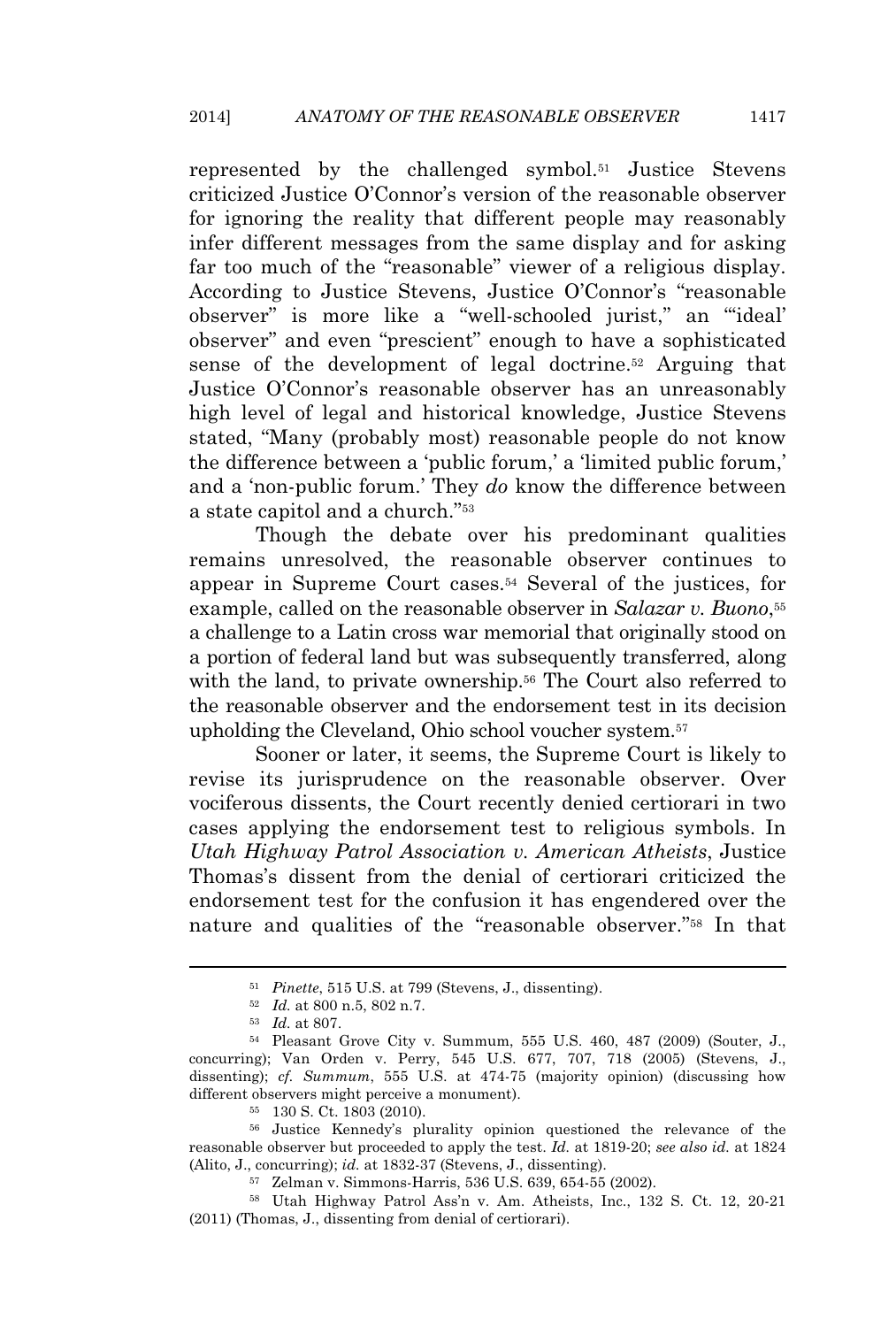case, the court below had altogether failed to reach consensus on how the reasonable observer would perceive the challenged practice of marking the deaths of highway patrol officers with Latin crosses bearing the seal of the Utah Highway Patrol. Justice Thomas attributed this discord to the reasonable observer heuristic, which, to him, required "erratic, selective analysis of the constitutionality of religious imagery on government property," essentially driven by "the personal preferences of judges." <sup>59</sup> *Mount Soledad Memorial Association v. Trunk*, in which the lower court held a war memorial in the form of a Latin cross on federal land to be unconstitutional under the endorsement test, provoked similar reflections from Justice Alito when the Court denied certiorari.<sup>60</sup> Agreeing that certiorari should be denied, Justice Alito nonetheless emphasized that the "Court's Establishment Clause jurisprudence is undoubtedly in need of clarity." <sup>61</sup> Moreover, the Second Circuit recently applied the reasonable observer test to a legislative prayer case, *Galloway v. Town of Greece*, which the Supreme Court reversed in 2014.<sup>62</sup> The unresolved difficulties surrounding the endorsement test and the identity of the reasonable observer are therefore particularly pressing and salient.

# *B. The Reasonable Observer outside the Establishment Clause Context*

While some have suggested that the endorsement test's days are numbered in the establishment clause context,<sup>63</sup> the reasonable observer's influence nonetheless seems to have spread to other legal contexts. For example, in the closely related doctrine of "government speech" under the free speech clause of the First Amendment, commentators have argued and judges have held that the question of whether particular speech may be attributed to the government should be judged from the

<sup>59</sup> *Id.* at 21.

 $60$  132 S. Ct. 2535 (2012) (Alito, J., respecting denial of certiorari).

<sup>61</sup> *Id.* at 2535.

<sup>62</sup> 681 F.3d 20 (2d Cir. 2012), *rev'd,* No. 12-696, 2014 WL 1757828 (May 5, 2014).

<sup>63</sup> *See, e.g.*, Erwin Chemerinsky, *The Future of Constitutional Law*, 34 CAP. U. L. REV. 647, 665 (2006) (noting that there are five votes on the Court in favor of adopting a "coercion" test in place of the endorsement test); Gary J. Simson, *Beyond Interstate Recognition in the Same-Sex Marriage Debate*, 40 U.C. DAVIS L. REV. 313, 379-81 (2006). *But see* Mark Strasser, *The Endorsement Test Is Alive and Well: A Cause for Celebration and Sorrow*, 39 PEPP. L. REV. 1273, 1314 (2013) ("Commentators have suggested that the endorsement test may have retired along with Justice O'Connor. That suggestion does not seem plausible if only because members of the Court continue to invoke the test." (footnotes omitted)).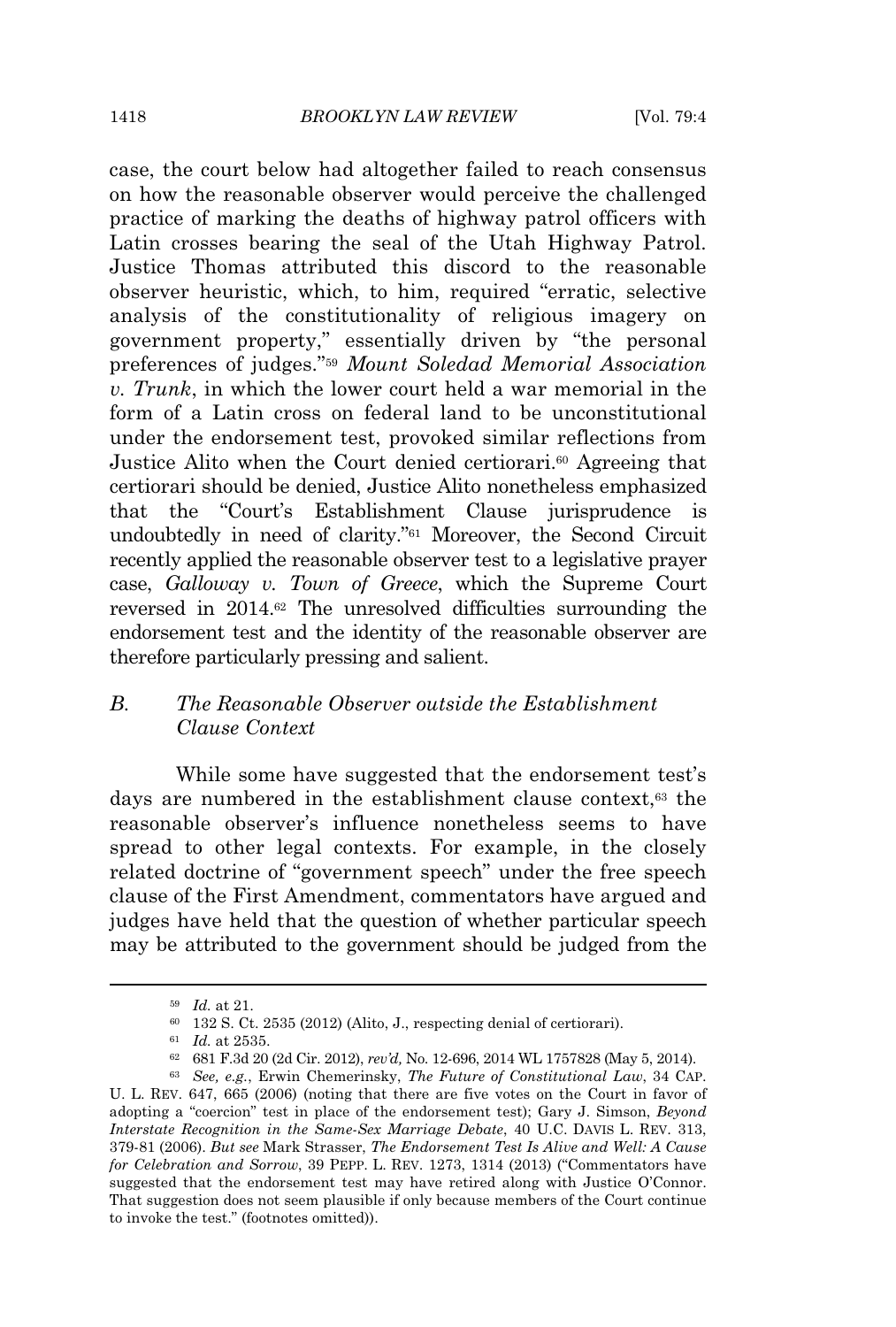perspective of the reasonable observer.<sup>64</sup> If the endorsement test is on the wane, the government speech doctrine—according to which speech is immunized from free speech clause challenges if it is attributable to the government—is clearly growing in influence and importance. Its application has ranged from questions concerning the constitutionality of excluding particular religious displays from public parks, $65$  to permissible viewpointlimitations on specialty license plate programs,<sup>66</sup> to prohibitions on funding for women's health services providers, $67$  to allowable sanctions for speech by government employees and even public school cheerleaders.<sup>68</sup> There is thus reason to think that the reasonable observer will remain relevant to constitutional doctrine, whether or not the endorsement test continues to apply in establishment clause cases.<sup>69</sup>

Moreover, the reasonable observer has begun to make appearances outside the First Amendment context. For example, Professor Michael Dorf persuasively argues that the Constitution bans governmental messages that designate some individuals, groups, or relationships as inferior to others.<sup>70</sup> In so doing, Dorf not only makes the case for recognizing "expressive" harm as a constitutionally cognizable harm, but also grapples with the difficult problem—present in religious symbolism cases—of "discerning, or more properly, . . . constructing, social meaning" in cases where it may be disputed.<sup>71</sup> Rejecting the

<sup>64</sup> *See, e.g.*, Pleasant Grove City v. Summum, 555 U.S. 460, 487 (2009) (Souter, J., concurring); Roach v. Stouffer, 560 F.3d 860, 867 (8th Cir. 2009) (holding the relevant question in identifying governmental speech to be "whether, under all the circumstances, a reasonable and fully informed observer would consider the speaker to be the government or a private party"); Joseph Blocher, *Government Property and Government Speech*, 52 WM. & MARY L. REV. 1413, 1465-69 (2011); Caroline Mala Corbin, *Mixed Speech: When Speech Is Both Private and Governmental*, 83 N.Y.U. L. REV. 605, 627-28 (2008); Carl G. DeNigris, *When Leviathan Speaks: Reining in the Government-Speech Doctrine Through a New and Restrictive Approach*, 60 AM. U. L. REV. 133, 159-60 (2010).

<sup>65</sup> *Summum*, 555 U.S. 460 (2009).

<sup>66</sup> ACLU v. Bredesen, 441 F.3d 370 (6th Cir. 2006).

<sup>67</sup> Planned Parenthood Ass'n of Hidalgo Cnty. Texas, Inc. v. Suehs, 692 F.3d 343, 349-50 (5th Cir. 2012).

<sup>68</sup> Garcetti v. Ceballos, 547 U.S. 410, 421-23 (2006) (government employee speech); Doe v. Silsbee Indep. Sch. Dist., 402 F. App'x. 852 (5th Cir. 2010).

<sup>69</sup> Indeed, in *Elane Photography, LLC v. Willock*, 309 P.3d 53 (N.M. 2013), *cert. denied*, 134 S. Ct. 1787, 2014 WL 1343625 (Apr. 7, 2014), the New Mexico Supreme Court employed the perspective of the "reasonable observer" in considering a photographer's claim that she would be sending a message of endorsement of same-sex relationships, in contravention of her religious principles and her free speech rights, if she agreed to photograph a same sex commitment ceremony. *Id.* at 69 ("Reasonable observers are unlikely to interpret Elane Photography's photographs as an endorsement of the photographed events.").

<sup>70</sup> Dorf, *supra* note 1, at 1275 (asserting that "the Constitution forbids government acts, statements, and symbols that label some persons or relationships as second-class").

<sup>71</sup> *Id.* at 1278, 1315-46.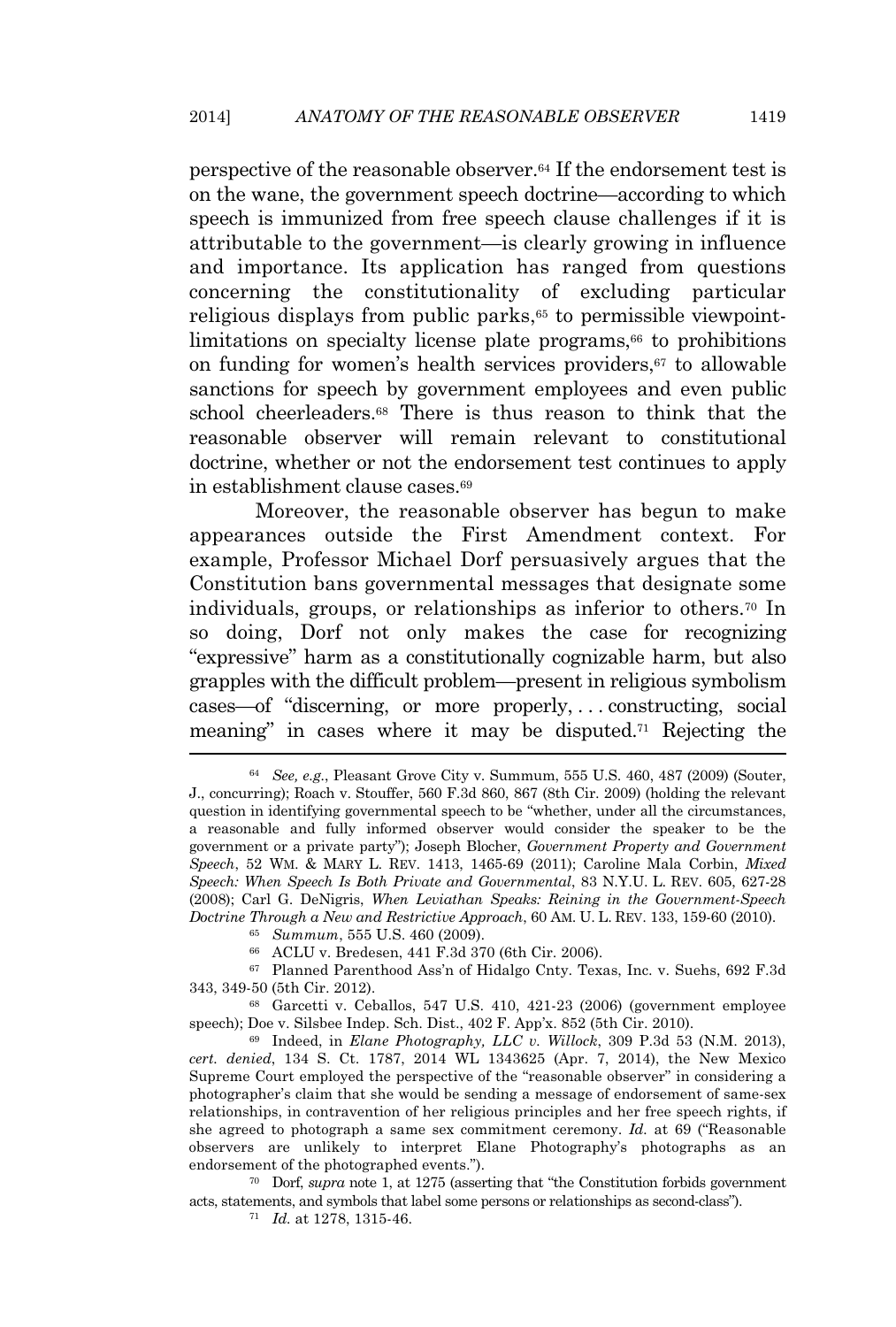reasonable observer approach as too indeterminate, Dorf, like other critics of the reasonable observer discussed below, advocates for a variation on that test—the "reasonable victim" perspective.<sup>72</sup>

Along similar lines, Professor Helen Norton has explored the intersection of government speech and equal protection jurisprudence and argues that, in its current state, the doctrine is insufficiently protective against the unique harms that may arise from discriminatory or hateful governmental messages.<sup>73</sup> Norton, too, explicitly draws upon the reasonable observer framework from the establishment clause cases to suggest how social meaning can be discerned for purposes of making constitutional claims.<sup>74</sup>

Similarly, Professor Nelson Tebbe argues in a recent article that government actions outside the religious speech context should, like religious speech, be constitutionally constrained by a nonendorsement principle.<sup>75</sup> Drawing on examples from the realms of equal protection, electioneering, political gerrymandering, and due process, Tebbe contends that the social meaning of government actions may have constitutional implications in a wider variety of cases than courts and scholars have acknowledged.<sup>76</sup> In so arguing, Tebbe suggests that the perspective of the reasonable or objective observer may be used to discern both *whether* the government is speaking through its actions and *what* the government is saying.<sup>77</sup>

These recent articles echo earlier, more general discussions of the expressive thread of equal protection.<sup>78</sup> As many scholars have observed, concerns about government messages of inferiority have been at the heart of at least one strain of equal protection doctrine, stretching from *Plessy v. Ferguson*, to *Brown v. Board of Education*, to *Shaw v. Reno*. 79 In addition, Professor Richard Primus has considered the expressive dimensions of disparate impact doctrine under Title

<sup>72</sup> *Id.* at 1334-38 (modifying the reasonable observer approach to take account of the "qualified victim perspective").

<sup>73</sup> Helen Norton, *The Equal Protection Implications of Government's Hateful Speech*, 54 WM. & MARY L. REV. 159, 209 (2012).

<sup>74</sup> *Id.* at 199-202.

<sup>75</sup> Tebbe, *supra* note 9.

<sup>76</sup> *Id.* at 657-92.

<sup>77</sup> *Id.* at 694.

<sup>78</sup> Deborah Hellman, *The Expressive Dimension of Equal Protection*, 85 MINN. L. REV. 1 (2000); Richard H. Pildes & Richard G. Niemi, *Expressive Harms, "Bizarre Districts," and Voting Rights: Evaluating Election-District Appearances after* Shaw v. Reno, 92 MICH. L. REV. 483 (1993).

<sup>79</sup> Charles L. Black, Jr., *The Lawfulness of the Segregation Decisions*, 69 YALE L.J. 421, 426 (1960); Dorf, *supra* note 1, at 1272-73; Pildes & Niemi, *supra* note 78, at 509-10.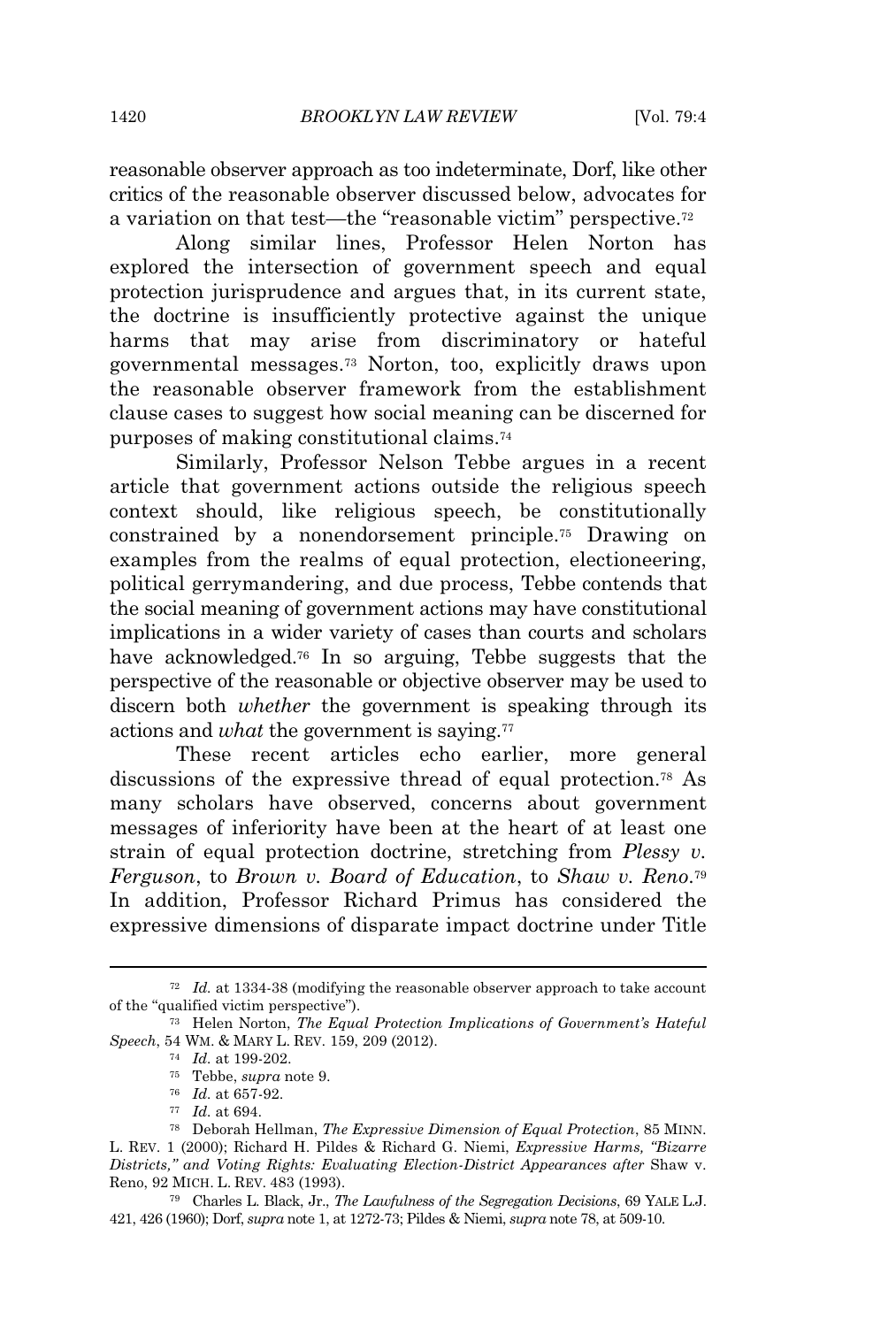VII, noting both the necessity and the difficulty of using a reasonable observer heuristic to determine social meaning in that domain.<sup>80</sup> Thus, the importance of the reasonable observer construct—and of choosing the perspective from which social meaning is judged—will likely persist as long as social meaning is viewed to be constitutionally relevant.

In sum, though first conceived in the establishment clause context, the reasonable observer has proven relevant in numerous other domains. The lasting and pervasive influence of Justice O'Connor's reasonable observer means that it is important to understand just what this heuristic is intended to accomplish, what its shortcomings are, and whether it can be improved by adopting some commentators' proposed modifications.<sup>81</sup> Those questions are addressed in Parts II and III.

## *C. Understanding the Injury*

Before proceeding to the criticisms of the reasonable observer, it is important to understand just what the harm is in cases where a governmental message constructs a group as inferior on the basis of religion (or race or sexual orientation). Justice O'Connor hints at the nature of the injury involved when she explains that religious endorsement tells "nonadherents that they are outsiders, not full members of the political community" and sends a corresponding message "to adherents that they are insiders, favored members of the political community." <sup>82</sup> This description suggests that governmental endorsement of religion causes "citizenship harms."<sup>83</sup>

Speaking of racial stigma rather than religious exclusion, Professor R.A. Lenhardt defines "citizenship harms" in terms that are relevant to the endorsement test.<sup>84</sup> "Focused more on deprivation of intangibles such as 'empathy, virtue, and feelings

<sup>80</sup> Richard A. Primus, *Equal Protection and Disparate Impact: Round Three*, 117 HARV. L. REV. 493, 582-83 (2003).

<sup>&</sup>lt;sup>81</sup> It is noteworthy that the reasonable observer has been used outside the context of evaluating purely symbolic or semantic government action (such as erecting displays or sponsoring prayer) for determining the social meaning of non-symbolic acts (such as allocating funding for education). Admittedly, the notion that the social meaning of non-symbolic government acts should be constitutionally relevant is somewhat more controversial and difficult to defend. *See, e.g.*, Berg, *supra* note 5, at 319; Michael W. McConnell, *Religious Freedom at a Crossroads*, 59 U. CHI. L. REV. 115, 155 (1992); Smith, *supra* note 5, at 286-89 (1987).

<sup>82</sup> Lynch v. Donnelly, 465 U.S. 668, 688 (1984) (O'Connor, J., concurring).

<sup>83</sup> The term "citizenship harms" comes from R.A. Lenhardt, *Understanding the Mark: Race, Stigma, and Equality in Context*, 79 N.Y.U. L. REV. 803, 844 (2004).

<sup>84</sup> Lenhardt, *supra* note 82, at 844.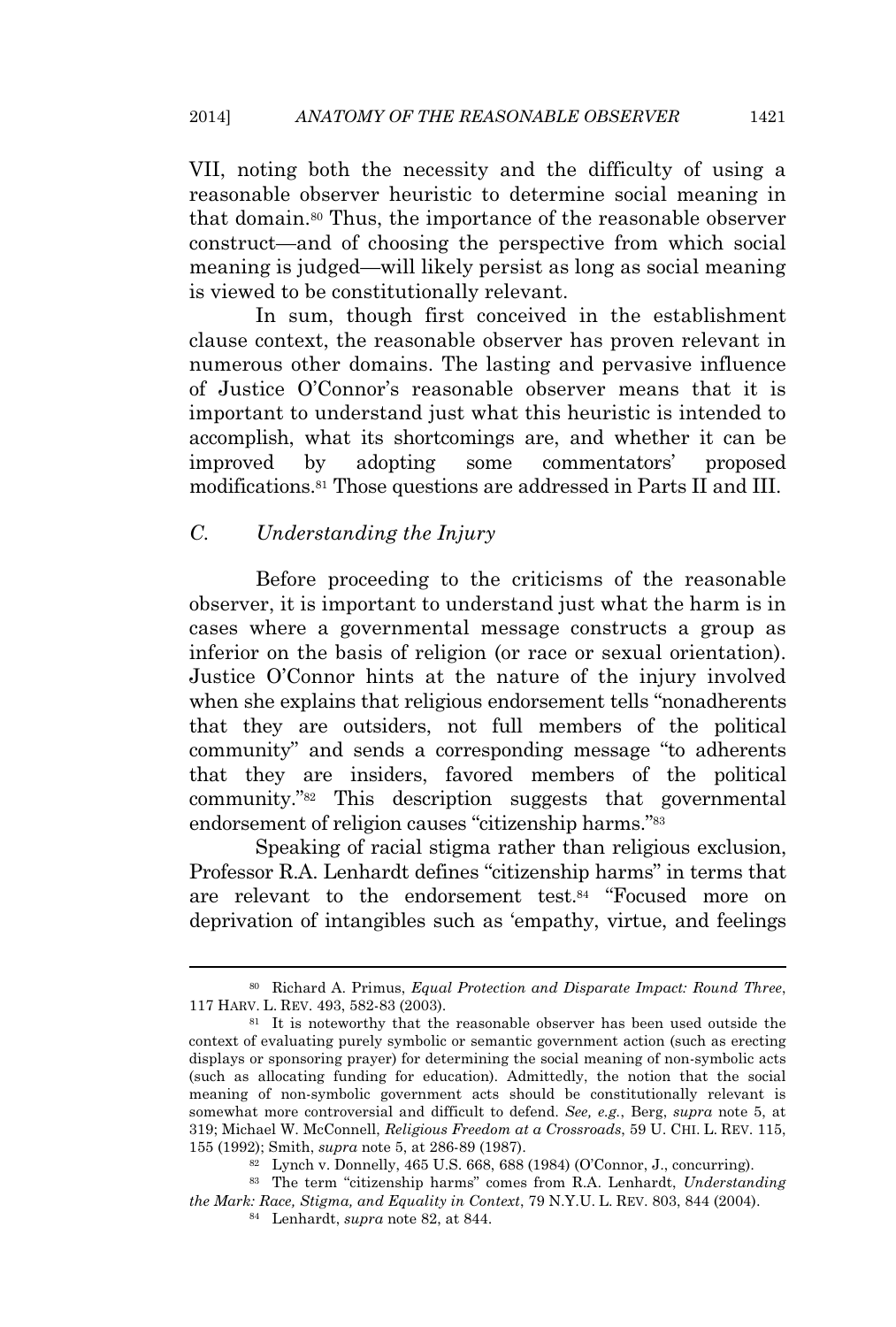of community' than on the denial of concrete political benefits like the right to vote or serve on a jury, citizenship harms ultimately go to what it means to be in community with others." 85 Citizenship harms hinder an "individual's ability to belong—to be accepted as a full participant in the relationships, conversations, and processes that are so important to community life."<sup>86</sup>

Numerous constitutional scholars have articulated the concerns at the heart of the endorsement test in similar terms. For example, Professor Neal Feigenson argues that concerns about political standing—concerns that extend beyond the concrete protection of civil rights—should be central to the endorsement test.<sup>87</sup> When the government endorses one set of religious beliefs, it aligns itself with one group's conception of the good, thereby undermining full political participation.<sup>88</sup> Even more broadly, this sort of stigmatizing government conduct undermines the equal status and respect to which each citizen is entitled under the Constitution.<sup>89</sup> Indeed, even those who accept some "endorsing" government speech but draw the line at "proselytizing" government speech fundamentally accept that the government is prohibited from making religious minorities into outsiders.<sup>90</sup> We are keenly aware, as a nation, of the divisiveness that results when the government plays religious favorites.<sup>91</sup>

A thorough explication of the nature and validity of expressive harm is well beyond the scope of this article. My goal is simply to show that both courts and scholars seem to accept that a concern about what might be called "citizenship harm" is at the heart of the endorsement test. Indeed, similar harms may be relevant to other constitutional provisions, such as the equal protection clause. Moreover, although citizenship harms may be accompanied by more concrete harms, like discrimination

<sup>85</sup> *Id.*

<sup>86</sup> *Id.* Similarly, Professor Alan Brownstein describes the problem as suggesting that religious outsiders are "guests" rather than core participants in the community. Alan E. Brownstein, *Prayer and Religious Expression at High School Graduations: Constitutional Etiquette in a Pluralistic Society*, 5 NEXUS 61, 78 (2000).

<sup>87</sup> Neal R. Feigenson, *Political Standing and Governmental Endorsement of Religion: An Alternative to Current Establishment Clause Doctrine*, 40 DEPAUL L. REV. 53, 66-67 (1990).

<sup>88</sup> *Id.* at 68-69 ("Once government makes religion relevant to political discourse, some who are not members of the favored religion and who do not share those conceptions will be marginalized: they will no longer feel that they can participate equally in the formulation of policies, or will be perceived by others as less worthy participants.").

<sup>89</sup> *See, e.g.*, CHRISTOPHER L. EISGRUBER & LAWRENCE G. SAGER, RELIGIOUS FREEDOM AND THE CONSTITUTION 122-27 (2007); Norton, *supra* note 73, at 181-83.

<sup>90</sup> *See* Dorf, *supra* note 1, at 1288-92.

<sup>91</sup> *Id*. at 1291-92.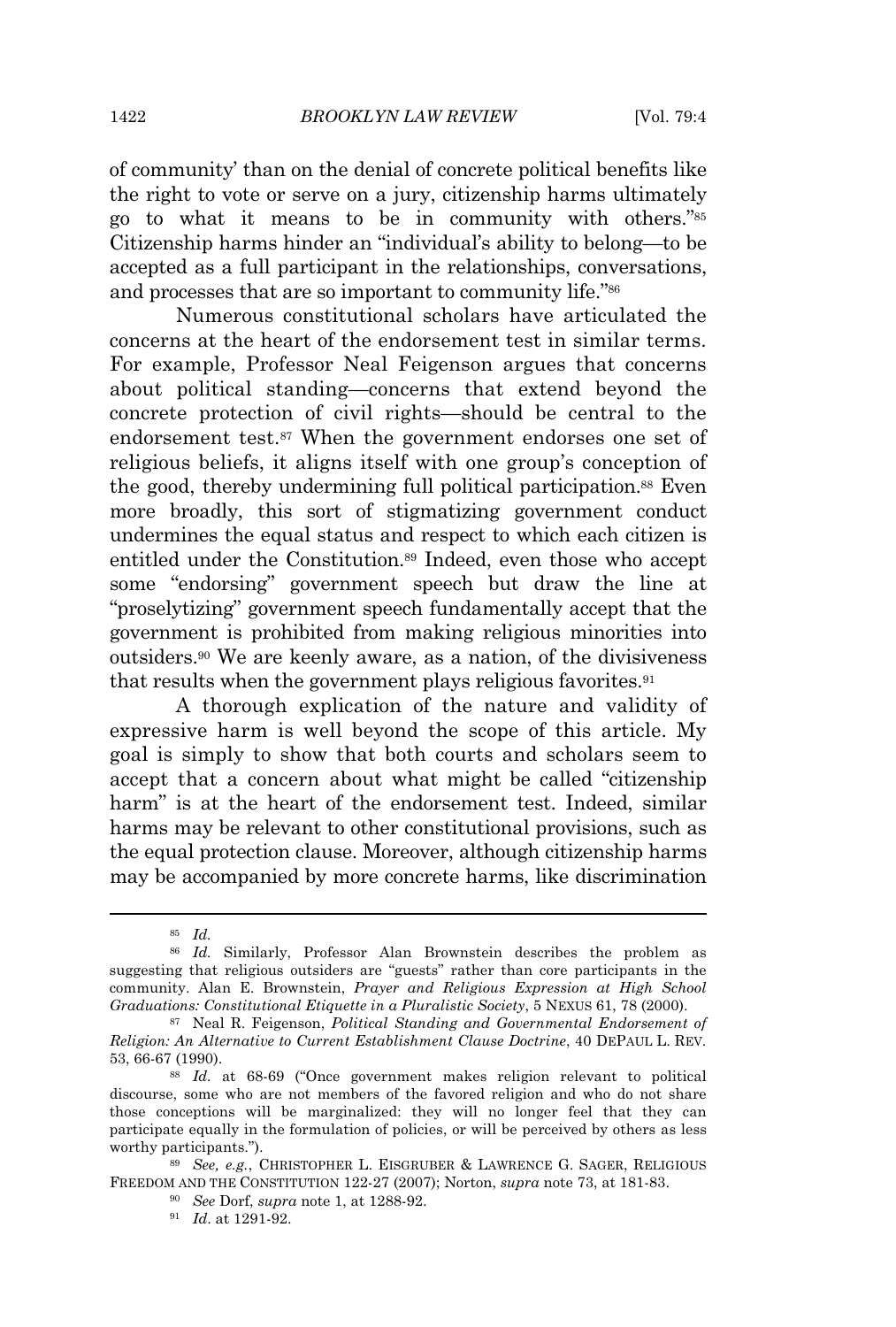or other "microagressions," <sup>92</sup> there is an increasing recognition that such injuries to political status should be recognized as constitutionally significant injuries in their own right.<sup>93</sup>

To summarize, the reasonable observer is here to stay. Although the continuing vitality of the endorsement test itself is by no means assured, the influence of the reasonable observer has extended well beyond its origins in that test. The reasonable observer has proved useful as a heuristic device for understanding a variety of problems of social meaning. In particular, the reasonable observer is one perspective from which it is possible to judge whether government action can be understood to inflict expressive injury, or "citizenship harms," upon individuals.

#### II. CRITIQUES AND ALTERNATIVES

The reasonable observer has been subject to extensive criticism. One of the principal criticisms of Justice O'Connor's observer is that he is not a "real" person. This criticism really consists of two separate claims: first, that the knowledge imputed to the reasonable observer is not the sort of knowledge that a real person observing a religious display would possess; and second, that the hypothetical reasonable observer inevitably reflects the biases of the judge and fails to take account of the perspective of reasonable religious nonadherents. Each of these criticisms will be considered in turn. The alternatives proposed by various commentators will be described as well.

# *A. The Omniscience Criticism*

Justice O'Connor's insistence on describing the reasonable observer as being extremely knowledgeable has subjected her heuristic to attack. According to Justice O'Connor, the reasonable observer is acquainted with "the text, legislative history, and implementation of the [law]."<sup>94</sup> The observer also knows the history and nature of the place where a religious display appears and is familiar with religious symbols and basic First Amendment categories.<sup>95</sup> This characterization led Justice Stevens to argue that this "presumptuous" description of the reasonable observer turns it

<sup>92</sup> Lenhardt, *supra* note 82, at 836-39.

<sup>93</sup> *Id.*; *see also* Norton, *supra* note 73, at 175-81 (discussing the concrete "behavioral harms" that may arise from government hate speech).

<sup>94</sup> Wallace v. Jaffree, 472 U.S. 38, 76 (1985).

<sup>95</sup> *See supra* Part I.A.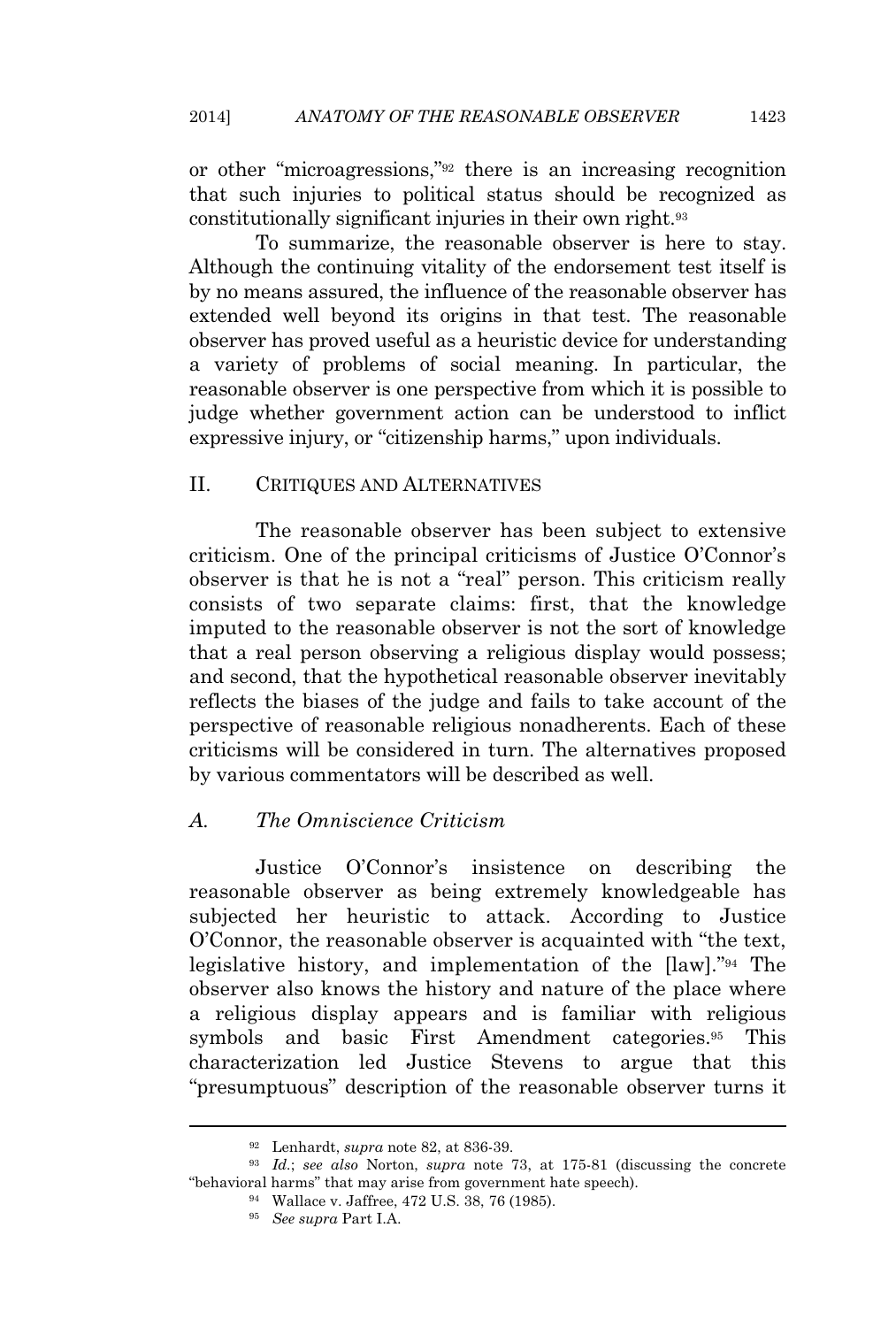into an "'ultrareasonable observer' who understands the vagaries of this Court's First Amendment jurisprudence."<sup>96</sup> Indeed, Justice Stevens's opinion in *Pinette* points out that "[r]easonable people have differing degrees of knowledge; that does not make them obtuse, . . . nor does it make them unworthy of constitutional protection. It merely makes them human."<sup>97</sup> The reasonable observer is subject to criticism, then, because he is not limited by the information that the average viewer of the religious display would have.

Numerous commentators have echoed Justice Stevens's concerns. For example, Professor Steven Smith has pointed out that "*real human beings* perceiving government actions often do not have access to such extrinsic evidence . . . ." <sup>98</sup> Similarly, Professor Paula Abrams has criticized the reasonable observer for "lack[ing] the one characteristic most significant to Establishment Clause concerns—humanity." <sup>99</sup> She argues that the reasonable observer's "omniscient knowledge of government purpose and action" causes his perspective to diverge from that of the average passerby, and that this divergence is aggravated if that passerby belongs to a religious minority.<sup>100</sup> Moreover, in his review of lower court applications of the reasonable observer test, Dean Jesse Choper noted that the varying interpretations of the reasonable observer's mental state have "generated a host of inconsistent rulings."<sup>101</sup> One important criticism of the reasonable observer heuristic, then, is that this hypothetical person seems to possess an indeterminate level of knowledge, or at least a level of knowledge that far exceeds that of the average community member or passerby. In addition, Professor Abrams's argument suggests that the hypothetical observer's omniscience tends to align him more with the

<sup>96</sup> Capitol Square Rev. & Adv. Bd. v. Pinette, 515 U.S. 753, 807 (1995) (Stevens, J., dissenting).

<sup>&</sup>lt;sup>97</sup> *Id.* (citations and internal quotation marks omitted).

<sup>98</sup> Smith, *supra* note 5, at 293 n.109 (emphasis added).

<sup>99</sup> Abrams, *supra* note 1, at 1538, 1547.

<sup>100</sup> *Id.*; *see also* Susan Hanley Kosse, *A Missed Opportunity to Abandon the Reasonable Observer Framework in Sacred Text Cases:* McCreary County v. ACLU of Kentucky *and* Van Orden v. Perry, 4 FIRST AMEND. L. REV. 139, 162-63 (2006) ("[T]he fiction of a reasonable observer requires the hypothetical observer to know much more than an actual observer knows. Most observers will not know the text, legislative history, and implementation of the statute, especially if the display is old.").

<sup>101</sup> Jesse H. Choper, *The Endorsement Test: Its Status and Desirability*, 18 J.L. & POL. 499, 511-13 (2002); *see also* Utah Highway Patrol Ass'n v. Am. Atheists, Inc., 132 S. Ct. 12, 20-21 (2011) (Thomas, J., dissenting from denial of certiorari); Strasser, *supra* note 17, at 710-11, 716-17.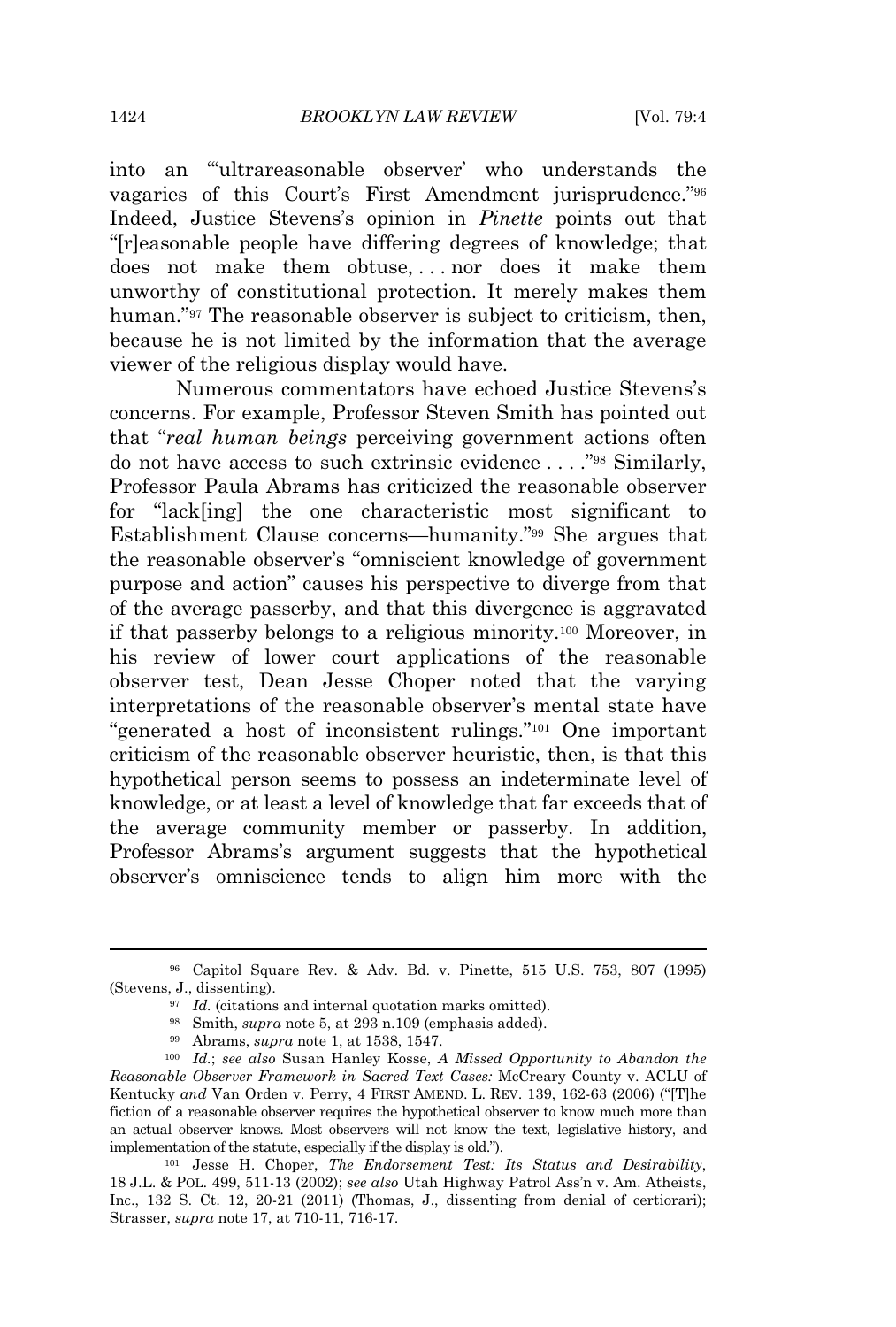government than with the typical religious nonadherent, thereby sparking the second criticism: majoritarian bias.<sup>102</sup>

### *B. The Charges of Inconsistency and Majoritarianism*

The second criticism—that the reasonable observer tends to embody the perspective of the majority, or of an adherent of a majority (Christian) faith—is perhaps the more important and powerful criticism.<sup>103</sup> There are actually two related versions of this argument, both of which assume that the reasonable observer should be imbued with the characteristics of a living, breathing human.<sup>104</sup> The first version simply states that the reasonable observer test is incapable of consistent application because it does not indicate whether the reasonable observer adheres to any particular faith. Because religious views, along with other significant aspects of one's worldview, are likely to affect how individuals perceive religiously charged symbols or government-sponsored conduct, the argument goes, the test inevitably produces incoherence in the doctrine.<sup>105</sup> This version of the criticism does not directly adopt a charge of majoritarian bias in the endorsement inquiry; it is, however, often accompanied by the suggestion that, in the

<sup>102</sup> Abrams, *supra* note 1, at 1547 ("[T]he objective observer is impregnated with a comprehensive understanding of government action that inevitably shifts her perspective away from that of a passerby, particularly a passerby from a religious minority.").

<sup>103</sup> *See* Jay D. Wexler, *The Endorsement Court*, 21 WASH. U. J.L. & POL'<sup>Y</sup> 263, 265 (2006) (identifying the "majority bias critique" as "the most persuasive criticism of the endorsement test").

<sup>104</sup> *See, e.g.*, Strasser, *supra* note 17, at 714 (attributing some difficulties to the fact that "the Endorsement Test is not grounded in the actual reactions of reasonable observers").

<sup>105</sup> *See, e.g.*, Choper, *supra* note 101, at 511; Dorf, *supra* note 1, at 1334-35 ("[The reasonable observer] has a serious limitation as a tool for deciding what a contested symbol or text means. We only need such a test for hard cases, but it is precisely in hard cases that different people may reasonably ascribe different meanings to the same symbol or text. There is no unique reasonable observer."); Kosse, *supra* note 100, at 168 ("[D]efining the community ideal of reasonable behavior by the 'collective social judgment' is impossible in a religious arena. An observer's perception of what is reasonable changes depending on whether that observer is an atheist, Buddhist, or a Christian."); Marshall, *supra* note 11, at 533-37 (arguing that the endorsement test's failure to specify "[w]hose perspective . . . should govern" leads to inconsistent and unsatisfactory results); Strasser, *supra* note 17, at 707-09; Benjamin I. Sachs, Note, *Whose Reasonableness Counts?*, 107 YALE L.J. 1523, 1526 (1998) ("[T]he O'Connor formulation fails to resolve whether the observer will have the perspective of one in the religious majority or religious minority, and whether the observer will have the perspective of an adherent or a nonadherent of the religion on display. It is impossible to amalgamate, or average, these perspectives into one 'hypothetical observer.'").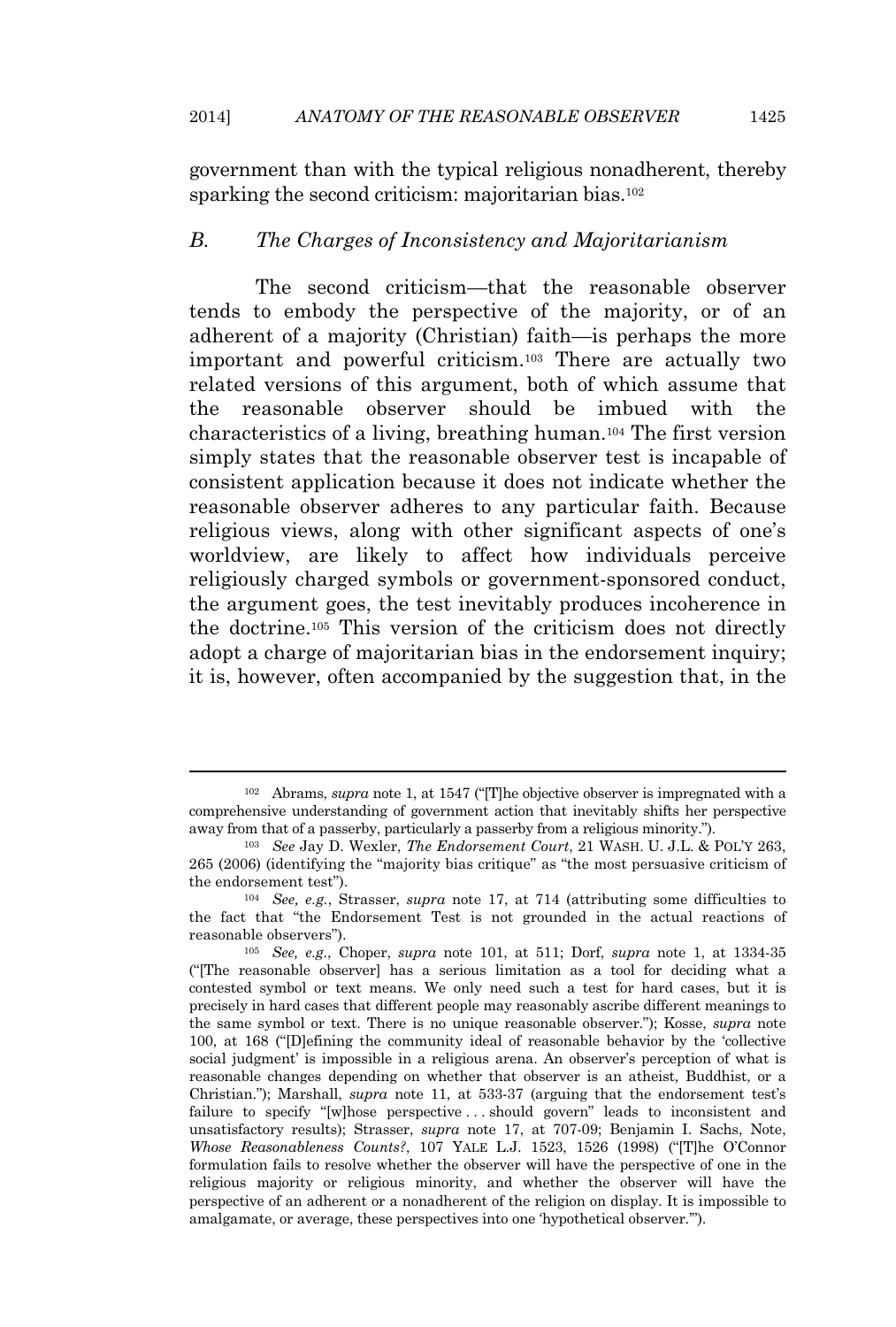absence of specific guidance, judges will tend to fall back on their own predominantly majoritarian perspectives.<sup>106</sup>

A stronger form of this critique suggests that, by avoiding the question of whether the reasonable observer possesses a particular religious viewpoint, the Supreme Court's reasonable observer inevitably parrots the perspective of the majority religion—broadly speaking, Christianity.<sup>107</sup> Professor Caroline Mala Corbin points to the Supreme Court's unsupported assertion that the word "God" is nonsectarian, as well as to lower courts' tendency to depict plaintiffs who object to Christian displays as "troublesome and oversensitive," to argue that "the hidden norm" in cases challenging certain kinds of religious speech "is a Christian perspective, or perhaps a Judeo-Christian perspective." <sup>108</sup> At the same time, Professor Corbin points out that courts and commentators generally ignore the viewpoints of nonbelievers and other religious minorities.<sup>109</sup> Similarly, Steven Gey has suggested that focusing on the reasonable observer may further alienate religious minorities:

By employing an "objective observer" to decide questions of endorsement, Justice O'Connor relays the message to religious minorities that their perceptions are wrong; or, even worse, that their perceptions do not matter. I can think of no more effective way to "send[ ] a message to nonadherents that they are outsiders, not full members of the political community."<sup>110</sup>

I have espoused a similar version of this argument. Drawing on speech act theory,<sup>111</sup> I have contended that

<sup>106</sup> *See, e.g.*, Kosse, *supra* note 100, at 168 ("Since no collective social judgment about religious matters exists, the tendency to analyze the cases based on the desired outcome or a majority perspective is a real danger."); Marshall, *supra* note 11, at 537 (arguing that a judge is likely to "assume the objective observer to be him or herself" rather than use a particular objective test).

<sup>107</sup> According to the most recent Pew Foundation survey, from 2007, Christians represent 78.4% of the U.S. population, though no one denomination constitutes a majority. Pew Forum on Religion & Public Life, *U.S. Religious Landscape Survey*, REPORTS (2007), http://religions.pewforum.org/reports.

<sup>108</sup> Corbin, *supra* note 3, at 1585, 1587.

<sup>109</sup> *Id.* at 1586.

<sup>110</sup> Steven G. Gey, *Religious Coercion and the Establishment Clause*, 1994 U. ILL. L. REV. 463, 481 (1994) (quoting Lynch v. Donnelly, 465 U.S. 668, 688 (1984) (O'Connor, J., concurring)); *cf.* Primus, *supra* note 80, at 580-81 (arguing that "[n]othing in the case law disciplines the inquiry into the reasonable observer's perspective" in race discrimination cases, and therefore "the Court is left to consult its own intuitions about reasonableness[,]" leading to the view that the challenged legislation "is deemed to express . . . the valuations as seen by mainstream whites, and laws touching on issues of racial equality will stand or fall based on how they appear from that perspective").

<sup>111</sup> Speech act theory is a branch of linguistic theory that focuses on the effects of linguistic utterances rather than on the simple descriptive meaning of words. It is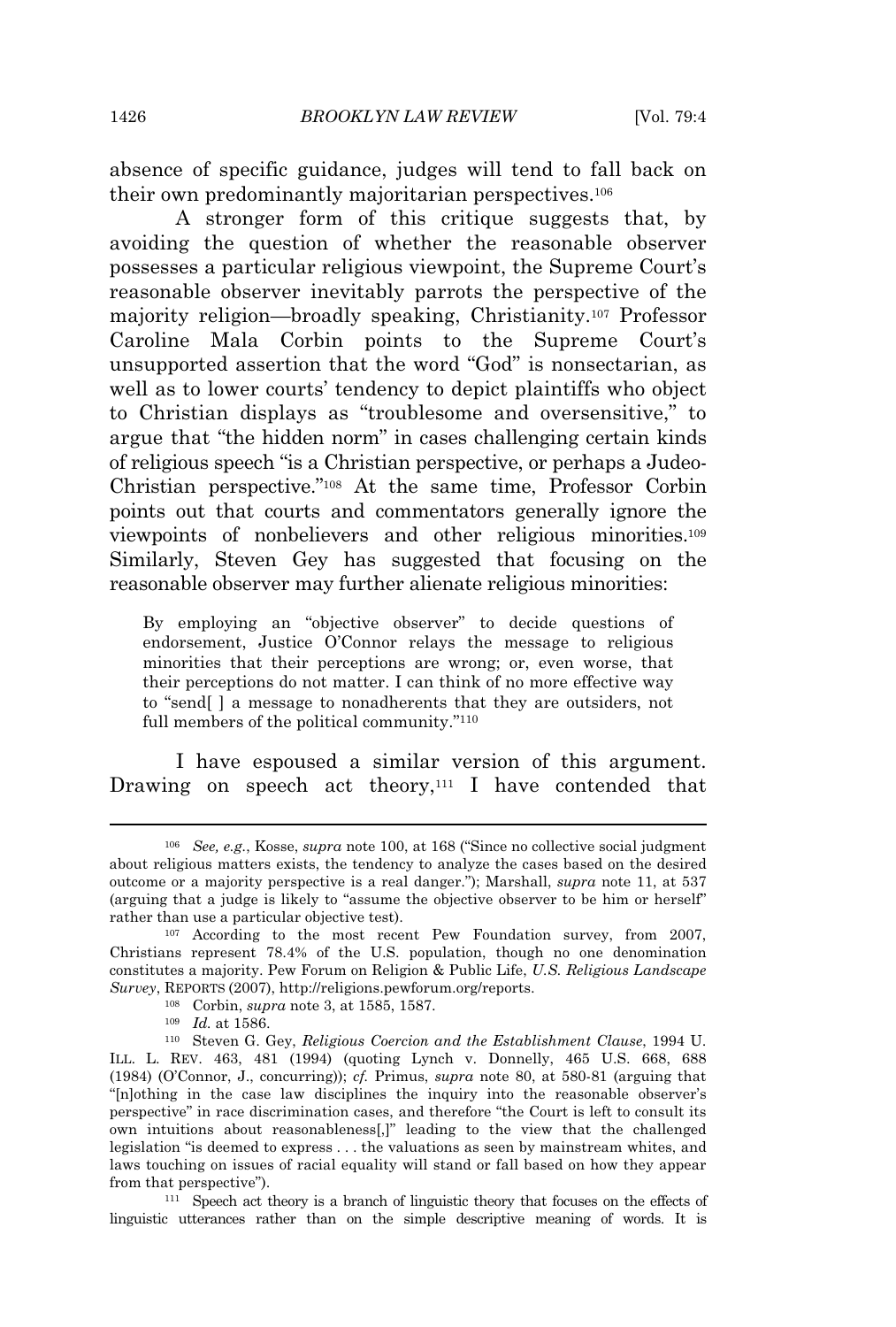although the endorsement test correctly focuses on interpreting social meaning to determine whether symbolic government action disparages certain citizens on the basis of religious belief, it almost inevitably falls into the trap of majoritarian bias.<sup>112</sup> This majoritarian bias derives from a broader social context that inevitably shapes meaning and interpretation. For example, the predominance of Christianity in American society makes Christian symbols seem less jarring and more natural than non-majority symbols.<sup>113</sup> Christian symbols are therefore less likely to be perceived as affirmatively endorsing Christianity.

Concern about the inherent majoritarian bias in the reasonable observer's perspective has led numerous commentators to suggest alternatives. Professor Norman Dorsen and Charles Sims observe that, "whatever else it was intended to do, the establishment clause was designed at least to avoid having the government prefer one religion over another, not only financially, but through intangible benefits or burdens."<sup>114</sup> Therefore, particularly in light of the courts' countermajoritarian role, they suggest that the question of whether an endorsement exists should be judged "from the viewpoint of those who reasonably claim to have been harmed." <sup>115</sup> Likewise, Professor Caroline Corbin, drawing on an analogy to the reasonable woman in sexual harassment law, advocates for a "reasonable religious outsider" perspective.<sup>116</sup> Not only does this perspective work to counteract majoritarian bias and "blind perpetuation of Christian privilege," it more accurately reflects the underlying purpose of the establishment clause—to protect religious minorities—and properly vindicates the countermajoritarian role of the courts.<sup>117</sup> In a related context, Professor Dorf, in considering constitutional challenges to other forms of constitutional expression, argues that government actions claimed to create a message of second-class citizenship should be subject to heightened scrutiny "if some identifiable group of people

characterized by an emphasis on the contextual factors that give rise to a particular utterance's effects. *See generally* Lawrence B. Solum, *Communicative Content and Legal Content*, 89 NOTRE DAME L. REV. 479, 485 (2013) ("The core idea [of speech act theory] is that we can perform a variety of actions when we say things. . . . The action performed by an utterance can be called its 'illocutionary force.'").

<sup>112</sup> Hill, *supra* note 36, at 520-21.

<sup>113</sup> *Id.* at 521-22.

<sup>114</sup> Dorsen & Sims, *supra* note 3, at 859 (emphasis omitted).

<sup>115</sup> *Id.* at 859-61.

<sup>116</sup> Corbin, *supra* note 3, at 1597.

<sup>117</sup> *Id.* at 1596 n.325, 1597.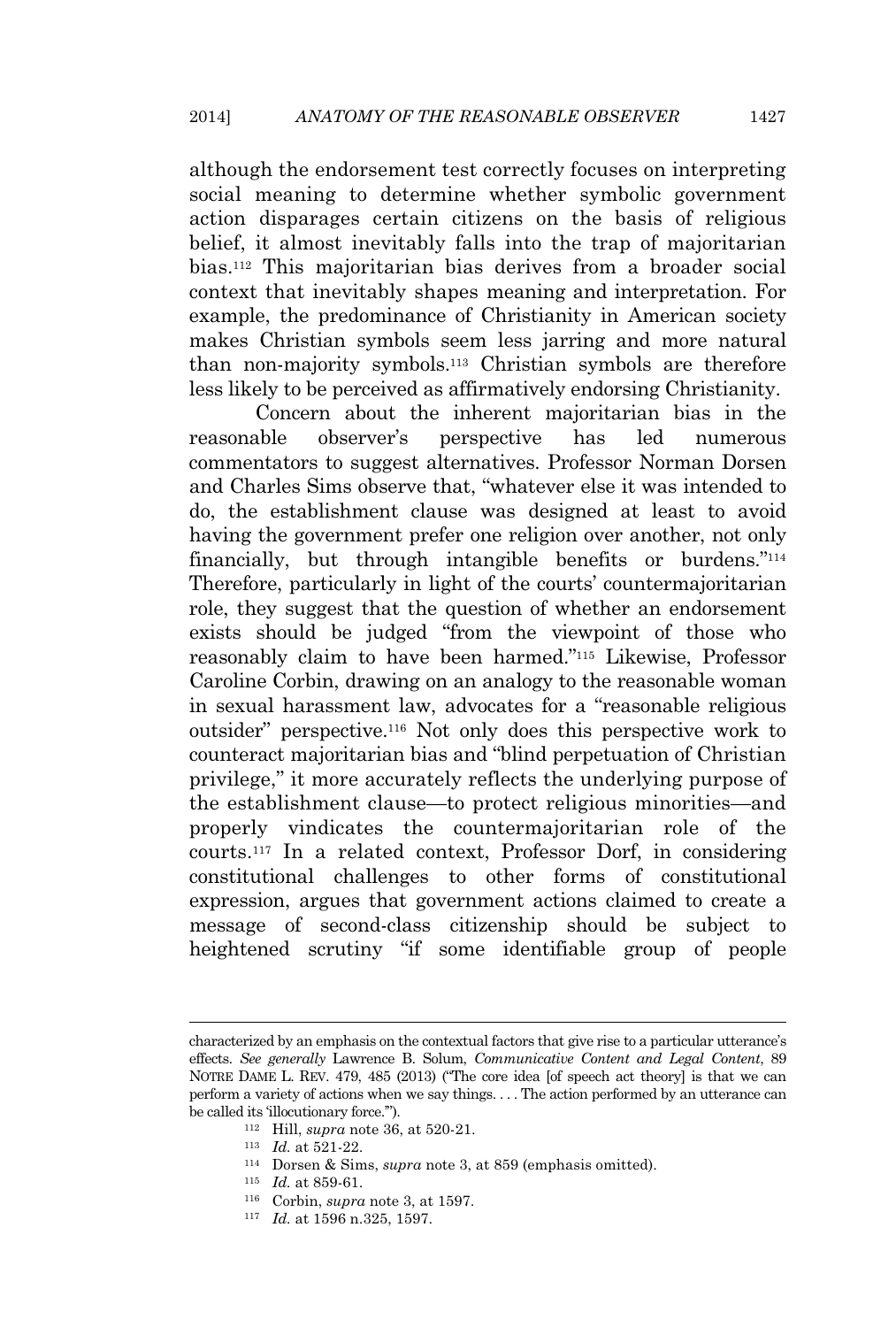reasonably takes offense at" that message.<sup>118</sup> Dorf, too, thus suggests that the perspective of the "victim" is the relevant one.<sup>119</sup>

Avoiding the reasonable observer heuristic altogether, some scholars have suggested other means of determining what a particular religious display might mean. For example, Professors Shari Seidman Diamond and Andrew Koppelman suggest replacing the amorphous reasonable observer inquiry with survey evidence on the meaning of a display, similar to the sort of evidence used to determine consumer confusion in Lanham Act cases.<sup>120</sup> And Professor Jay Wexler proposes that an Article I court comprising judges with diverse religious beliefs should make determinations of whether particular symbols or displays constitute religious endorsement to ensure consideration of minority religious perspectives.<sup>121</sup> For the reasons discussed below, I argue that all of these proposals, while each adding something valuable to our understanding of the reasonable observer heuristic, still fundamentally miss the mark.

#### III. REHABILITATING THE REASONABLE OBSERVER

The reasonable observer is not all bad—he's just misunderstood. It would not be wise to seek to replace the reasonable observer with an alternative observer. Alternatives such as the reasonable nonadherent have a number of flaws and are unlikely to remedy the shortcomings of the reasonable observer. Instead, courts should focus on developing legal rules and devices for constraining the apparently free-form inquiry into social meaning.

Thus, it is important to understand the reasonable observer for what he is and what he is not. The reasonable observer is a way of articulating the process of any interpreter attempting to discern social meaning. He is not a stand-in for actual members or segments of the community. In this light, the reasonable observer heuristic, while perhaps still awkwardly conceived, appears far less pernicious. At a minimum, concerns about attributing too much or too little knowledge to the reasonable observer fall away.

<sup>118</sup> Dorf, *supra* note 1, at 1337.

<sup>119</sup> *Id.* Dorf's view is similar to my own in that he acknowledges the possibility of multiple reasonable interpretations and gestures toward using presumptions as a way to manage multiple meanings. *Id.* at 1336-38.

<sup>120</sup> *See* Shari Seidman Diamond & Andrew Koppelman, *Measured Endorsement*, 60 MD. L. REV. 713 (2001).

<sup>121</sup> Wexler, *supra* note 103, at 289-91, 304-05.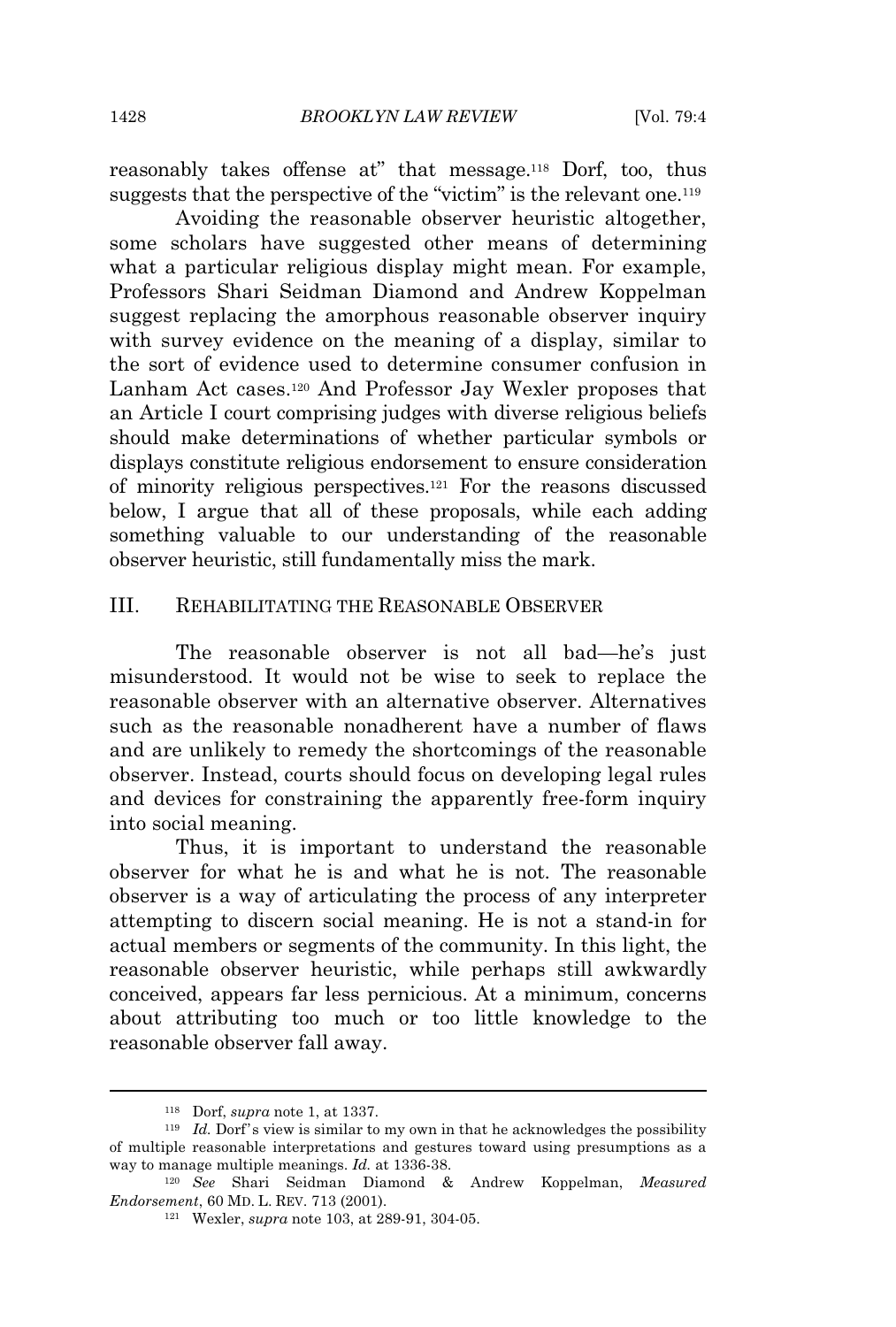However, concerns about majoritarian bias are not addressed by this novel understanding of the reasonable observer. I therefore propose a remedy for these concerns as well. The solution to the problem of majoritarian bias is not to create an alter ego for the reasonable observer, but rather to constrain biases through presumptions, burden-shifting, and other procedural techniques.

# *A. Understanding the Reasonable Observer in Relation to the Act of Interpretation*

It is a mistake to expect the reasonable observer to resemble a living, breathing human being. As Justice O'Connor's words mostly indicate, this was never the intent of the reasonable observer heuristic. To expect the reasonable observer to represent a real person with a particular range of knowledge, beliefs, and experiences is to undermine the heuristic's fundamental purpose. Yet, critics of the reasonable observer suggest that the main problem is the reasonable observer's failure to align with the actual observations of real people. Instead, the problem with the reasonable observer is that the interpretive inquiry under the endorsement test is unconstrained by substantive and procedural rules, rendering the quest for social meaning inevitably open-ended.

### 1. Interpretation and Intent

As Justice O'Connor stated in *Lynch*, the goal of the endorsement test is to determine the *social meaning* of the display at issue.<sup>122</sup> This social meaning "is not a question of simple historical fact." <sup>123</sup> Instead, she explained, it is "like the question whether racial or sex-based classifications communicate an invidious message, in large part a legal question to be answered on the basis of judicial interpretation of social facts."<sup>124</sup> Therefore, the endorsement inquiry is not an empirical question about how individual viewers would perceive a particular government-sponsored display or practice; it is much more abstract. For this reason, Justice O'Connor emphasized that the endorsement test does not "focus on the actual perception of individual observers, who naturally have differing degrees of

 $122$  Lynch v. Donnelly, 465 U.S. 668, 690 (1984) (O'Connor, J., concurring).

<sup>123</sup> *Id.* at 693.

<sup>124</sup> *Id.* at 693-94.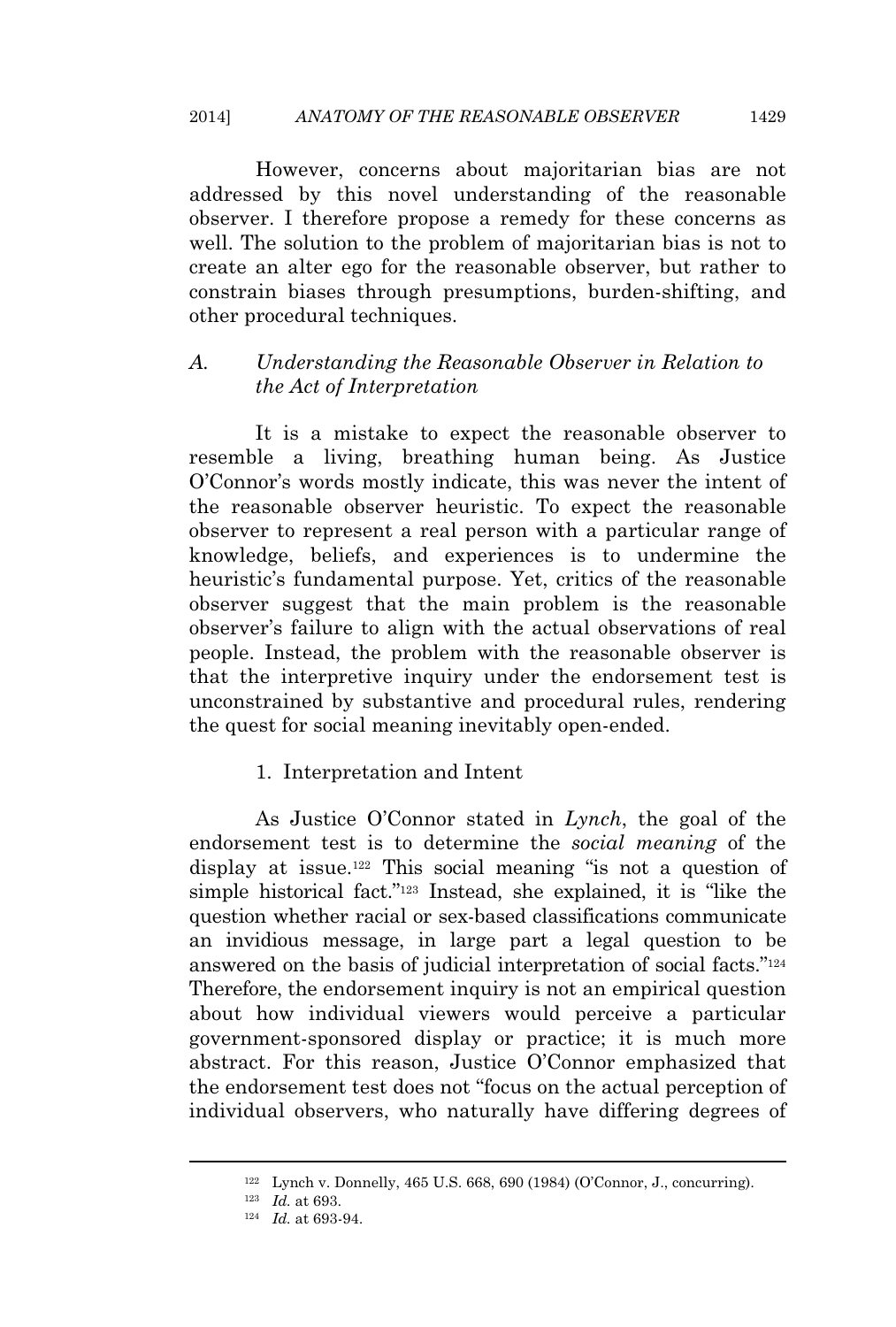knowledge." <sup>125</sup> Instead, the relevant inquiry is a quest for what might be called the "public meaning" of governmental acts.<sup>126</sup>

I therefore argue that the reasonable observer does not represent particular members of a community, but rather the act of interpretation itself—of determining public meaning. Several things follow from this understanding, all of which help to make some sense of the endorsement test and its current shortcomings. First, when confronted with a textual or other symbolic and communicative act, we do not discern meaning by polling particular individuals for their views. Indeed, it is clear that meaning is not an empirical proposition; a word or phrase means what it means by virtue of participating in a system of language, not because a majority agrees that it has that meaning.<sup>127</sup> As John Searle has memorably explained, when someone states that the term "'oculist' means eye doctor," she is "engaging in a (highly complex) rule-governed form of behavior"; she is "not reporting the behavior of a group but describing aspects of [her] mastery of a rule-governed skill." 128 Or, as Wittgenstein explains, "To understand a language means to be master of a technique." <sup>129</sup> Consequently, interpretation is not statistical or empirical in nature; "the truth that in my idiolect 'oculist' means eye doctor is not refuted by evidence concerning the behavior of others." <sup>130</sup> Moreover, although "there is nothing infallible about linguistic characterizations," and indeed, "speakers' intuitions are notoriously fallible," Searle explains that errors in interpretation are "not . . . due to overhasty generalization from insufficient empirical data concerning the verbal behavior of groups" but from incomplete mastery of

<sup>125</sup> Capitol Square Rev. & Adv. Bd. v. Pinette, 515 U.S. 753, 779 (1995) (O'Connor, J., concurring).

<sup>126</sup> *See* Elizabeth S. Anderson & Richard H. Pildes, *Expressive Theories of Law: A General Restatement*, 148 U. PA. L. REV. 1503, 1512-13 (2000).

<sup>&</sup>lt;sup>127</sup> Of course, a word can be given a particular meaning within a particular community or subgroup that differs from its standard meaning in the language. For example, drug dealers might use code words whose meaning is not accessible to individuals outside their group in order to make their conversations more difficult to understand. But this simply suggests that the subgroup itself has adopted its own set of language rules, and not that the term itself loses or changes its predominant meaning simply because a certain percentage of individuals use it in a different way.

<sup>128</sup> JOHN R. SEARLE, SPEECH ACTS: AN ESSAY IN THE PHILOSOPHY OF LANGUAGE 12 (1969). Or, as Wittgenstein puts it, she is playing the "language-game" (*Sprachspiel*). LUDWIG WITTGENSTEIN, PHILOSOPHICAL INVESTIGATIONS 4, para. 7 (G.E.M. Anscombe trans., 3d ed. 2001) (maddeningly explaining that he is using the term "language-game" to refer to the methods by which children learn their native language, as well as to "the whole, consisting of language and the actions into which it is woven"); *see also id.* at 33, para. 81, 68, para. 199.

<sup>129</sup> WITTGENSTEIN, *supra* note 128, at 68 para. 199.

<sup>130</sup> SEARLE, *supra* note 128, at 13.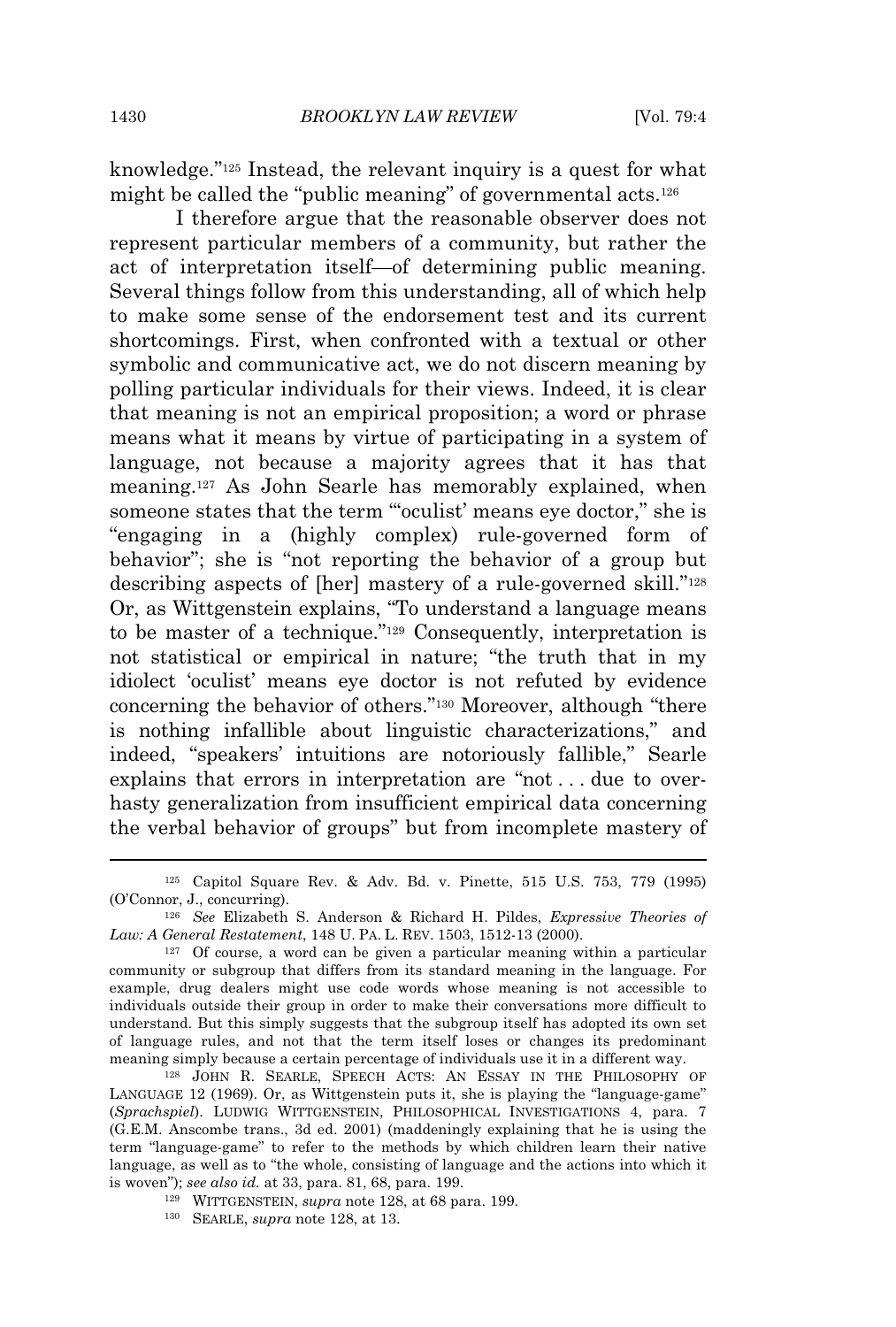the rules of the language.<sup>131</sup> On this account, then, it should not be troubling that the reasonable observer is not an actual member of the community, or that his qualities do not correlate to those of real—but fallible—observers or interpreters.

Second, when discerning the meaning of a particular utterance, we must consider the nature of interpretation itself. The act of interpretation is, in essence, the act of *attempting to discern the intent behind an utterance*. This is achieved primarily by looking to the context of the statement and using all available clues to reach the best possible understanding of what a person would likely intend by using those words or symbols.<sup>132</sup>

But it is important to understand exactly what this posited relationship between intent and interpretation does and does not imply. It does imply that whenever an observer or reader engages in the act of interpretation she assumes that a person constructed the utterance at issue intentionally, with a particular idea in mind.<sup>133</sup> It does not imply, however, that there is always one clear intent that is accessible to both the speaker and the interpreter, nor does it imply that the subjective intent of the speaker somehow controls the "true" meaning of the utterance. Rather, it is possible that the speaker's intent was not clear or singular or precise enough to answer every interpretive question that the interpreter might have. Thus, a speaker may not have intended to send a message of exclusion to non-Christians in proclaiming, "Christ is King, and those who disagree must repent or suffer eternal damnation." The speaker may not have even remotely entertained any thought of non-Christians at all.<sup>134</sup> But this does not mean that no message of exclusion can possibly arise. And at the same time, the speaker does not have a monopoly on meaning: I might say, "I have to go to the park today" when I really mean, "I have to go to work today." If I misspoke, I may have the opportunity to clarify my intention, but my initial

<sup>131</sup> *Id.* at 14.

<sup>132</sup> *Id.* at 16.

<sup>133</sup> As Searle explains, "When I take a noise or a mark on a piece of paper to be an instance of linguistic communication, as a message, one of the things I must assume is that the noise or mark was produced by a being or beings more or less like myself and produced with certain kinds of intentions." *Id.* at 16.

<sup>134</sup> *See, e.g.*, Smith, *supra* note 5, at 286-88. Wittgenstein gives the following example: "Someone says to me: 'Shew the children a game.' I teach them gaming with dice, and the other says 'That sort of game isn't what I meant.' Must the exclusion of the game with dice have come before his mind when he gave me the order?" WITTGENSTEIN, *supra* note 128, at 28.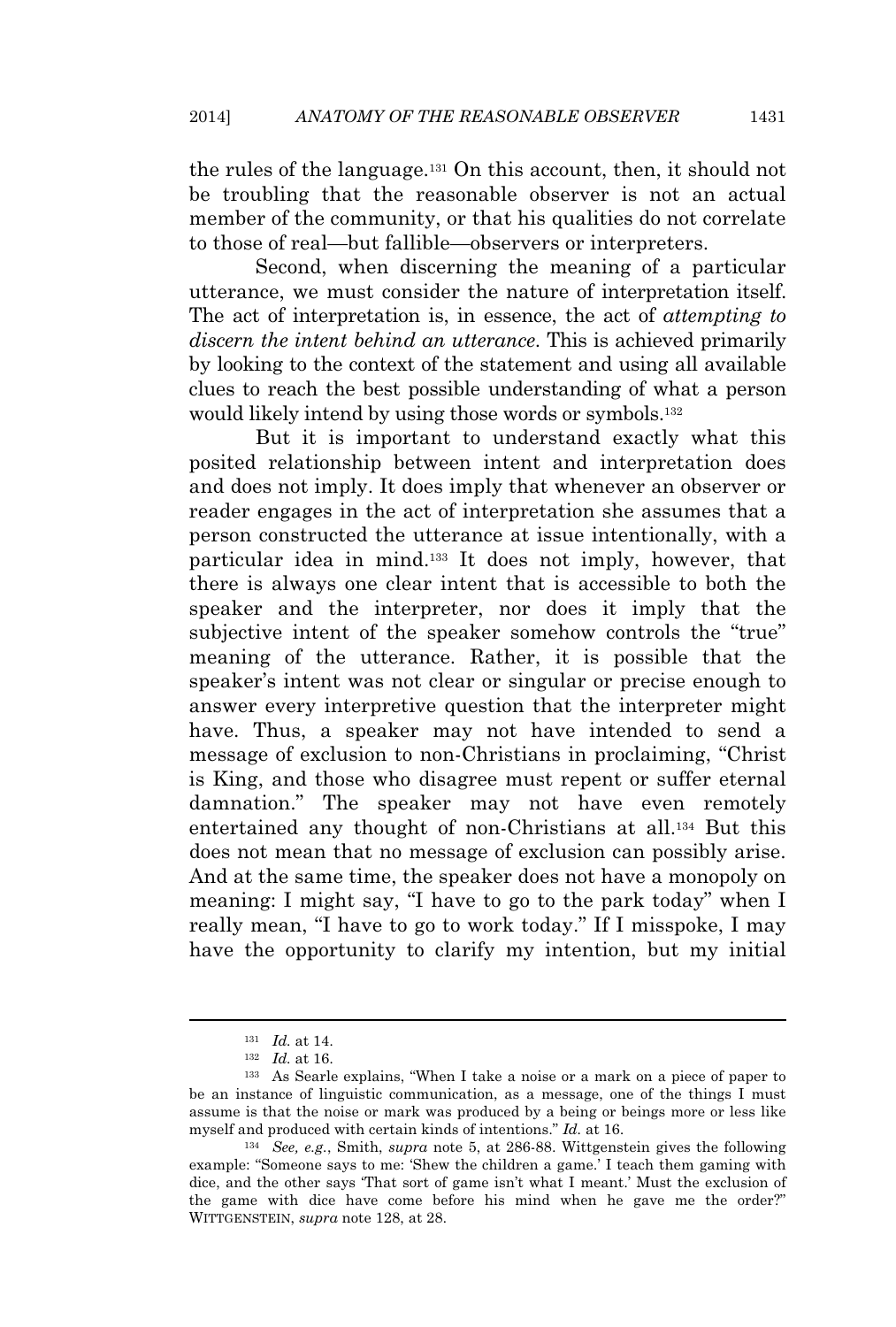sentence still referred to a place of recreation with grass and trees, rather than a law school office.

Therefore, interpretation is always an act of construction of a hypothetical intent that does not actually exist and not a reconstruction of an actual intent that can be unearthed and verified. As Stanley Fish explains, "[A]ll communications are mediated. That is, communications of every kind are characterized by exactly the same conditions the necessity of interpretive work, the unavoidability of perspective, and the construction by acts of interpretation of that which supposedly grounds interpretation," including intent.<sup>135</sup> To restate in perhaps overly simplistic terms, interpretation is the listener's (or reader's) act of reconstructing the intent of the speaker (or writer). But the intentions of one person are never entirely or directly accessible to another person. Indeed, in many cases the intentions may not even be accessible to the speaker. Even in the context of a face-to-face conversation, where an interlocutor can respond and ask for clarification, the intentions of the speaker are still mediated by language, which is rife with imprecision and potential for mistaken application of rules.<sup>136</sup> Thus, even if the interpreter could somehow directly access the precise thoughts inside the mind of the speaker, the interpreter would still lack information necessary to answer the question of what the speaker's utterance means.

Of course, in the case of symbolic displays or the "social meaning" arising from government conduct, the distance between the speaker's actual intentions and the listener's understanding is further increased because the speaker is absent or not identifiable. But whatever the scenario, it is important to recognize that interpretation is always a post-hoc construction of intent—not the act of actually accessing intent.<sup>137</sup> Moreover, the inaccessibility of intent opens up the possibility of a difference between the speaker's original intention and the objective meaning.

Thus, if we accept that interpretation is the act of using the rules of language to reconstruct the intent of another, we must acknowledge the possibility of "mistakes" on both ends of the message—the receiver's end and the sender's end. Or, as Justice O'Connor suggests in the context of governmental

<sup>135</sup> STANLEY FISH, *With the Compliments of the Author: Reflections on Austin and Derrida*, *in* DOING WHAT COMES NATURALLY 37, 43-44 (1989).

<sup>136</sup> *Id.* at 43.

<sup>137</sup> *Id.* at 43-44.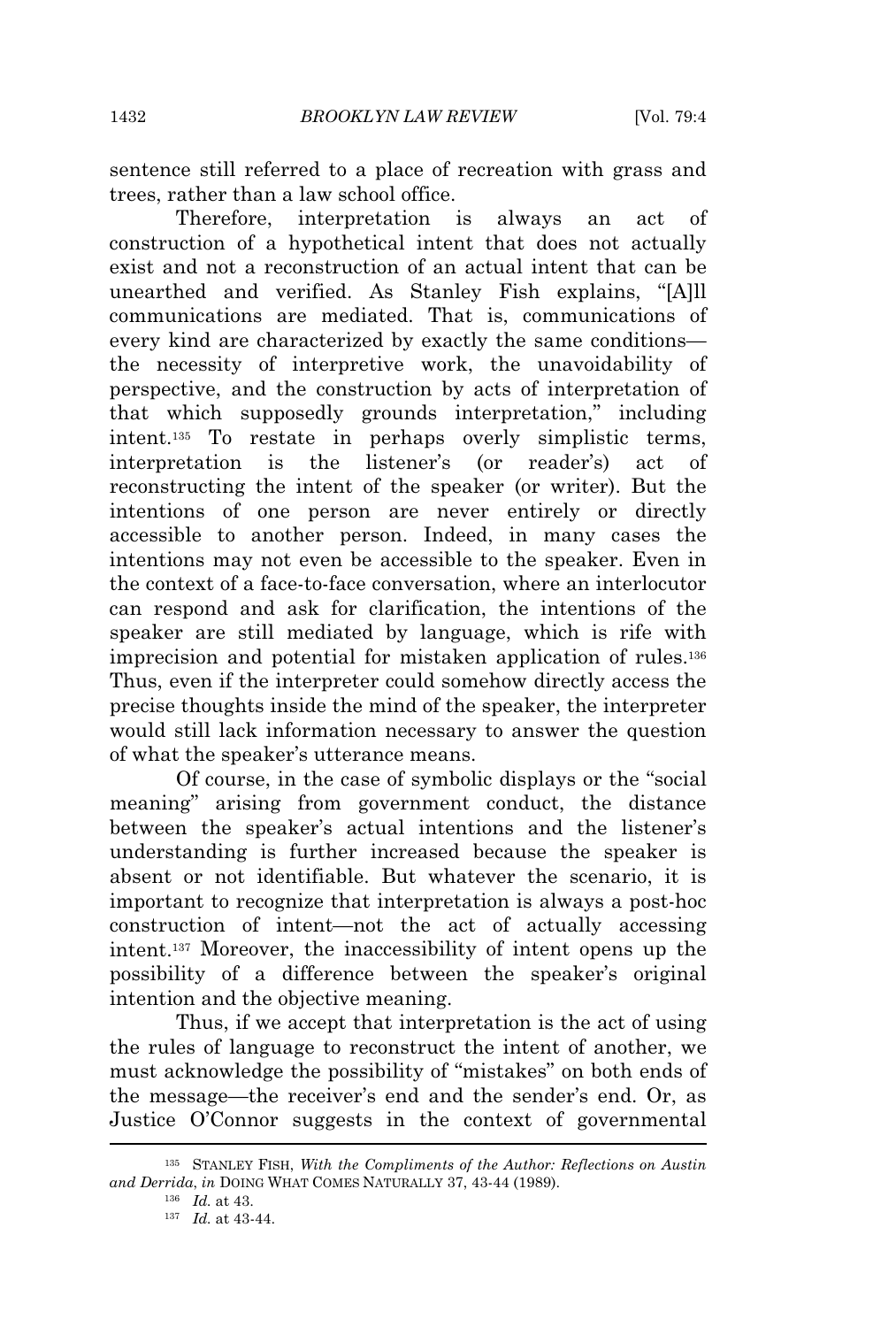expression, "If the audience is large, as it always is when government 'speaks' by word or deed, some portion of the audience will inevitably receive a message determined by the 'objective' content of the statement, and some portion will inevitably receive the intended message." <sup>138</sup> In large part, this occasional failure arises because language also depends on convention (rules), which the speaker and hearer may or may not have fully mastered or internalized.

The failure to receive the message that the speaker intended might result from a mistake on the part of the speaker or the listener. It may also result from the measure of indeterminacy that the inherent flexibility and malleability of the surrounding context bring to the interpretive inquiry.<sup>139</sup> Finally, it may result from the fact that intent is not always complete, present, or meaningful in a particular context, even to the speaker herself.<sup>140</sup> All of this implies that "mistakes" are not always actually mistakes—they are sometimes just the inevitable result of the play in the joints of language. The rules are not precise, and meaning cannot be made completely determinate.<sup>141</sup>

Thus, "[m]eaning is more than a matter of intention, it is also at least sometimes a matter of convention."<sup>142</sup> Hence, Justice O'Connor's distinction between the intended meaning and the meaning "actually conveyed" <sup>143</sup> essentially corresponds to the Gricean distinction between "speaker's meaning" and "sentence meaning." <sup>144</sup> As Professor Matthew Adler explained, the speaker's meaning is the meaning that the speaker intended to convey, whereas "the sentence meaning of a linguistic utterance is what the utterance conventionally communicates." 145 Thus, sentence meaning is fundamentally produced by social and linguistic conventions.<sup>146</sup>

"Convention," which is often synonymous with "context," can include a wide variety of requirements that are necessary

<sup>138</sup> Lynch v. Donnelly, 465 U.S. 668, 690 (1984) (O'Connor, J., concurring).

<sup>139</sup> Hill, *supra* note 36; *see also* Anderson & Pildes, *supra* note 126, at 1512-13 (describing various ways in which the meaning one intends to express may deviate from the meaning one actually expresses).

<sup>140</sup> *See supra* note 134.

<sup>141</sup> *See generally* FISH, *supra* note 135, at 43-48 (elucidating Jacques Derrida's thesis that the capacity for linguistic failure is inherent in, and essential to the functioning of, language itself).

<sup>142</sup> SEARLE, *supra* note 128, at 45.

<sup>143</sup> *Lynch*, 465 U.S. at 690 (O'Connor, J., concurring).

<sup>144</sup> Matthew D. Adler, *Expressive Theories of Law: A Skeptical Overview*, 148 U. PA. L. REV. 1363, 1384-96 (2000) (discussing Grice).

<sup>145</sup> Adler, *supra* note 144, at 1394 (emphasis omitted) (footnote omitted).

<sup>146</sup> *Id.*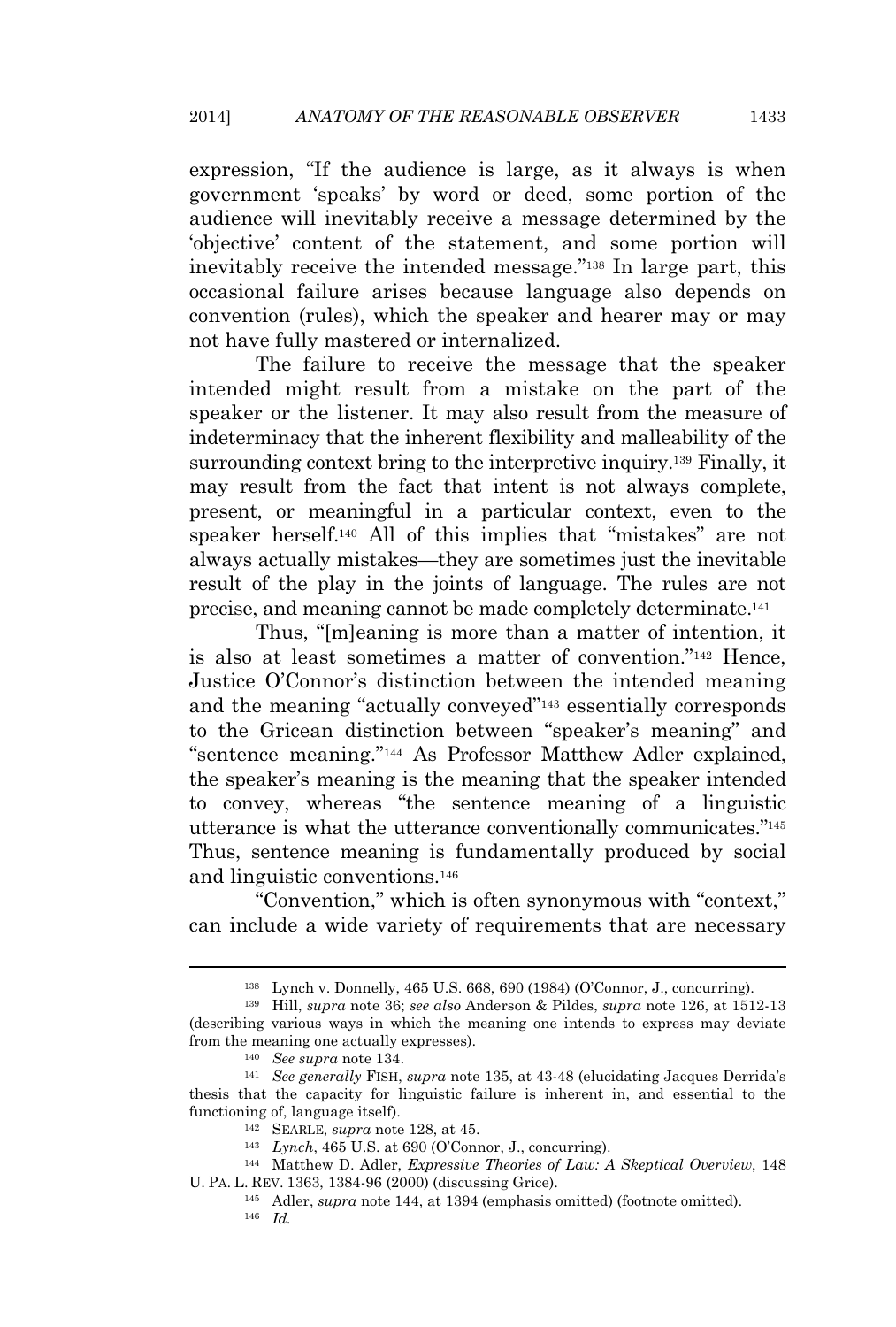for an utterance to mean something according to the rules of the language game. For example, in order for a sentence to have meaning in English, words must be used in a particular order. To give another example, the meaning of utterances may be changed by the physical and social setting in which the utterance occurs. If I say, "I'm climbing the walls," the meaning of that phrase will vary depending whether the physical context is a rock climbing gym or a hospital room where I've been recuperating for several weeks. Similarly, if I use the term "queer," its meaning may be determined in part by whether I am homophobic, and therefore attempting to insult someone, or homosexual, and reclaiming the term as my own.<sup>147</sup> A Latin cross erected by the Ku Klux Klan may have a different meaning than a cross erected by a group seeking to honor World War I veterans.<sup>148</sup> Thus, the context includes not only the physical surroundings, but also the identities of the speaker and listener.

Another example demonstrates the interaction between intent and convention, or context. Imagine a beach, on which a series of scratches has been made in the sand. To those who speak only English, the scratches appear to be a mere pattern of lines and dots and have no communicative content. Such viewers might imagine that the scratches were made by some natural phenomenon, or perhaps by a child or adult idly scribbling with a stick in the sand in order to make a pretty design. Perhaps to one who understands Arabic, however, the scratches have meaning. Perhaps they read, "Keep our beaches beautiful." The Arabic reader would thus understand the import of the phrase and would also most likely assume the writer to have intended the reader to glean such a message. Of course, the writer may have had no such intention; she may simply have intended to show off her newfound skills in Arabic.

This example illustrates several facts about symbolic or semiotic communication, particularly when the actual speaker is absent. First, the speaker's intended message will never be received if the reader does not have a working knowledge of the relevant linguistic conventions. A Latin cross, like the cross erected in honor of the war dead in the Mojave Desert, will not be understood as a war memorial if it is viewed by someone who

<sup>147</sup> *See, e.g.*, Judith Butler, *Critically Queer*, 1 GLQ: A J. LESBIAN & GAY STUD. 17, 18-23 (1993) ("But sometimes the very term that would annihilate us becomes the site of resistance, the possibility of an enabling social and political signification: I think we have seen that quite clearly in the astounding transvaluation undergone by 'queer.'").

<sup>148</sup> Capital Square Rev. & Adv. Bd. v. Pinette, 515 U.S. 753 (1995); Salazar v. Buono, 559 U.S. 700 (2010).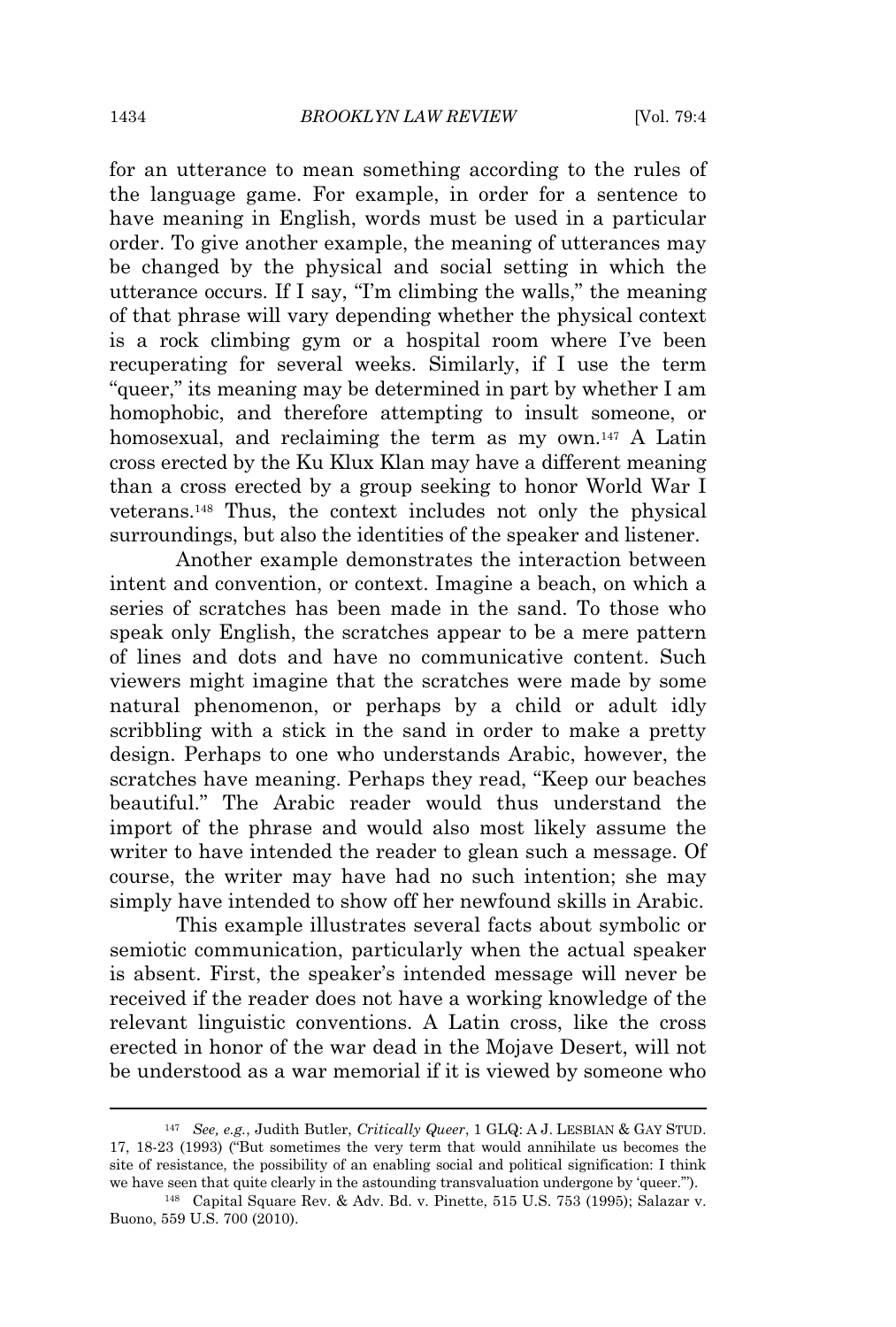does not know that the cross is a common memorial for the dead.<sup>149</sup> Second, a reader who has familiarity with those conventions will interpret the utterance by using the available information about those conventions to reconstruct the utterer's purpose or intent.<sup>150</sup> Someone who knows the history of the cross erected in the Mojave Desert is more likely to interpret it as a war memorial rather than as a message from the Ku Klux Klan.

Third, the conventionally correct meaning—the sentence meaning—does not always correspond to the utterer's intent, but this is not to say that the interpreter was incorrect to derive that meaning.<sup>151</sup> Indeed, the sentence "Keep our beaches beautiful" is surely an exhortation to keep our beaches beautiful, whether or not it was intended as such. At the same time, meaning is not particularly dependent on the views of any particular reader; the sentence will have meaning regardless of whether there is an available reader who can understand Arabic.

Yet the interpretation does not stop there. "Keep our beaches beautiful" may also be a political statement, or an ironic one—again, whether so intended or not—depending on the broader social context in which the utterance is made. For example, if sometime after the sentence is written, a group of picnickers comes along and leaves trash all around it, the sentence takes on a shade of irony that it may not have had when it was written. The meaning has escaped the speaker's ability to control it because the context in which it occurs has changed. Of course, the interpreter's biases—his views about environmental protection and whether the current government does enough to protect the beaches, for example—may also color the interpreter's understanding. Thus, the war memorial in *Buono* may still signify an endorsement of Christianity in a particular community such as the present-day United States, because our troops are religiously diverse but the symbol

<sup>149</sup> *Cf. Buono*, 559 U.S. at 707 (considering an establishment clause challenge to a cross erected as a war memorial on federal land).

<sup>150</sup> On this point, see Jamin B. Raskin, *Polling Establishment: Judicial Review, Democracy, and the Endorsement Theory of the Establishment Clause— Commentary on* Measured Endorsement, 60 MD. L. REV. 761, 763-67 (2001) (citing Adler, *supra* note 144) (arguing that the focus of the establishment clause inquiry is the "purpose" of government action, which roughly corresponds to "sentence meaning," or "the purposes that underlie and render meaningful the actual language of a public enactment or policy itself"). Importantly, Raskin clarifies that the relevant issue is purpose, understood as sentence meaning, and not the subjective intent of individual legislators or government actors. *Id.*

<sup>151</sup> Moreover, according to postmodern theory, the speaker's intent is always in an important sense inaccessible, so the act of interpretation is always a post-hoc construction of purpose, never an actual discovery of purpose. For purposes of this article, however, that argument need not be further examined.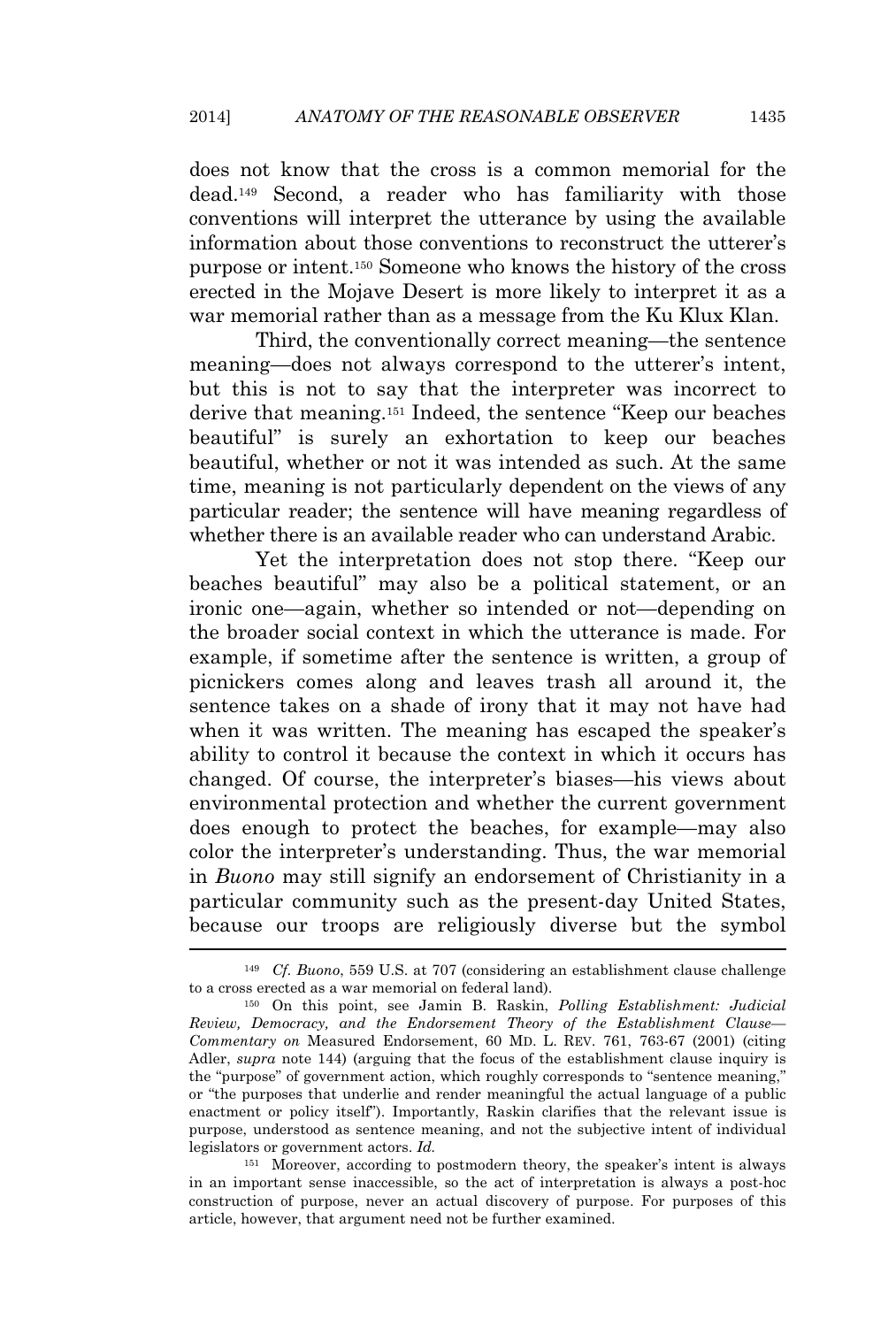represents only one religion.<sup>152</sup> This message of endorsement may be the correct one, even if the cross was intended as a universal symbol of remembrance.

In this way, the interpretation of those sandy scribbles connects to our understanding of how we interpret a crèche in a public park or a menorah on the steps of a government building. If the menorah appears in a city that is majority Jewish, it may be more likely to be understood by viewers as an endorsement of Judaism by a government dominated by, or politically captured by, that religious group. Indeed, Justice Blackmun suggested as much in *County of Allegheny v. ACLU*, in which he noted that the city's relatively small Jewish population was one reason for rejecting the claim that it had endorsed Judaism by erecting a menorah next to a Christmas tree.<sup>153</sup> Endorsement of Judaism may be the social meaning of the menorah, whether it was so intended or not.

#### 2. Interpretation and Knowledge

Of course, in deciding on a particular meaning for the menorah, the interpreter will consider other factors such as the size of the menorah and whether it is accompanied by other symbols like a Christmas tree.<sup>154</sup> If the viewer happens to be familiar with basic principles of constitutional law, and happens to know whether the menorah was sponsored by the government or a private group, and happens to be aware of the history of the physical forum as either a public or non-public forum, that knowledge will of course further assist the viewer in discerning whether the purpose behind its placement was to endorse Judaism. The more the interpreter knows, the more likely the interpretation will be correct.

This observation leads to one of the key contentions of this article. If we understand the reasonable observer simply as a stand-in for the interpreter of social meaning, then the "omniscient" or hyper-knowledgeable quality of the observer seems much less problematic. The more knowledge one brings to bear on the act of interpretation, the better. If we

<sup>152</sup> *See* Brief of the American Muslim Armed Forces and Veterans Affairs Council, and the Muslim American Veterans Association, as Amici Curiae in Support of Respondent, Salazar v. Buono, 2009 WL 2418469 at 15.

<sup>153</sup> Cnty. of Allegheny v. ACLU, 492 U.S. 573, 616 n.64 (1989) (opinion of Blackmun, J.) (arguing that it is "distinctly implausible" to consider the menorah sitting next to a Christmas tree to be an endorsement of Judaism, in part because Pittsburgh had approximately 45,000 Jews out of a population of 387,000).

<sup>154</sup> *Id.* at 614.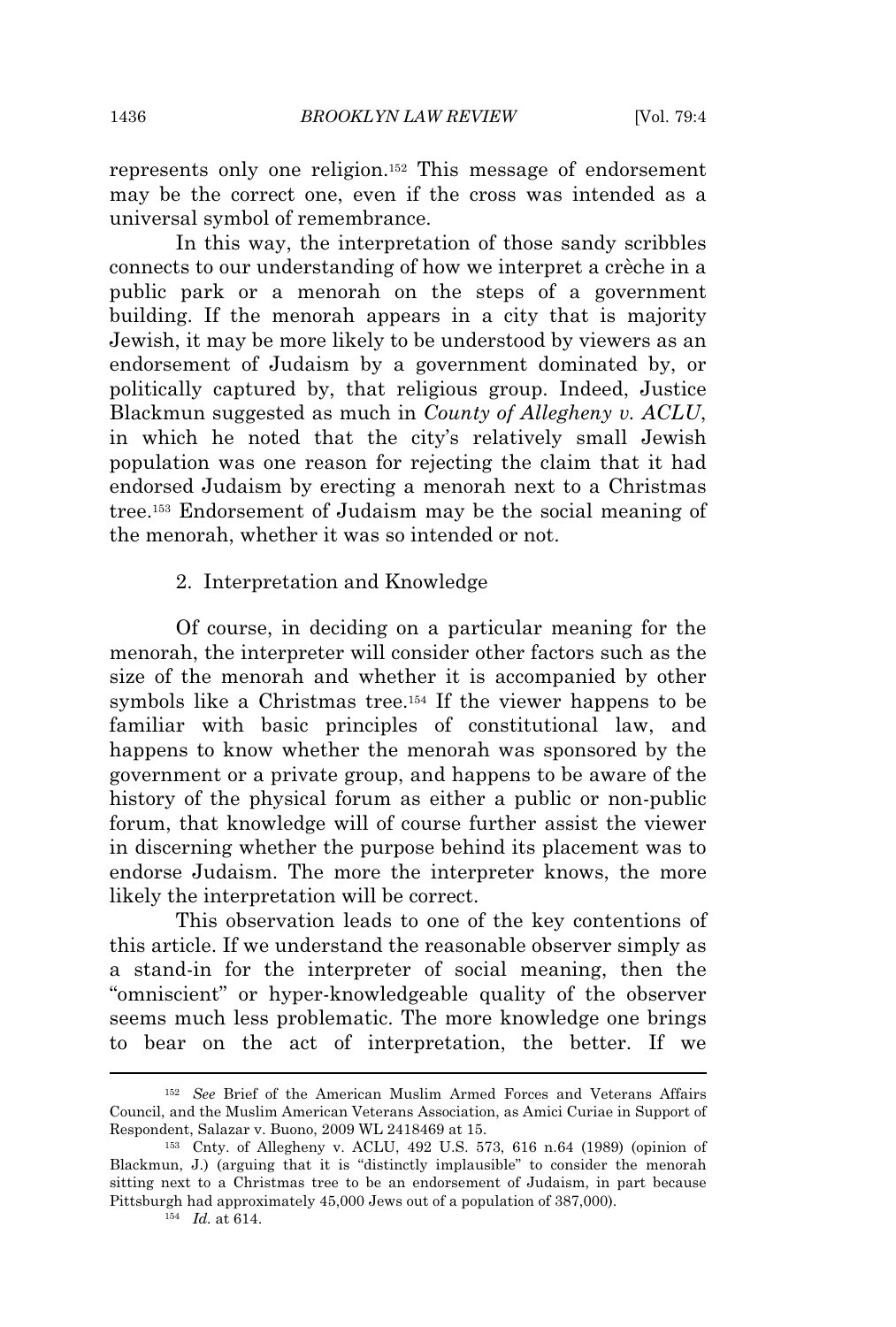understand the goal of the endorsement inquiry to be the interpretation of meaning, then we are not concerned with how a particular display might strike an uninformed passerby. We are concerned with what the display *means* and therefore with the message that the government has conveyed. The goal is to achieve the best possible understanding of the purpose behind the government's acts in the current context.

One would not, after all, assume that the best interpretation of a Victorian novel is likely to be achieved by a reader who has no familiarity with the history of the period or the conventions of the genre; nor would we think a statute is better interpreted by someone with less understanding of its subject matter than by an expert.<sup>155</sup> At the same time, however, the meaning of a Victorian novel to a contemporary reader is not necessarily identical with what the author meant to convey. Thus, for example, the novel *Jane Eyre*, published in 1847, shocked nineteenth-century readers with its portrayal of a strong, individualistic heroine whose romance crossed class lines.<sup>156</sup> To the uninformed modern reader (perhaps like the average twenty-first-century high-school student), the protagonist may seem a somewhat spunky but quaint and overly prudish young woman. Yet, to a more informed reader, who is aware of Victorian conventions but seeking to make sense of the character for contemporary readers, Jane Eyre may be a novel about the ways in which social conventions create two possible perceptions of women, as either angels or monsters.<sup>157</sup>

Is the reasonable observer in establishment clause cases merely a stand-in for the judge, then? Yes, and this is as it should be. The judge is clearly the individual charged with the act of interpreting the meaning of a display or practice under establishment clause doctrine. Thus, to arrive at an accurate conclusion, the judge should mobilize all available evidence and knowledge and bring it to bear on the interpretive puzzle at hand. Indeed, judges are familiar with the interpretive exercise, because interpretation—of statutes, of common law

<sup>&</sup>lt;sup>155</sup> The assumption of expertise that extends to the interpretive act is part of the rationale that leads courts to defer to agency interpretations of the statutes they are charged with administering. Chevron U.S.A., Inc. v. Natural Res. Def. Council, 467 U.S. 837, 844 (1984).

<sup>156</sup> CHARLOTTE BRONTE, JANE EYRE (Wordsworth Classics 1999) (1847).

<sup>157</sup> For a classic feminist re-interpretation of *Jane Eyre*, *see, e.g.*, SANDRA M. GILBERT & SUSAN GUBAR, THE MADWOMAN IN THE ATTIC: THE WOMAN WRITER AND THE NINETEENTH-CENTURY LITERARY IMAGINATION 336-71 (1979).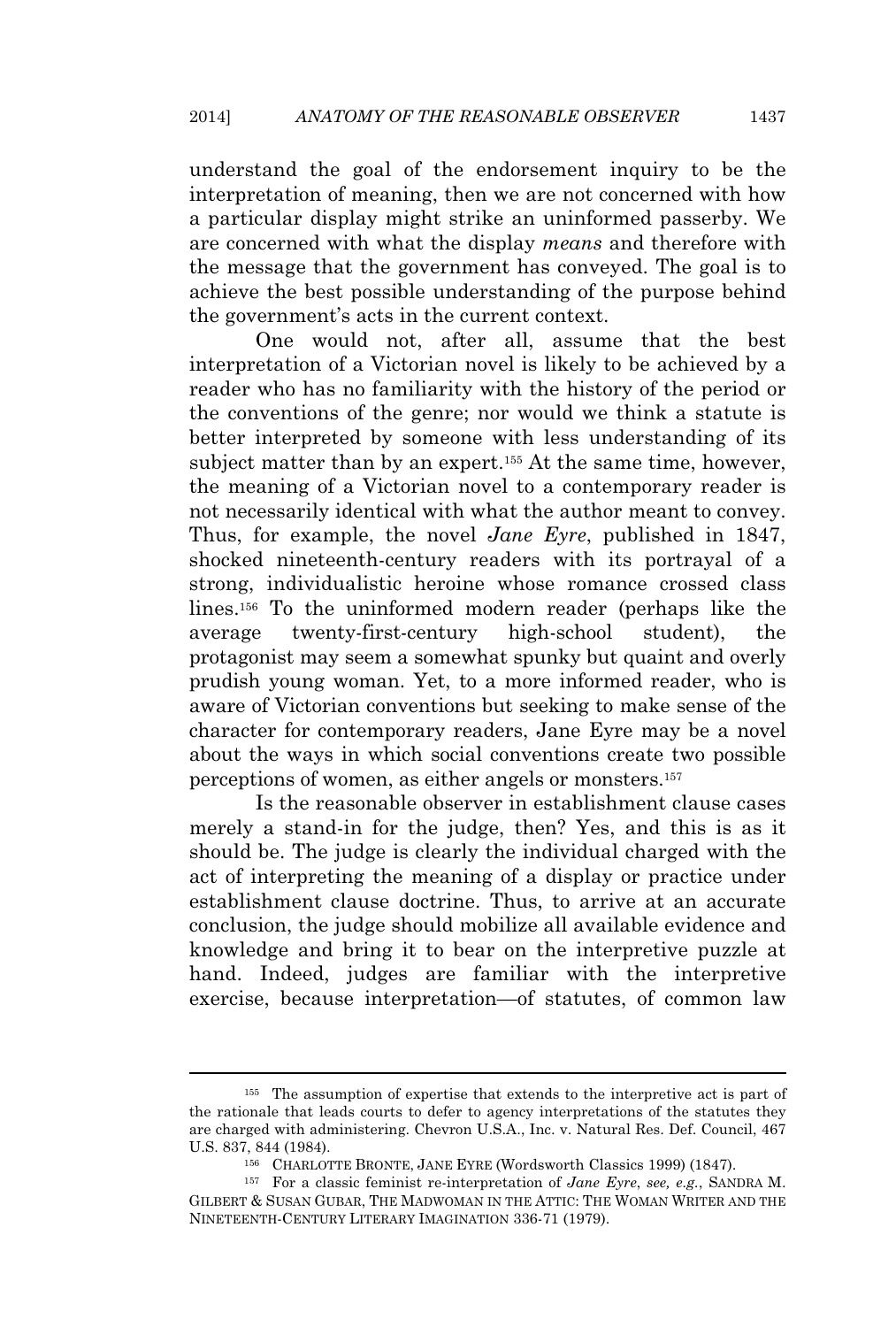cases, and of constitutional provisions—is precisely what they are trained and expected to do.<sup>158</sup>

This insight—that the reasonable observer should be and is the judicial interpreter who benefits from having the broadest possible range of knowledge—raises the question whether anything should be excluded from consideration in determining social meaning. Is true omniscience really ideal position from which to make the judgment about meaning?<sup>159</sup>

Consider another, more relevant, hypothetical. The mayor of a city has a nephew who is a budding artist. This nephew paints an enormous canvas of a crucifixion. The crucifixion, however, is not that of Jesus of Nazareth, but rather of a follower of Spartacus, the slave who led a rebellion against the Roman republic.<sup>160</sup> The mayor hangs his nephew's painting in a prominent place in City Hall. Does the reasonable observer view this painting as religious or historical?

If the reasonable observer has access to information that the average passerby does not, what role should that knowledge play in interpretation? In this scenario, as in the case of *Jane Eyre*, the reasonable observer's knowledge undoubtedly assists that observer in understanding the actual intent of the original author or actor (whether the mayor's nephew or Charlotte Brontë). But, as explained above, that original, subjective intent is not necessarily the same thing as the "meaning" of the cross, painting, or novel. Though the crucifixion painter's intended meaning may be clear, that intent does not control the subsequent message sent by the presence of the painting in City Hall. It may well signify an endorsement of Christianity to the reasonable observer. But if so, it is not because the reasonable observer is somehow ignorant, but rather because the relevant question is what we

<sup>158</sup> Thus, although it has factual elements, the social meaning of a display is a question for the judge to decide, not a question for the factfinder. This is precisely because, unlike reasonableness in tort law, social meaning is not a question of empirical fact but rather of social fact. Judges commonly find social or legislative facts in constitutional cases. *See generally* Dean Alfange, Jr., *The Relevance of Legislative Facts in Constitutional Law*, 114 U. PA. L. REV. 637 (1966).

<sup>159</sup> The related evidentiary issues are dealt with in greater detail *infra*, Part III.C.

<sup>160</sup> For a real-life work of art depicting this crucifixion, *see* FEDOR ANDREEVICH BRONNIKOV, CURSED FIELD—PLACE FOR EXECUTION IN ANCIENT ROME, CRUCIFIED SLAVES (1878). Thanks to Ron Colombo for suggesting a version of this hypothetical. For a similar (but less stark) real-life example, see Hewitt v. Joyner, 940 F.2d 1561, 1564 (9th Cir. 1991) (addressing a constitutional challenge to a park full of religious statuary, some of which was created by a sculptor who "was not a particularly religious man and was adamant that the park not be used for any religious purposes" but who "picked biblical characters to sculpt as he felt they best portrayed the 'peace on earth' sentiment").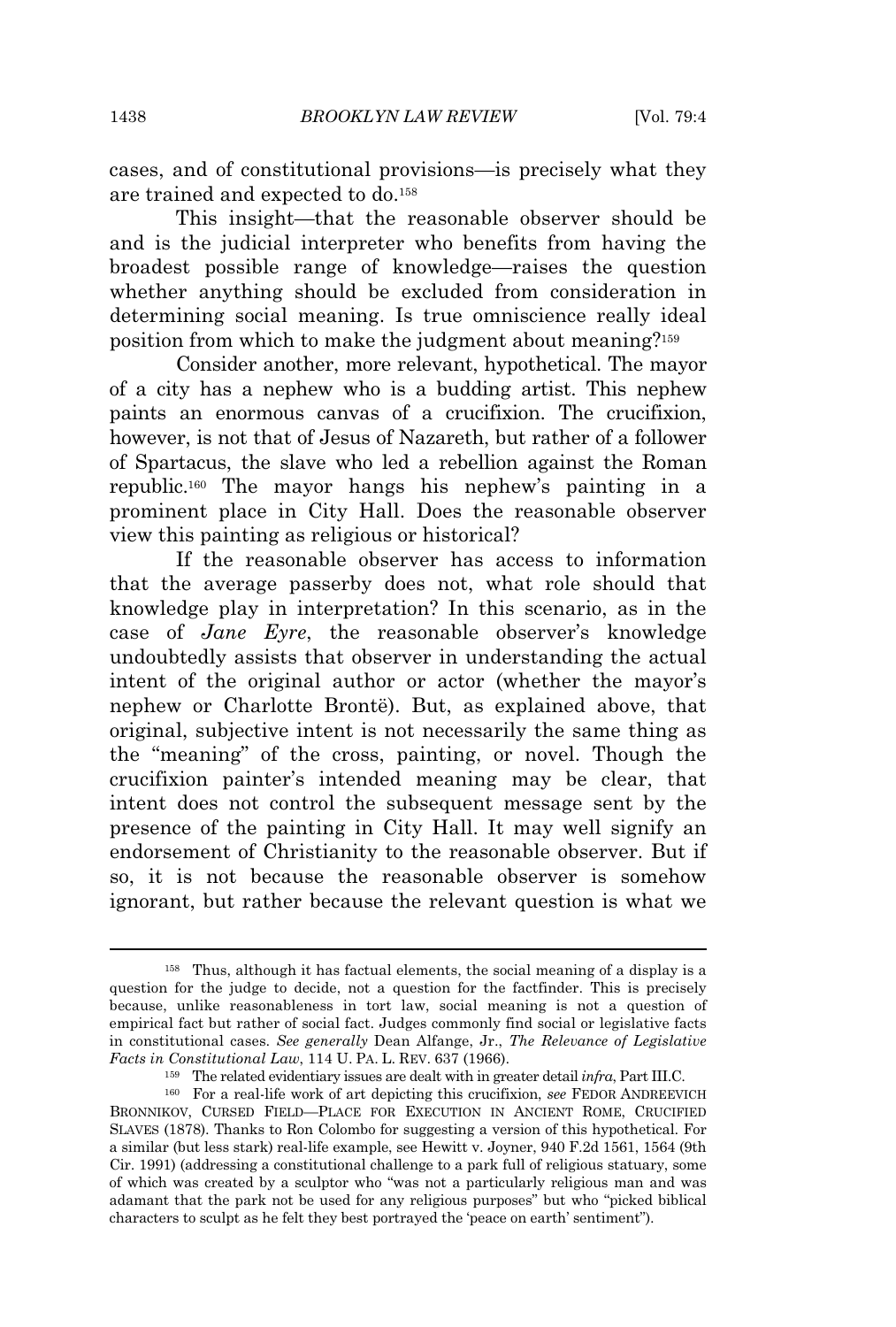would *assume* or *believe* the person erecting such a painting, in the present cultural context, intended by doing so.

Therefore, it is necessary to get past the notion that a text or display "means" what its author or creator "meant." The search for social meaning is always the (re)construction of a hypothetical intention. It asks the question, "What would a hypothetical person usually mean by using this set of symbols in this way, in this context?" For this reason, it is important to know, like the reader of *Jane Eyre*, the purpose for which we are interpreting: is it to determine the novel's meaning to nineteenth-century readers or its contemporary relevance? With respect to the crucifixion painting, it is not as important to ask what the painter meant to convey so much as it is to ask what the act of placing such an unattended and unexplained painting is likely to signify in a particular cultural setting. The problem, therefore, is not with the level of knowledge possessed by the interpreter but rather with determining the relevance of various aspects of the symbol's context to the question the interpreter is seeking to answer.

In sum, the criticism of the reasonable observer as omniscient and therefore insufficiently human distracts us from understanding the true purpose of the heuristic device. It exists not to represent a particular kind of viewer but rather as a way of asking what the social meaning of a display is in a particular context. The problem is therefore not with the reasonable observer's level of knowledge but with determining what is and is not relevant to the inquiry at hand.

# 3. The Reasonable (Wo)man Analogy

The fact that the reasonable observer is essentially an idealized interpreter and a stand-in for the judge herself distinguishes this heuristic from the reasonable person in other legal contexts like tort law and sexual harassment cases.<sup>161</sup> Justice O'Connor asserted in *Pinette* that the reasonable observer, like the reasonable person in tort law, "is not to be identified with any ordinary individual, who might occasionally do unreasonable things." <sup>162</sup> Instead, the reasonable observer, like the reasonable

<sup>161</sup> *See generally* Anita Bernstein, *Treating Sexual Harassment with Respect*, 111 HARV. L. REV. 445 (1997) (discussing and criticizing the reasonable person standard in sexual harassment law).

<sup>162</sup> Capitol Square Rev. & Adv. Bd. v. Pinette, 515 U.S. 753, 779 (O'Connor, J., concurring) (quoting W. KEETON, D. DOBBS, R. KEETON & D. OWN, PROSSER AND KEETON ON THE LAW OF TORTS 175 (5th ed. 1984)) (internal quotation marks omitted).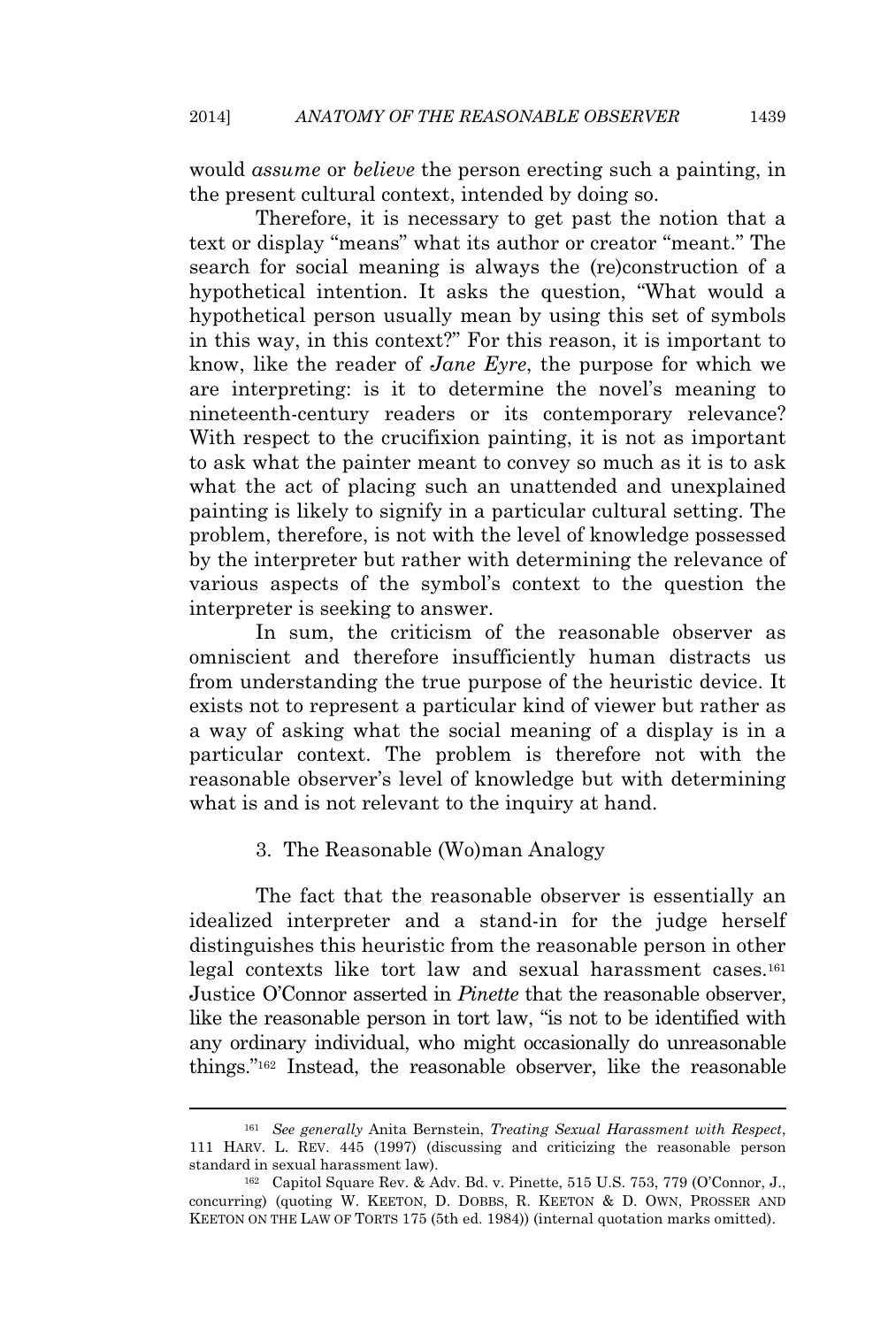person, is "a personification of a community ideal of reasonable behavior, determined by the [collective] social judgment."<sup>163</sup>

The analogy is not entirely apposite, however. Though the reasonable observer is similar to the reasonable person in that both are idealized, imaginary entities, the purpose of the reasonable observer, which is focused on interpretation, is different from the purpose of the reasonable person, who is a stand-in for community moral judgment about the appropriateness of particular behaviors. The reasonable observer's judgments are not statistical, empirical, or otherwise derived from what a majority of people might do, as explained above. In determining how a reasonable person—or a reasonable woman, or a reasonable victim—would behave, however, statistical evidence may be quite relevant.<sup>164</sup> In addition, if the average person's knowledge of certain legal standards or factual circumstances is limited, this limitation would be relevant to determining reasonableness in tort law. The reasonable person is not expected to be an expert in legal or technical matters, but the reasonable observer does have access to specialized knowledge. Finally, and relatedly, the perspective of the reasonable person is employed by juries, while the interpretive conclusions of the reasonable observer are to be reached by judges, as a matter of law.

In one important respect, however, the reasonable person does resemble the reasonable observer: both are likely to be swayed by particular biases.<sup>165</sup> As noted above, the context and identity of the listener, no less than the speaker, affect the message that is received from a particular utterance. In this sense, then, it may make sense to turn to some alternate mechanism for minimizing the role of bias in interpretation. As discussed below in Part III.B., however, the primary alternative—substituting an alternate observer in the place of the reasonable observer—is not likely to solve the problem.

<sup>&</sup>lt;sup>163</sup> *Id.* at 780 (O'Connor, J., concurring) (quoting W. KEETON, D. DOBBS, R. KEETON & D. OWN, PROSSER AND KEETON ON THE LAW OF TORTS 175 (5th ed. 1984)); *see also* Toni Lester, *The Reasonable Woman Test in Sexual Harassment Law—Will It Really Make a Difference?*, 26 IND. L. REV. 227, 227 (1993) (describing the reasonable person as "a mythical individual who is supposed to represent a composite of society's highest values. The reasonable person test purports to establish liability objectively by asking the question: 'What would the reasonable person have perceived in the same situation?'").

<sup>164</sup> *See generally* V. Blair Druhan, Note, *Severe or Pervasive: An Analysis of Who, What, and Where Matters When Determining Sexual Harassment*, 66 VAND. L. REV. 355 (2013) (using empirical evidence to demonstrate statistical differences between men's and women's perceptions of behavior as sexually harassing); Alan D. Miller & Ronen Perry, *The Reasonable Person*, 87 N.Y.U. L. REV 323, 371, 377 (2012).

<sup>165</sup> *See, e.g.*, Bernstein, *supra* note 161, at 465-71.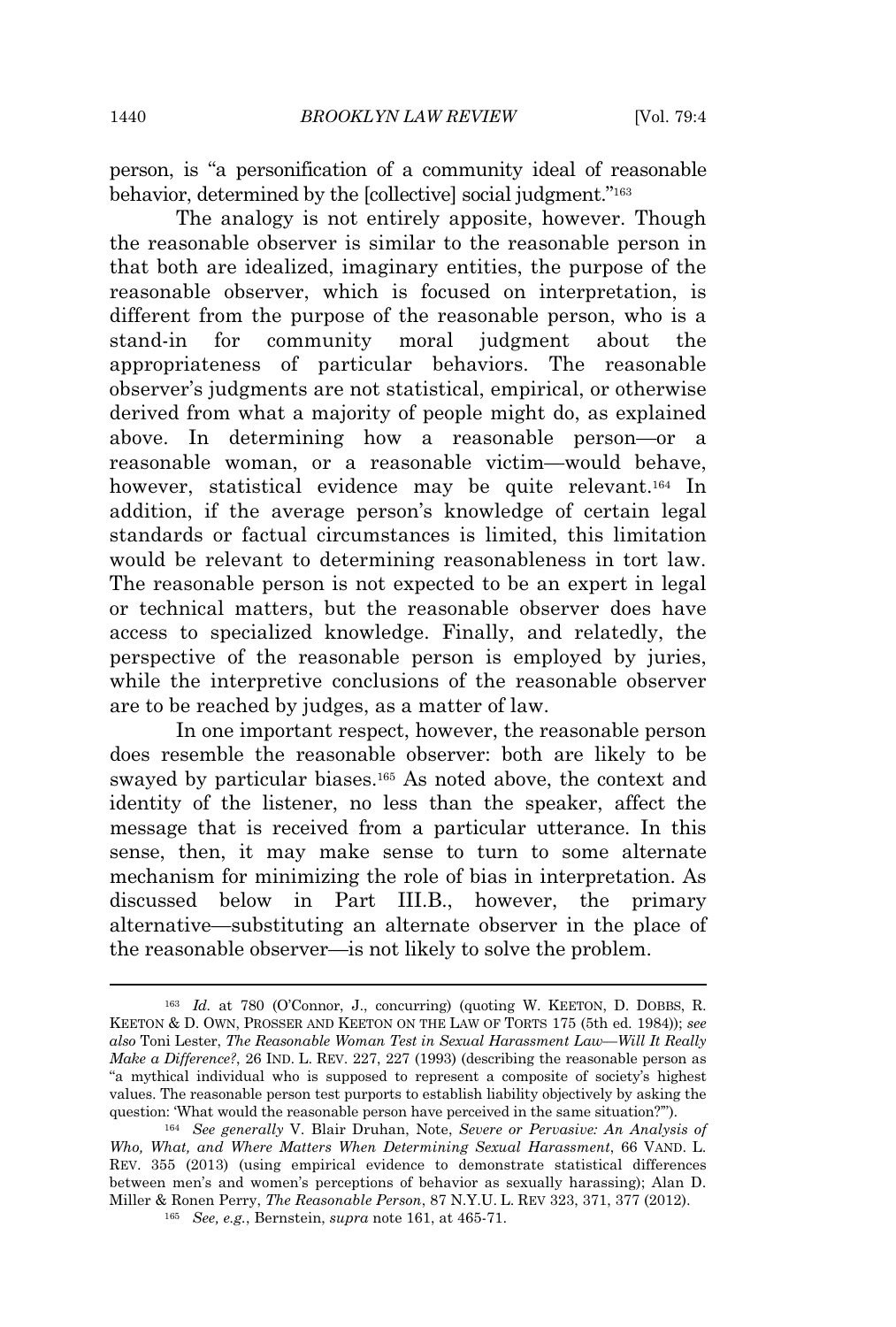#### *B. The Reasonable Nonadherent and Her Kin*

The most prevalent proposed substitute is known as the reasonable nonadherent, according to which the judge should simply assume the perspective of a non-believer and interpret the display from that vantage point. This section outlines two critiques of heuristic devices that have been presented as alternatives to the reasonable observer. First, asking a judge to assume the perspective of a religious outsider requires the judge in most cases to engage in a form of role-playing or sympathetic imagining for which she is most likely illprepared. It is not at all clear how a judge is expected to place herself in the shoes of a person of a different religious faith and interpret a particular governmental practice or symbolic display from that vantage point.<sup>166</sup> Second, it is not clear that these alternate observers even address the actual problem of majoritarian bias. The assumption of many critics appears to be that individuals' perceptions of religious displays are affected by their religious beliefs. The available evidence tends to indicate, however, that religious belief may not play such a decisive role in discerning social meaning.

# 1. Judicial Empathy?

Even accepting that judges should adopt the perspective of the "reasonable nonadherent" or some such similar construct, it is not at all clear *how* they should do so. Those urging judges to adopt these alternate perspectives appear to expect judges to step into a role and to imagine seeing a display through the eyes of someone different from themselves, despite lacking all of the life experiences and cultural influences that such a person would have. This seems to be an exercise in

<sup>166</sup> Of course, this problem may afflict the "reasonable woman" of sexual harassment law as well. As Anita Bernstein argues:

A male juror, judge, or labor arbitrator cannot easily apply the reasonable woman standard. Although the standard implies that men and women are immutably different and perhaps mutually uncomprehending . . . this factfinder is charged with the task of somehow transcending these differences. If he uses women he knows well as reference points ("How would my wife feel?"), he veers into subjectivity and distinctions based on race and class. If he avoids this kind of specific thinking, then he must resort to speculation, or some self-framed variation on the reasonable man or reasonable person standard, or perhaps some unauthorized research on the nature of women . . . .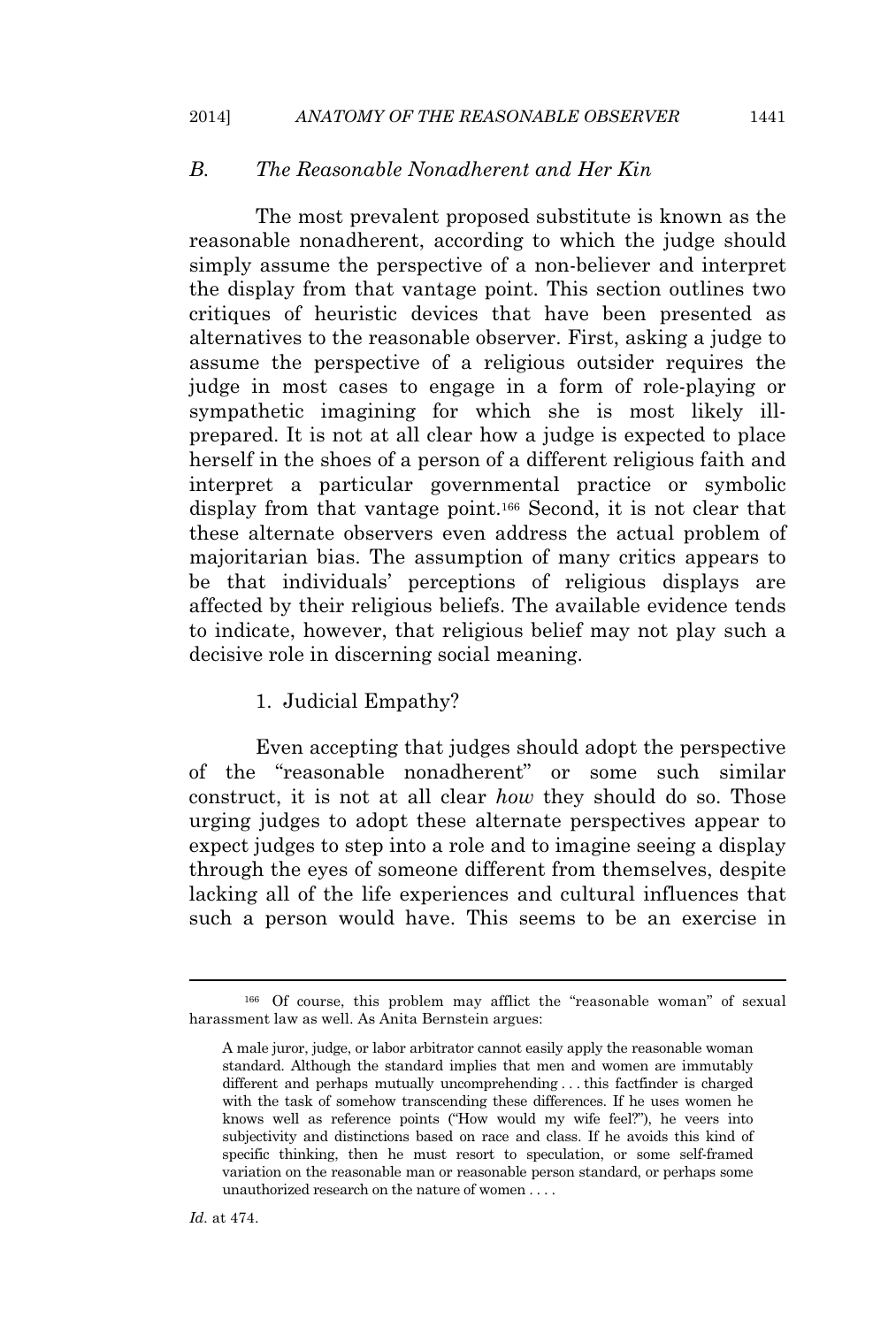empathy—or perhaps something like empathy, but even more difficult to explain and operationalize.

Indeed, though "empathy" itself is difficult to define, it is often referred to as a sort of "perspective taking."<sup>167</sup> The term "empathy" thus may refer primarily to a cognitive quality— "the capacity to attribute thoughts, desires, and intentions to others, to predict or explain their actions, and to *posit their intentions*." <sup>168</sup> This is indeed a quality that judges and others arguably should and do possess; it is not, however, the quality involved in adopting the perspective of another person and then applying that perspective in interpreting the social meaning of a display. Instead, it seems judges are being asked to enter into another person's mind for purposes of interpreting meaning—to imagine another person's interior life just as that person would experience it.<sup>169</sup> Beyond understanding how another person with particular characteristics might feel or react in a given situation, adopting the reasonable nonadherent perspective also requires the judge to engage in the act of interpretation from that person's perspective—more an exercise in imagination than an act of empathy.

Even if judges are capable of occupying other minds in this way, such an exercise is arguably just as amorphous, unguided, and unconstrained as the exercise of interpretation from the perspective of the reasonable observer. There is no reason to think that judges are particularly well-suited to this task, and it is unclear how they are to go about it in the first place. Perhaps these commentators are really asking judges to adopt some kind of presumption against majority-religious symbols; but if that is the case, it is probably best simply to say so.

Indeed, recent research into the role cultural attitudes play in shaping cognition gives further reason to be pessimistic about the possibility of an "empathy fix" to the reasonable

<sup>167</sup> Thomas B. Colby, *In Defense of Judicial Empathy*, 96 MINN. L. REV. 1944, 1958 (2012); Jill D. Weinberg & Laura Beth Nielsen, *Examining Empathy: Discrimination, Experience, and Judicial Decisionmaking*, 85 S. CAL. L. REV. 313, 325 (2012).

<sup>168</sup> Susan A. Bandes, *Moral Imagination in Judging*, 51 WASHBURN L.J. 1, 9 (2011) (emphasis added). Scholars have also pointed out that empathy may have an emotional component, which may or may not be properly mobilized in the act of judging. *Id.* at 11-12; Weinberg & Nielsen, *supra* note 167, at 325 (describing empathy as "vicarious emotion").

<sup>169</sup> This is similar to the classic philosophical problem of "other minds." *See, e.g.*, *Other Minds*, STANFORD ENCYCLOPEDIA OF PHILOSOPHY (rev. 2009) ("Were I able to observe the mental states of another human being that would not mean that I did not have a problem of other minds. I would still lack what I needed. What I need is the capacity to observe those mental states as mental states belonging to that other human being."). Thanks to Cole Durham for pointing out this connection.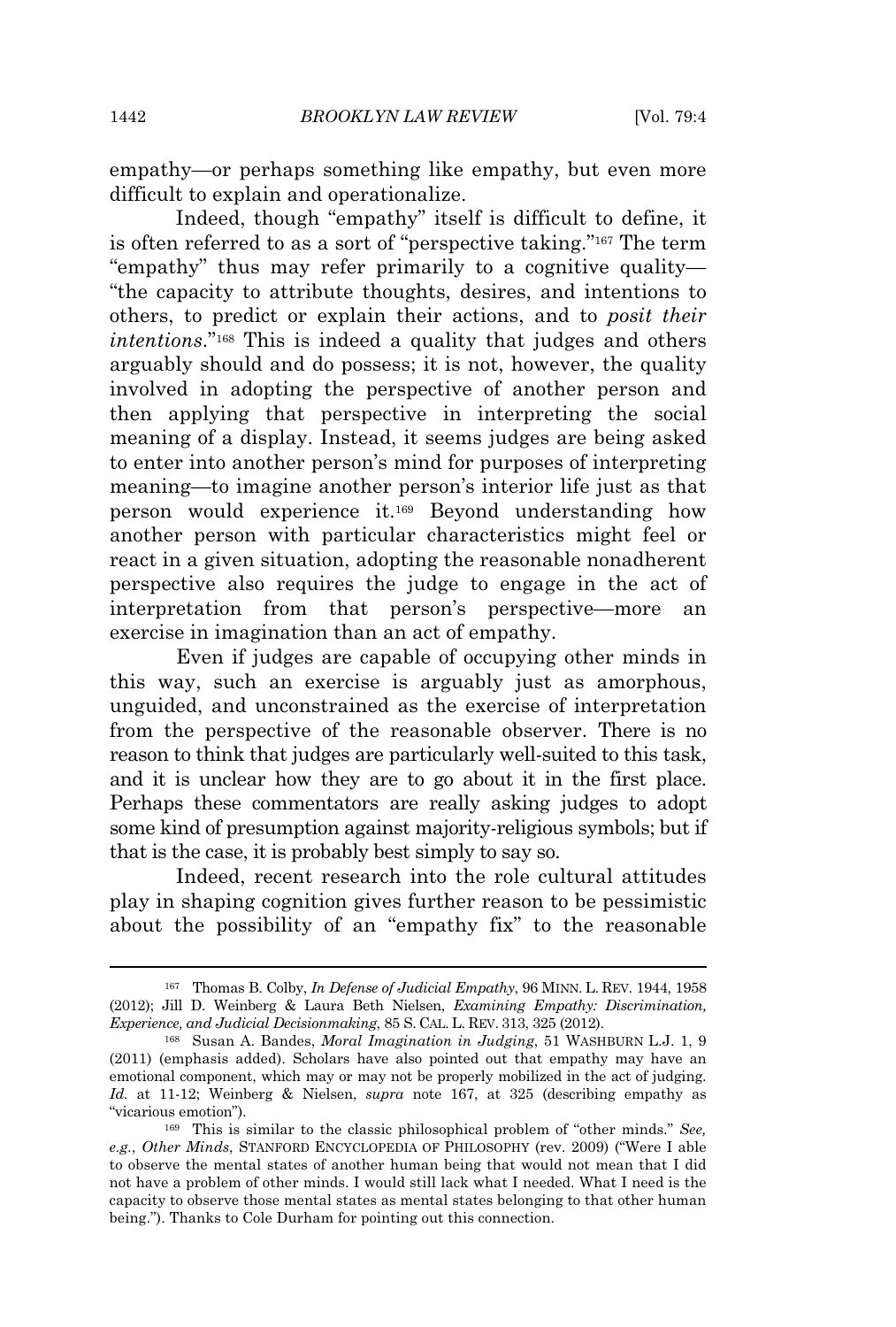observer conundrum. Writing with a somewhat different goal, Professor Dan Kahan identifies a phenomenon that he calls "cognitive illiberalism." <sup>170</sup> Cognitive illiberalism refers to the phenomenon whereby individuals' political and cultural biases distort their understanding of empirical facts, such as the riskiness of particular behaviors like gun ownership and drug use.<sup>171</sup> As Kahan explains, this cognitive illiberalism comprises various kinds of cognitive failures or defense mechanisms. For example, individuals engage in "identity-protective cognition," whereby they view more favorably evidence and arguments that align with "positions associated with their group identity" and "impute greater knowledge and trustworthiness and hence more credibility to individuals from within their group than from without."<sup>172</sup> Moreover, the more deliberative the thought process, the more likely it is that individuals will engage in this type of motivated reasoning.<sup>173</sup> There is thus particular reason to think this problem will afflict judges severely.

According to Kahan, cognitive illiberalism is both pervasive and surprisingly intractable.<sup>174</sup> It is intractable partly because it is particularly hard to recognize in oneself. Thus, he explains, "Social psychologists have documented that persons readily, and correctly, discern that individuals who hold factual beliefs different from their own have formed those views to fit their group commitments." <sup>175</sup> But individuals generally have enormous difficulty identifying the same behavior when they themselves engage in it.<sup>176</sup> Kahan refers to this effect as "naïve realism," because people are realists about the effects of others' identities and values on their beliefs but see their own beliefs as objectively true and obvious.<sup>177</sup>

Kahan's thesis focuses specifically on how individuals view empirical facts. His core argument is that individuals' group identities and predispositions unconsciously shape their view of the underlying facts upon which legal rules are based.

- <sup>176</sup> *Id.* at 130-31.
- <sup>177</sup> Kahan, *supra* note 172, at 22.

<sup>170</sup> Dan M. Kahan, *The Cognitively Illiberal State*, 60 STAN. L. REV. 115 (2007). Professor Kahan's purpose is to evaluate the cultural influences on cognition of risk in public policymaking and to suggest solutions to the negative effects of such influences on accurate assessment of risk.

<sup>171</sup> *Id.*; *see also* Paul M. Secunda, *Cultural Cognition at Work*, 38 FLA. ST. U. L. REV. 107, 116-18 (2010).

<sup>172</sup> Dan M. Kahan, Foreword, *Neutral Principles, Motivated Cognition, and Some Problems for Constitutional Law*, 125 HARV. L. REV. 1, 20-21 (2011) (emphasis omitted).

<sup>173</sup> *Id.* at 21.

<sup>174</sup> Kahan, *supra* note 170, at 130-31.

<sup>175</sup> *Id.* at 130.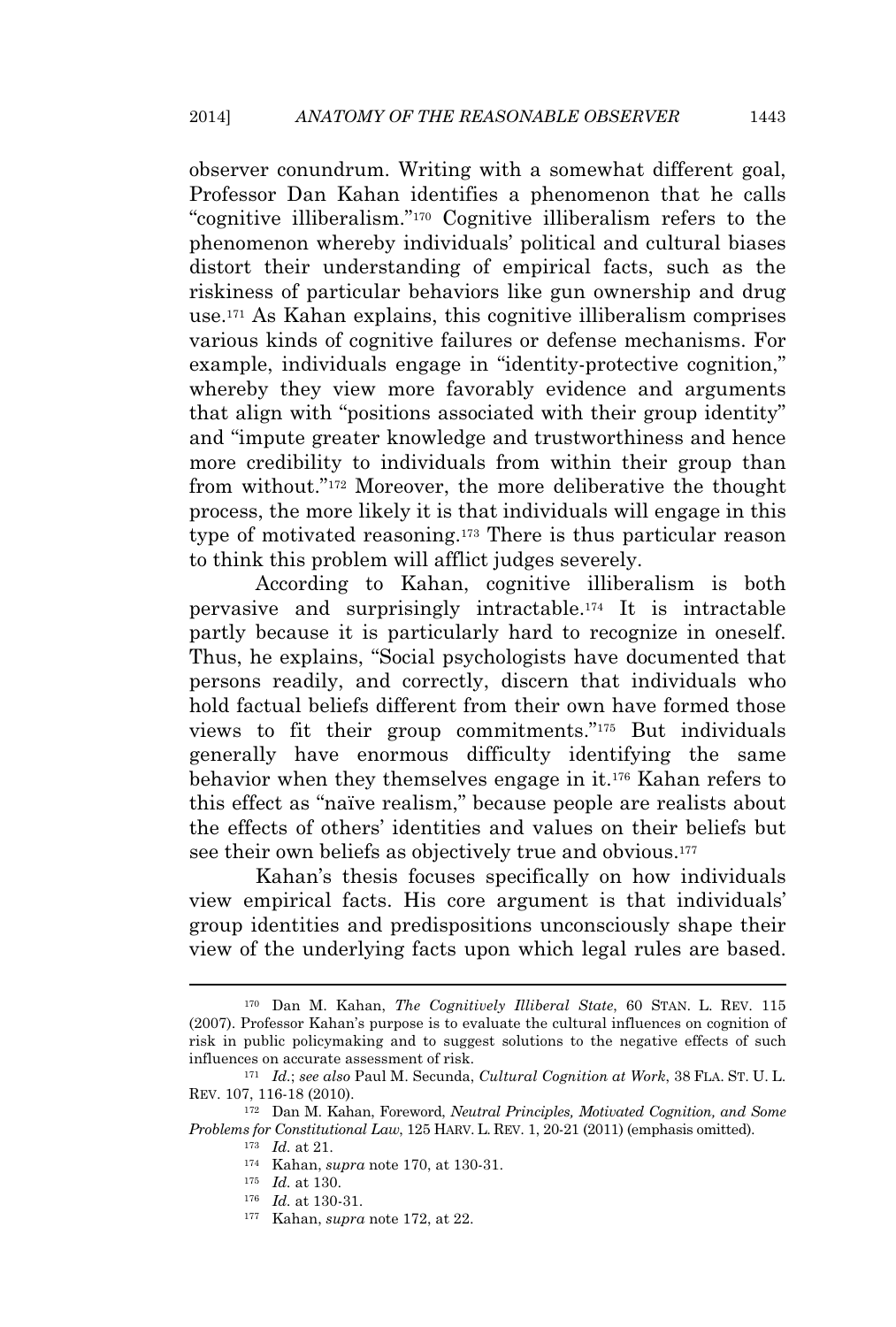Thus, to the extent that debates about criminal or constitutional law turn on empirical and predictive facts about the real-world impact of certain policies, an individual will believe that her view of the ultimate legal issue is correct and based on facts and that her opponent's view is a bad-faith or purely ideological view that ignores or misreads the facts.<sup>178</sup> But the same model may be applied to one's perception of social meaning. Indeed, it could help explain why different courts reach radically different conclusions when viewing the same or similar displays, leading to the criticisms of inconsistency and incoherence described above.<sup>179</sup> To take a recent example, recall Justice Scalia's famous exchange with plaintiff's counsel in *Salazar v. Buono*, in which the ACLU attorney insisted that non-Christians would feel marginalized by a war memorial in the form of a Latin cross, because it would appear to honor only the Christian war dead.<sup>180</sup> Justice Scalia characterized that assertion as an "outrageous" interpretation.<sup>181</sup> Such an exchange is a perfect demonstration of two individuals' inability to see their own interpretations as anything but based on clear and obvious facts, and the other's as simply disingenuous.<sup>182</sup>

<sup>181</sup> Transcript of Oral Argument at 38-39, Salazar v. Buono, 130 S. Ct. 1803 (2010) (no. 08-472), 2009 WL 3197881.

<sup>182</sup> The entire exchange was as follows:

JUSTICE SCALIA: The cross doesn't honor non-Christians who fought in the war? Is that—is that—

MR. ELIASBERG: I believe that's actually correct.

JUSTICE SCALIA: Where does it say that?

MR. ELIASBERG: It doesn't say that, but a cross is the predominant symbol of Christianity and it signifies that Jesus is the son of God and died to redeem mankind for our sins, and I believe that's why the Jewish war veterans—

<sup>178</sup> *Id.* at 6-8; *see also* Dan M. Kahan, *The Secret Ambition of Deterrence*, 113 HARV. L. REV. 413 (1999).

<sup>179</sup> *See supra* Part II.B. For example, in *ACLU v. Mercer Cnty.*, 432 F.3d 624 (6th Cir. 2005), the Sixth Circuit Court of Appeals upheld a Kentucky county courthouse Ten Commandments display that it acknowledged to be "identical in all material respects" to the Kentucky county courthouse display that the Supreme Court struck down in *McCreary Cnty. v. ACLU*, 545 U.S. 844 (2005). *Mercer Cnty.*, 432 F.3d at 626. This and other post-*McCreary County* cases are discussed in Kreder, *supra* note 2.

<sup>180</sup> Transcript of Oral Argument at 38-39, Salazar v. Buono, 130 S. Ct. 1803 (2010) (no. 08-472), 2009 WL 3197881; *cf.* Douglas Laycock, *Government-Sponsored Religious Displays: Transparent Rationalizations and Expedient Post-Modernism*, 61 CASE W. RES. L. REV. 1211, 1212 (2011).

JUSTICE SCALIA: It's erected as a war memorial. I assume it is erected in honor of all of the war dead. It's the—the cross is the—is the most common symbol of—of—of the resting place of the dead, and it doesn't seem to me what would you have them erect? A cross—some conglomerate of a cross, a Star of David, and you know, a Moslem half moon and star?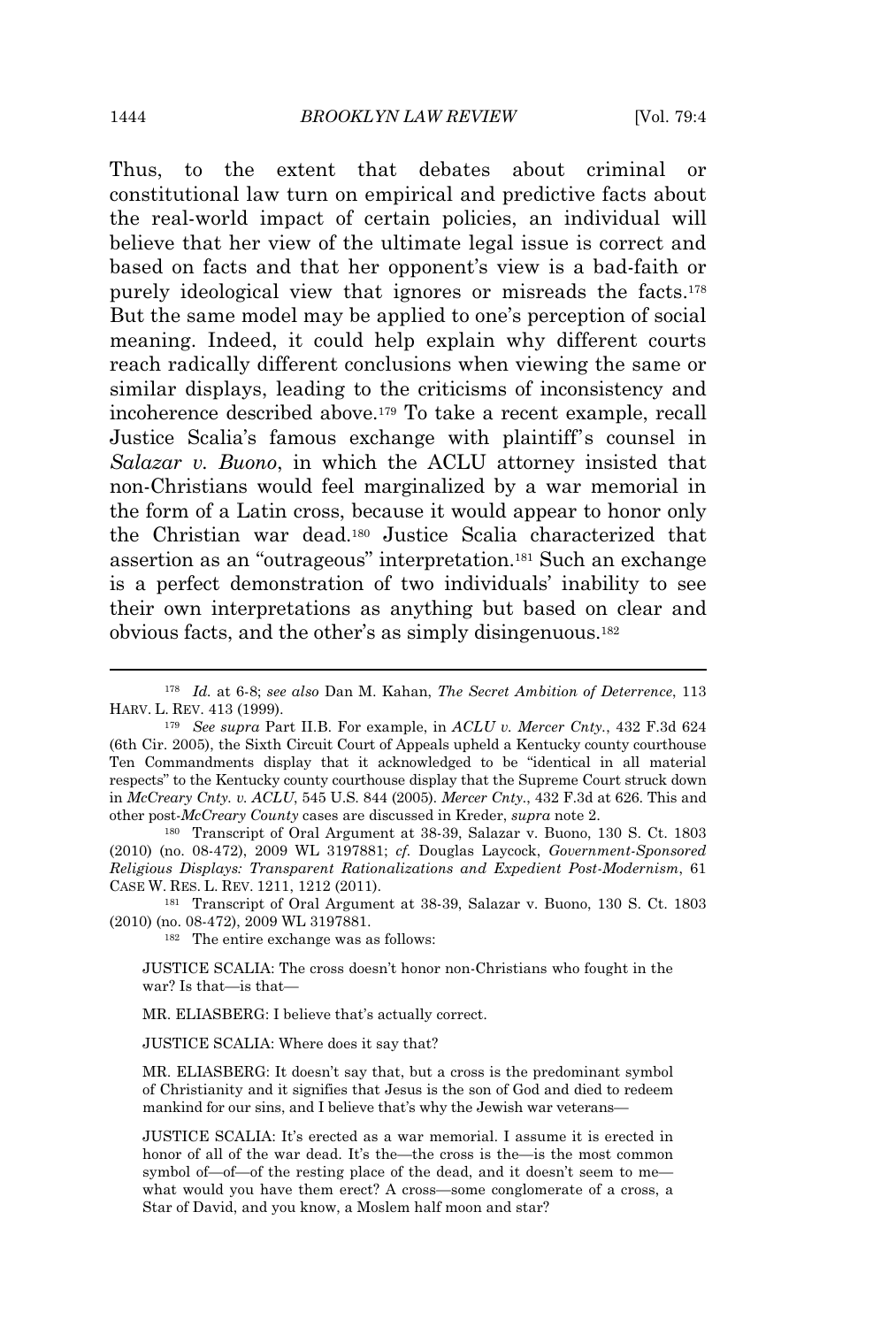#### 2014] *ANATOMY OF THE REASONABLE OBSERVER* 1445

Similarly, the Ninth Circuit, in overturning a grant of summary judgment for the government in a challenge to a Latin cross war memorial, stated that the district court improperly discounted the plaintiff's expert's testimony about the history of war memorials: "[T]he district court erroneously branded [the expert's] declarations as conclusory, ignoring the detailed listings and historical analysis provided in the record." <sup>183</sup> At the same time, the court noted disapprovingly that "the district court accepted without comment the statements of the government's expert . . . who offered a number of wholly conclusory statements without historical reference or supporting facts." <sup>184</sup> The clearly divergent perspectives of the district court and the court of appeals on whose historical evidence is trustworthy (and whose is "conclusory") appear to mirror the phenomenon that Kahan describes.

#### 2. Is Religion the Problem?

Even if it were possible to adopt another's worldview, it is not clear that the nonadherent's perspective is necessarily the most relevant for the judge to assume. In a recent empirical study, Professors Gregory Sisk and Michael Heise conclude that political ideology—and not religious belief—plays a significant role in predicting how judges will decide establishment clause cases.<sup>185</sup> Their study of all establishment clause decisions by federal appeals court and district court judges between 1996 and 2005 revealed that federal judges appointed by Democratic presidents were 2.25 times more likely to uphold plaintiffs'

(Laughter.)

MR. ELIASBERG: So it is the most common symbol to honor Christians.

MR. ELIASBERG: Well, my—the point of my—point here is to say that there is a reason the Jewish war veterans came in and said we don't feel honored by this cross. This cross can't honor us because it is a religious symbol of another religion.

*Id*.

<sup>183</sup> Trunk v. City of San Diego, 629 F.3d 1099, 1112 n.12 (9th Cir. 2011). <sup>184</sup> *Id.*

MR. ELIASBERG: Well, Justice Scalia, if I may go to your first point. The cross is the most common symbol of the resting place of Christians. I have been in Jewish cemeteries. There is never a cross on a tombstone of a Jew.

JUSTICE SCALIA: I don't think you can leap from that to the conclusion that the only war dead that that cross honors are the Christian war dead. I think that's an outrageous conclusion.

<sup>185</sup> Gregory C. Sisk & Michael Heise, *Ideology "All the Way Down"? An Empirical Study of Establishment Clause Decisions in the Federal Courts*, 110 MICH. L. REV. 1201, 1261 (2012).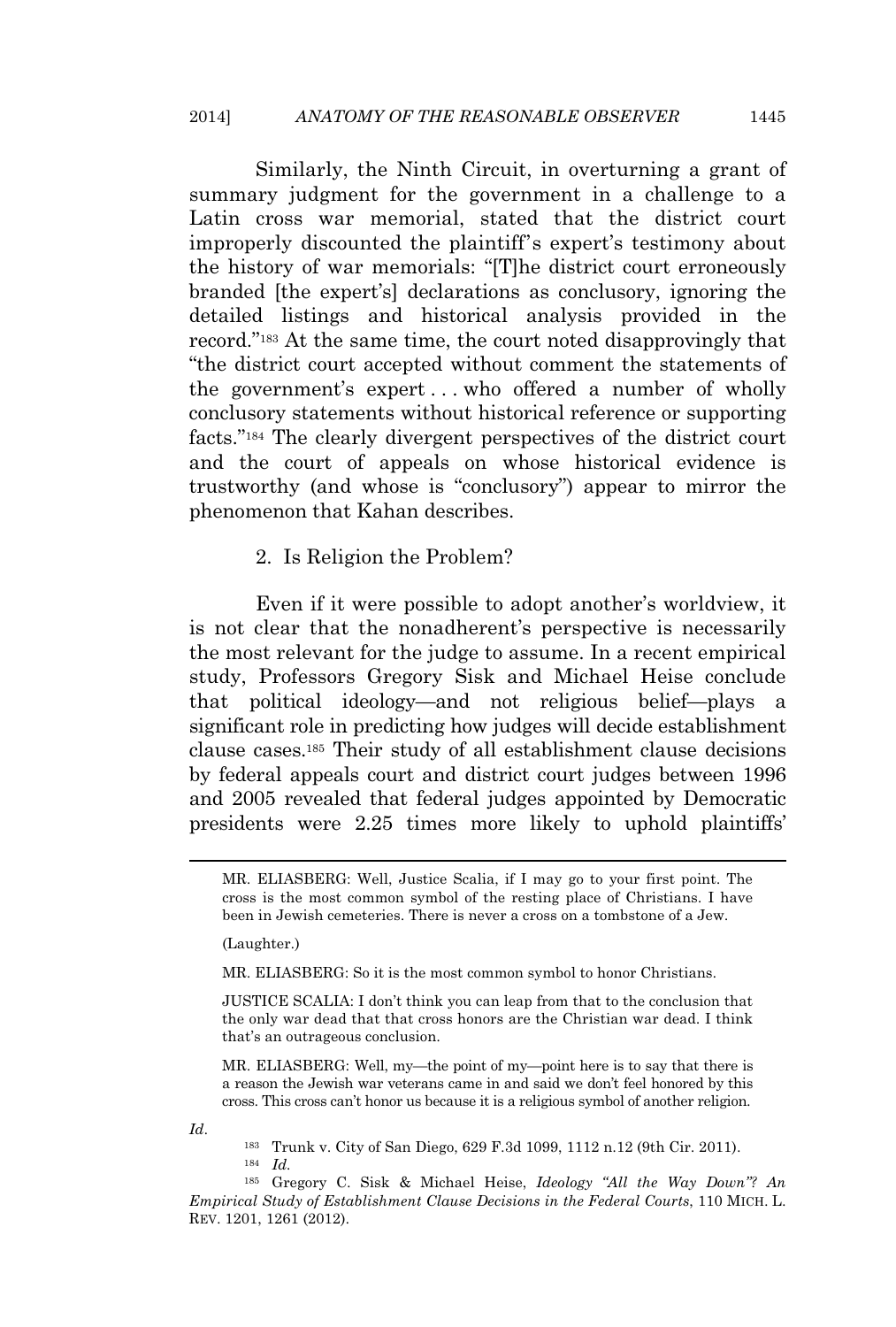establishment clause claims than Republican-appointed judges.<sup>186</sup> They found that "no other variable—not the judges' prior legal positions, *religion*, race, or gender—proved consistently salient in predicting the outcome of claims alleging that governmental conduct crossed the supposed line 'separating Church and State' under the Establishment Clause."<sup>187</sup>

These findings throw into question arguments claiming that judges tend to find nonendorsement when they view a government practice or display from a Christian worldview. Clearly, such an assumption underlies arguments urging the courts to adopt the perspective of the "reasonable *religious* outsider" or the "reasonable non*adherent*." <sup>188</sup> A similar intuition underlies Professor Mark Tushnet's statement that the result in *Lynch* may have been different if there had been "a Jew on the Court to speak from the heart about the real meaning of public displays of crèches to Jews." <sup>189</sup> Likewise, Professor Kenneth Karst has suggested that "[p]erhaps it is not wholly accidental that the main dissenting opinions" in a case upholding Hawaii's Good Friday state holiday under the establishment clause were written by non-Christian judges.<sup>190</sup> Indeed, these sorts of observations are quite logical and commonplace.

Nonetheless, to the extent that the judge and the reasonable observer are one, it seems that the reasonable observer's politics would be more important than his religion. Of course, it is possible that one's politics correlate with one's attitudes toward the proper role of religion in society. If so, it may be that this attitude helps determine one's perspective on the social meaning of religious displays and other forms of religiously charged government conduct.<sup>191</sup> But this is not the same as saying that one's perspective is determined by one's religion. It is therefore highly questionable whether urging judges to adopt the perspective of a religious outsider would have the intended effect, even if such a feat were possible.

Kahan's findings, together with Sisk and Heise's, indicate that cultural and political preconceptions certainly

- <sup>189</sup> Mark Tushnet, *The Constitution of Religion*, 50 REV. POL. 628, 651 n.31 (1988).
- <sup>190</sup> Karst, *supra* note 13, at 524.

<sup>&</sup>lt;sup>186</sup> *Id.* at 1204-05. Though the study combined all establishment clause cases and did not separate out cases in which judges applied the endorsement test as opposed to another test (such as *Lemon*), the statistical significance of the correlation between decision and ideology was particularly great for cases involving religious symbols (p < .001). *Id.*

<sup>&</sup>lt;sup>187</sup> *Id.* at 1205 (emphasis added).

<sup>188</sup> *See supra* notes 114-18 and accompanying text.

<sup>191</sup> *E.g.*, Sisk & Heise, *supra* note 185, at 1230, 1243.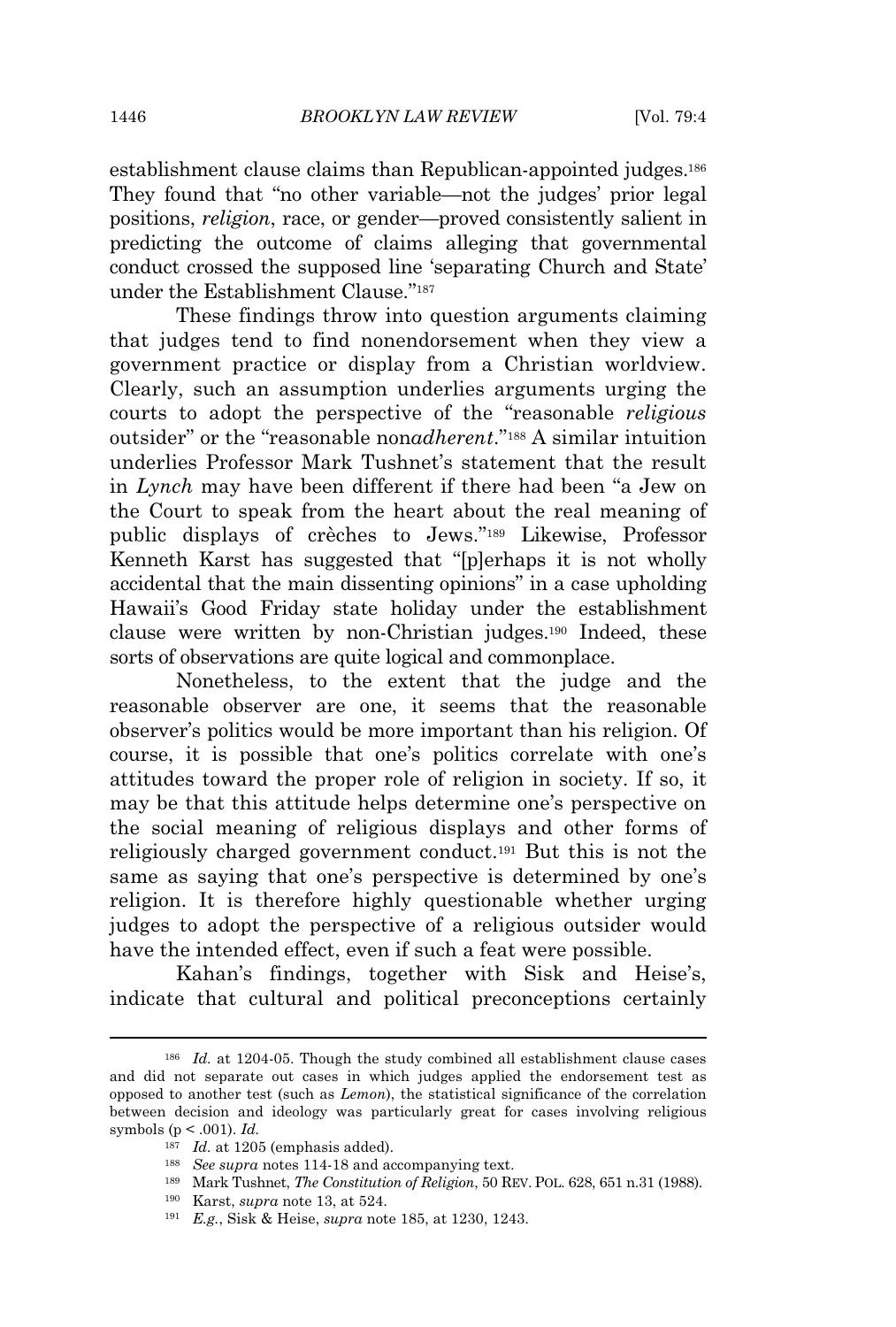affect judges' perceptions of the displays they are supposed to be interpreting with objectivity. At the same time, merely making judges aware of this effect or asking them to change their perspective is unlikely to have the intended effect. Individual judges may genuinely believe they are being objective, or even mindful of the outsider's perspective, but chances are great that they are not actually doing so.

# *C. Turning to Law*

The predominant critiques of the reasonable observer have distracted us from the true problem at hand: how to interpret the social meaning of a display in a way that is more principled and consistent than existing approaches. This section proposes some doctrinal modifications that could improve the consistency of outcomes in cases involving interpretation of social meaning. These proposed alterations reflect the revised understanding of the reasonable observer outlined above. They do not radically change the endorsement inquiry; indeed, some courts may, consciously or not, already apply the device in this way. But this understanding of the reasonable observer is not uniform, and the small modifications proposed here will regularize and clarify the doctrine. First, the interpretive inquiry involved in these cases must be defined with more precision. Second, evidentiary standards should be relaxed but applied with a proper understanding of what is and is not relevant to the endorsement question. Finally, courts should make more aggressive use of presumptions and burdens of proof in order to manage, and decide among, the inevitable multiplicity of possible meanings involved in any difficult case.

# 1. An Interpretive Inquiry

The endorsement inquiry must be understood as an interpretive inquiry just like the many other interpretive inquiries in which judges engage. There is, however, one important difference: in cases of social meaning, judges must recognize, and learn to handle, the inevitable polysemy of such displays. Symbolic displays almost always produce multiple reasonable interpretations. There is not one reasonable observer, but many.

The interpretive question must also be stated more clearly. As described above in Part I, the question at the heart of the establishment clause inquiry is whether the governmental practice or display casts particular community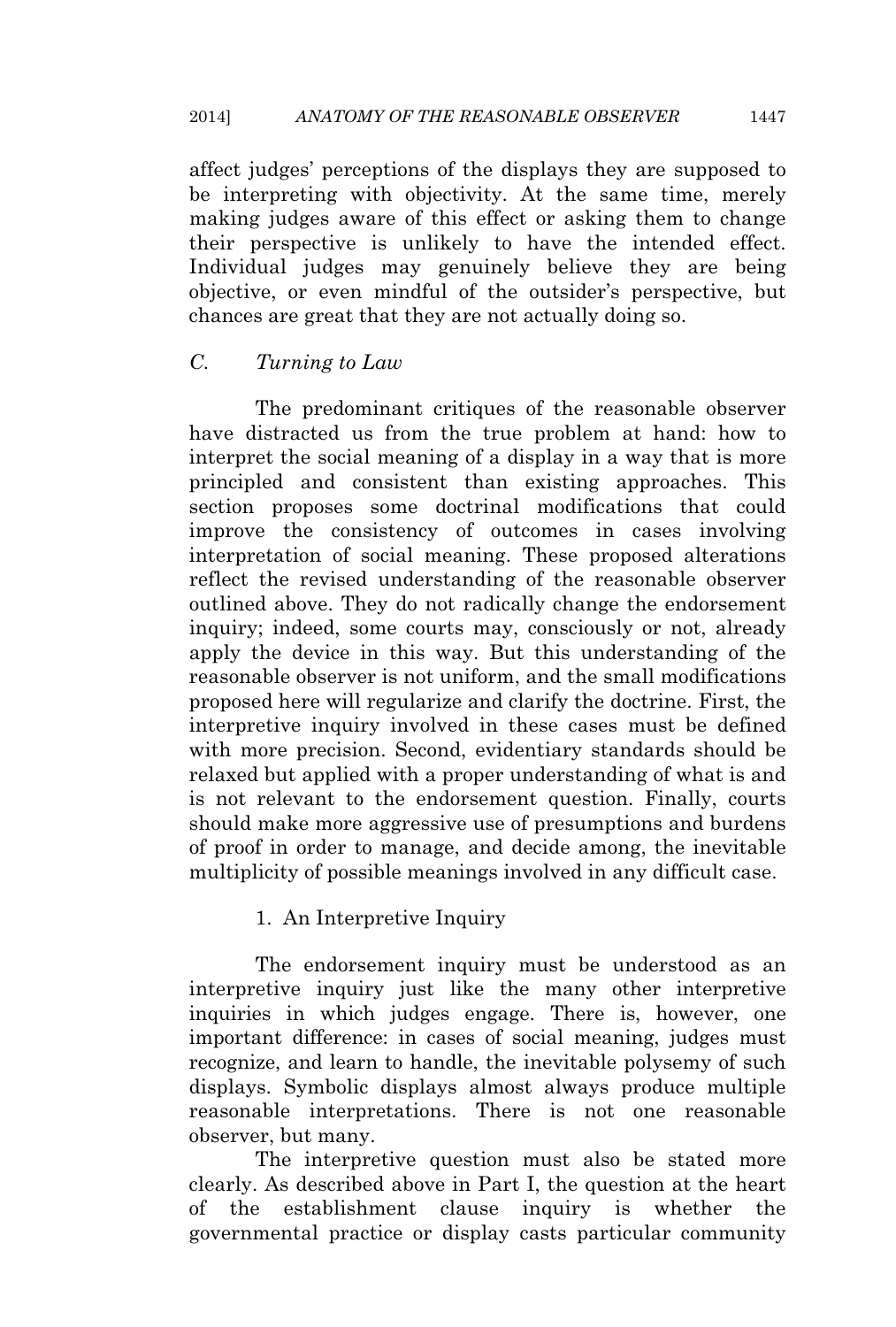members as outsiders based on their religious beliefs (or lack thereof).<sup>192</sup> But it is also important to recall exactly what the inquiry into *social* meaning entails. The relevant question is not what a particular government actor intended, but rather what the governmental display or practice means in a particular context. As such, the relevant question is what purpose or intention we would reasonably understand the governmental speaker to have when engaging in this practice or sponsoring this display.<sup>193</sup>

This inquiry is, of course, fraught with difficulties. One primary difficulty is that, although many meanings will always be possible, judges will often tend to see the meaning that is most aligned with their own identities, beliefs, or politics as the self-evidently correct one.<sup>194</sup> It seems that progress could be made toward dealing with this problem, however, if courts were required to recognize that, in most cases, there will be multiple reasonable meanings for a religious display.<sup>195</sup> This recommendation recognizes the reality that meaning will be contested in almost all such cases, given the complexities of the context, including the various perspectives of the message's "readers." <sup>196</sup> However, rather than trying to assume one particular perspective on meaning—that of the religious outsider, for example—the correct result can be achieved by adopting a presumption against majority religious symbols, as discussed below.

<sup>192</sup> *See supra* Part I.C.

<sup>193</sup> *See supra* Part III.A. Interestingly, the Sixth Circuit has occasionally articulated the test in roughly this way, albeit in connection with the "purpose" prong rather than the "effect" prong of the endorsement test. *See* ACLU v. Grayson Cnty., 591 F.3d 837, 856 (6th Cir. 2010) (considering "what the objective observer would have understood the purpose behind the display to be" (emphasis omitted)). I take the position here that the purpose and effect inquiries collapse into one when social meaning is at issue.

<sup>194</sup> *Supra* Part III.B.1; *see also* Laycock, *supra* note 180, at 1212 ("When Justices and government lawyers defend government-sponsored religious displays by claiming that the display is really secular, the argument is often rather conclusory. But the response is often even more conclusory. 'Just look at it. See! It's religious.'").

<sup>195</sup> In *Trunk v. City of San Diego*, for example, the court "beg[an] by considering the potential *meanings* of the" challenged symbol. 629 F.3d 1099, 1110 (9th Cir. 2011) (emphasis added).

<sup>196</sup> My suggestion is also in line with Professor Kahan's proposals for dealing with motivated cognition—namely, "cultivation of judicial idioms of aporia," by which judges acknowledge openly in their opinions that some cases are complex and do not permit straightforward answers; and "expressive overdetermination," by which judges recognize multiple social meanings, while still being required to choose one as the correct one. Kahan, *supra* note 172, at 59-68; *cf.* Dan M. Kahan, et al., *"They Saw a Protest": Cognitive Illiberalism and the Speech-Conduct Distinction*, 64 STAN. L. REV. 851, 898 (2012); Secunda, *supra* note 171, at 144-47.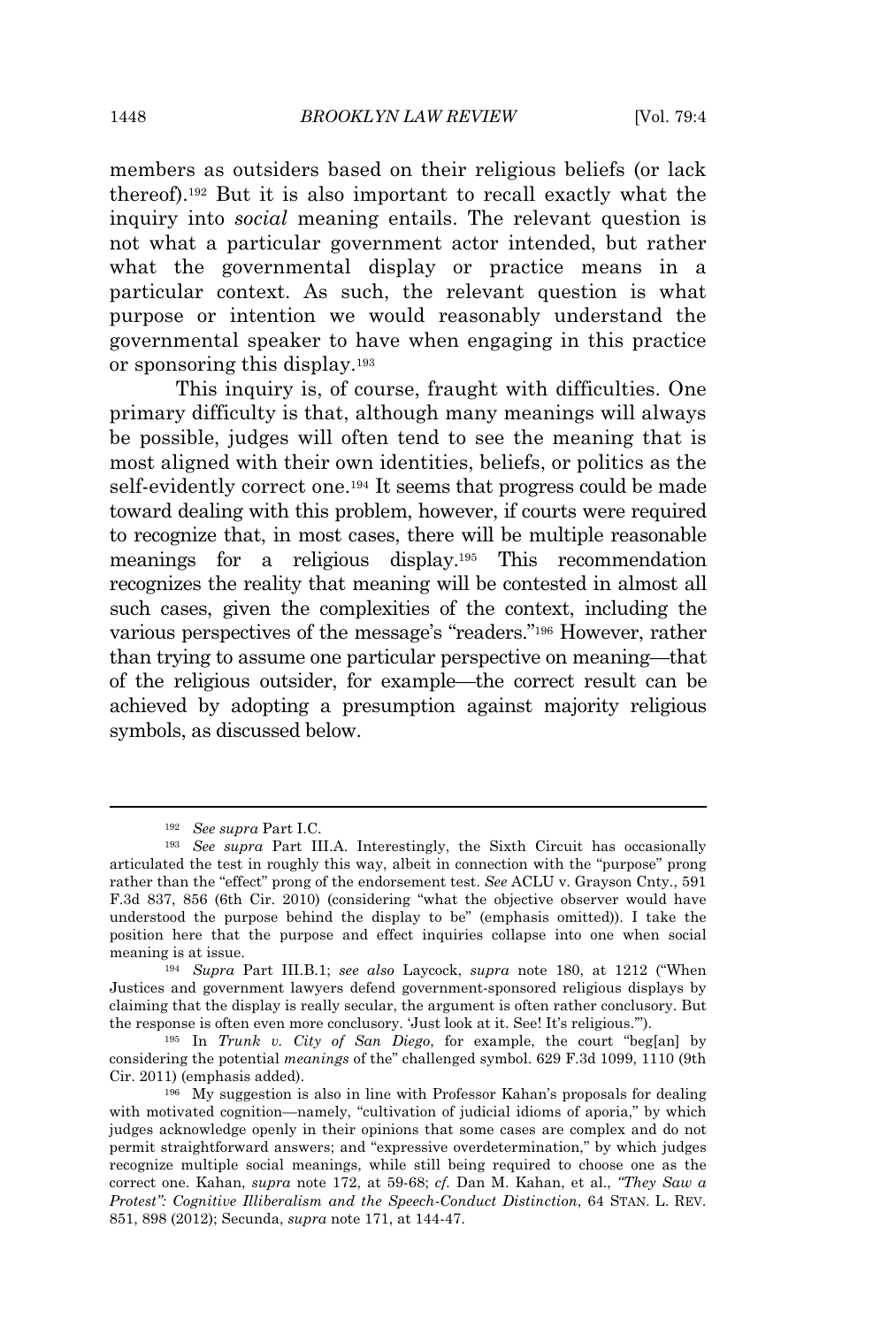# 2. Evidentiary Concerns

As this article has already suggested, judges engaged in the interpretation of social meaning have no choice but to occupy the position of the reasonable observer. The fact that the reasonable observer's knowledge need not be limited should mean that courts could be relatively relaxed in terms of the evidence they consider. It is already common practice for courts to hear expert testimony,<sup>197</sup> to look outside the record to understand the nature and significance of a particular symbol within a religious tradition,<sup>198</sup> to consider historical materials,<sup>199</sup> and even to take some sort of judicial notice of the social context in which the display exists.<sup>200</sup> In so doing, it seems that judges need not be, and generally are not, limited by the record compiled by the parties before them. If they are engaging in a judicial act of interpreting social meaning as a matter of law rather than as a factual inquiry into adjudicative facts or actual individuals' perceptions, they need not rely on the closed universe of litigation documents.

In addition to the extrinsic materials just described, judges might take empirical studies or surveys into account.<sup>201</sup> This is different, however, from saying that meaning can be empirically determined or that such evidence should be dispositive. Although no statistical study can or should determine social meaning, it is nonetheless important for judges to be made aware of differing understandings of social meaning, particularly by those who are situated differently from them. The views of nonadherents—even idiosyncratic views—would be relevant, as they would simply provide more

<sup>197</sup> *See, e.g.*, Hewitt v. Joyner, 940 F.2d 1561, 1564 (9th Cir. 1991) (noting expert testimony submitted in a challenge under California Constitution to a public park full of religious statuary); Trunk v. City of San Diego, 629 F.3d 1099, 1112-14 (9th Cir. 2011).

<sup>198</sup> *See, e.g.*, Cnty. of Allegheny v. ACLU, 492 U.S. 573, 616-17 n.65 (1989) (citing Gilbert, *The Season of Good Will and Inter-religious Tension*, 24 RECONSTRUCTIONIST 13 (1958)); Brooks v. City of Oak Ridge, 222 F.3d 259, 264 n.3 (6th Cir. 2000) (citing 15 THE ENCYCLOPEDIA OF RELIGION 470 (Mircea Eliade ed., 1987)).

<sup>199</sup> *See, e.g.*, Weinbaum v. City of Las Cruces, 541 F.3d 1017, 1023-25 (10th Cir. 2008); *cf. Trunk*, 629 F.3d at 1121 (noting that the city's history of anti-Semitism affected the way that the large Latin cross symbol would be perceived by the reasonable observer).

<sup>200</sup> *See, e.g.*, ACLU v. City of Stow, 29 F. Supp. 2d 845, 852 (N.D. Ohio 1998) ("The sad part of this case is that two years ago, probably less than 10% of the residents of Stow even knew that the city had a seal, and most likely only a fraction of those could describe what was on the seal. Now, almost everyone knows that one quadrant of the seal has a Christian cross. The issue has become very divisive to the community.").

<sup>201</sup> *See, e.g.*, Diamond & Koppelman, *supra* note 120; Feigenson, *supra* note 87, at 94-101.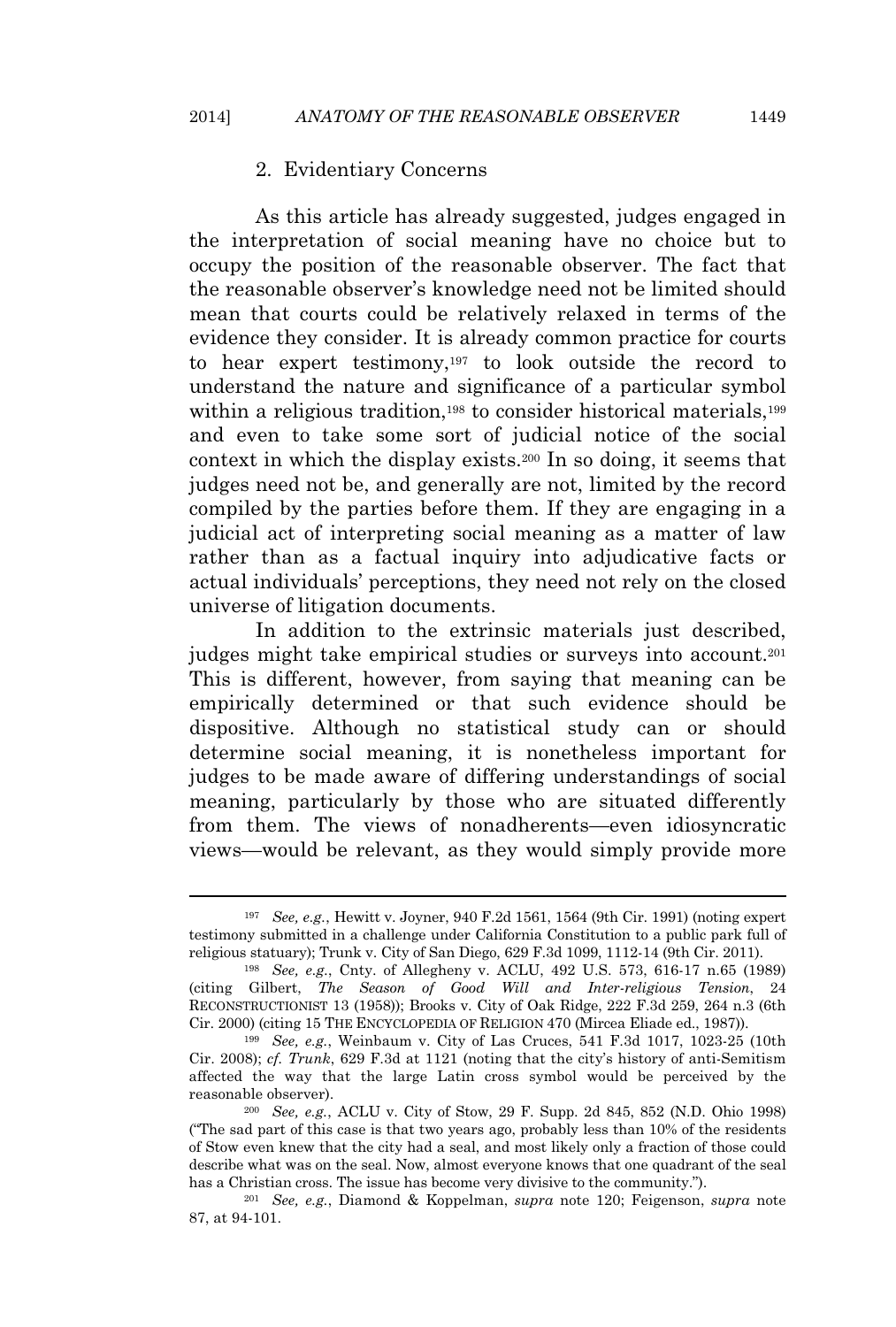information for the judge to use.<sup>202</sup> Such information could be introduced by means of expert testimony and affidavits, though none of these devices, alone, would determine the outcome.

At the same time, relevance must be enforced. In particular, courts must be careful to question the relevance of evidence that goes to the actual, subjective intent of a particular government actor, rather than the "reconstructed intent" that is relevant to social meaning. Thus, for example, in *ACLU v. Grayson County*, the Sixth Circuit Court of Appeals accepted the government's assertion that its Ten Commandments display which was essentially identical to the display struck down by the Supreme Court in *McCreary County v. ACLU*—had the purpose not to establish religion but to acknowledge history.<sup>203</sup> Although the dissent pointed out that the government actors made numerous explicit statements indicating an exclusive focus on finding a way to post the religious document in the courthouse,<sup>204</sup> the majority deferred to the government's own articulation of its subjective purpose.<sup>205</sup> Indeed, the court even acknowledged that the county's understanding of history was frankly inaccurate but then found this fact irrelevant.<sup>206</sup> The court noted, for example, that scholars have demonstrated that the Ten Commandments did not, in fact, influence American law in any meaningful way.<sup>207</sup> In addition, the court noted the display's claim that the *The Star Spangled Banner* inspired the Americans in the Revolutionary War, although the anthem was not actually written until decades after the revolution.<sup>208</sup> The choice to ignore the inaccuracy of the historical claims made by the county could only suggest that the court was concerned with the government actors' subjective intent or state of mind, rather than the intent that an observer would impute to the government's actions. An individual may be mistaken about history, but the reasonable observer would not accept false

<sup>202</sup> *See, e.g.*, Kunselman v. Western Reserve Local Sch. Dist., 70 F.3d 931, 932 (6th Cir. 1995) (noting the district court's consideration of affidavits describing how a challenged symbol was understood).

<sup>203</sup> ACLU v. Grayson Cnty., 591 F.3d 837, 849 (6th Cir. 2010). The display in *McCreary County* was struck down because the Court found that it did not have a secular purpose under the *Lemon* test. McCreary Cnty. v. ACLU, 545 U.S. 844, 859-69 (2005) (applying *Lemon v. Kurtzman*, 403 U.S. 602 (1971)). In *Grayson County*, the Sixth Circuit held that the display was not motivated by the same religious purpose, and—reaching an issue not reached by the Supreme Court—held that it did not have the effect of endorsing religion. *Grayson Cnty.*, 591 F.3d at 854-55.

<sup>204</sup> *Grayson Cnty.*, 591 F.3d at 857-63 (Moore, J., dissenting).

<sup>205</sup> *Id.* at 849 (majority opinion).

<sup>206</sup> *Id.*

<sup>207</sup> *Id.* at 849 n.6.

<sup>208</sup> *Id.*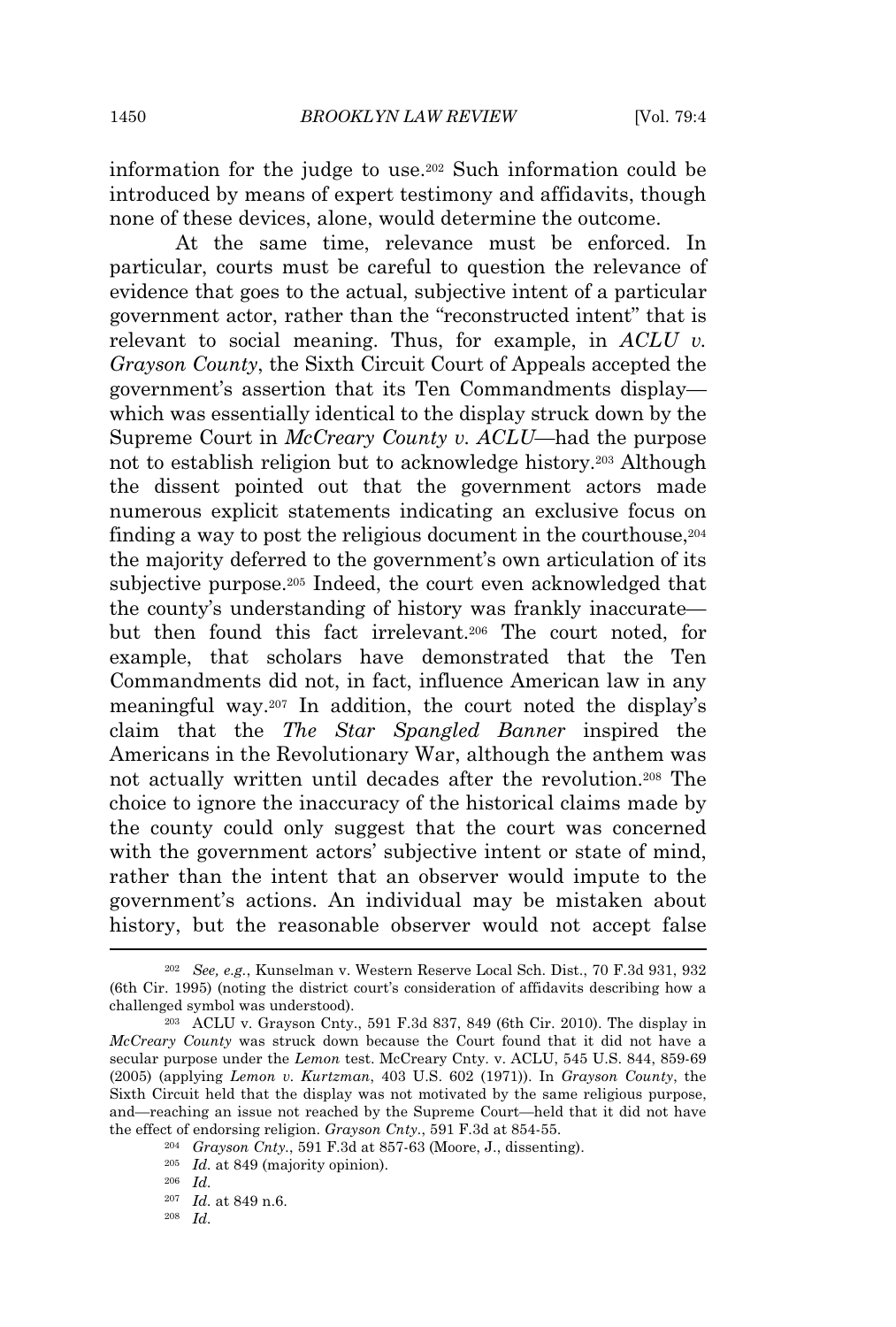historical assertions. If the social meaning inquiry is to be taken seriously, then this sort of evidence should not be considered by courts to be controlling.

### 3. Presumptions

Finally, rather than purporting to assume an outsider's perspective, judges dealing with cases demanding interpretations of social meaning should use presumptions and burden-shifting rules as a means of constraining the interpretive inquiry. If the central concern of the establishment clause is the religious outsider rather than the insider, judges can impose rebuttable presumptions that government sponsorship of majoritarian religious symbolism constitutes endorsement and place the burden on the government to rebut such a meaning. To do so, the government may use evidence of intent, expert testimony, religious and historical treatises, and other relevant information about the context.<sup>209</sup> A successful rebuttal would shift the burden from the government back to the plaintiff.

Presumptions can be invaluable to judges dealing with difficult cases. They function as tie-breakers when evidence is in equipoise. Presumptions allocate the risk of error to the party that should bear it, according the substantive principles of law that control the case. If the objective is to protect religious minorities, it is only sensible to craft a presumption to guide judges in close cases where meaning is disputable and disputed.

Indeed, judges dealing with religious display cases often invoke evidentiary burdens and scrutinize the record to determine whether a party has overcome those burdens. For example, in the *Grayson County* Ten Commandments case, the

<sup>209</sup> Indeed, the existing case law could be read to implicitly impose such a presumption when the symbol is freestanding. Courts often strike down displays of majority religious symbols when unaccompanied by other, secular or minority religious symbols. *See, e.g.*, Cnty. of Allegheny v. ACLU, 492 U.S. 573, 599-602 (1989) (striking down standalone crèche display); ACLU v. Mercer Cnty., 432 F.3d 624, 634 (6th Cir. 2005) (noting that *Stone v. Graham*, 449 U.S. 39 (1980), suggests the unconstitutionality of standalone Ten Commandments monuments). I have argued elsewhere for a rebuttable presumption against religious symbols on government property, Hill, *supra* note 36, at 539-44. Similarly, Justice Stevens has advocated for such a rule. *Allegheny*, 492 U.S. at 650 (Stevens, J., concurring in part and dissenting in part); Van Orden v. Perry, 545 U.S. 677, 708 (2005) (Stevens, J., dissenting); Capitol Square Rev. & Adv. Bd. v. Pinette, 515 U.S. 753, 797 (1995) (Stevens, J., dissenting). Finally, Professor Stephen Feldman has recommended the adoption of presumptions in certain establishment clause contexts in order to counteract favoritism toward religious insiders. Stephen M. Feldman, *Religious Minorities and the First Amendment: The History, the Doctrine, and the Future*, 6 U. PA. J. CONST. L. 222, 267-71 (2003). This article, however, refines and further develops the theoretical underpinning for that recommendation.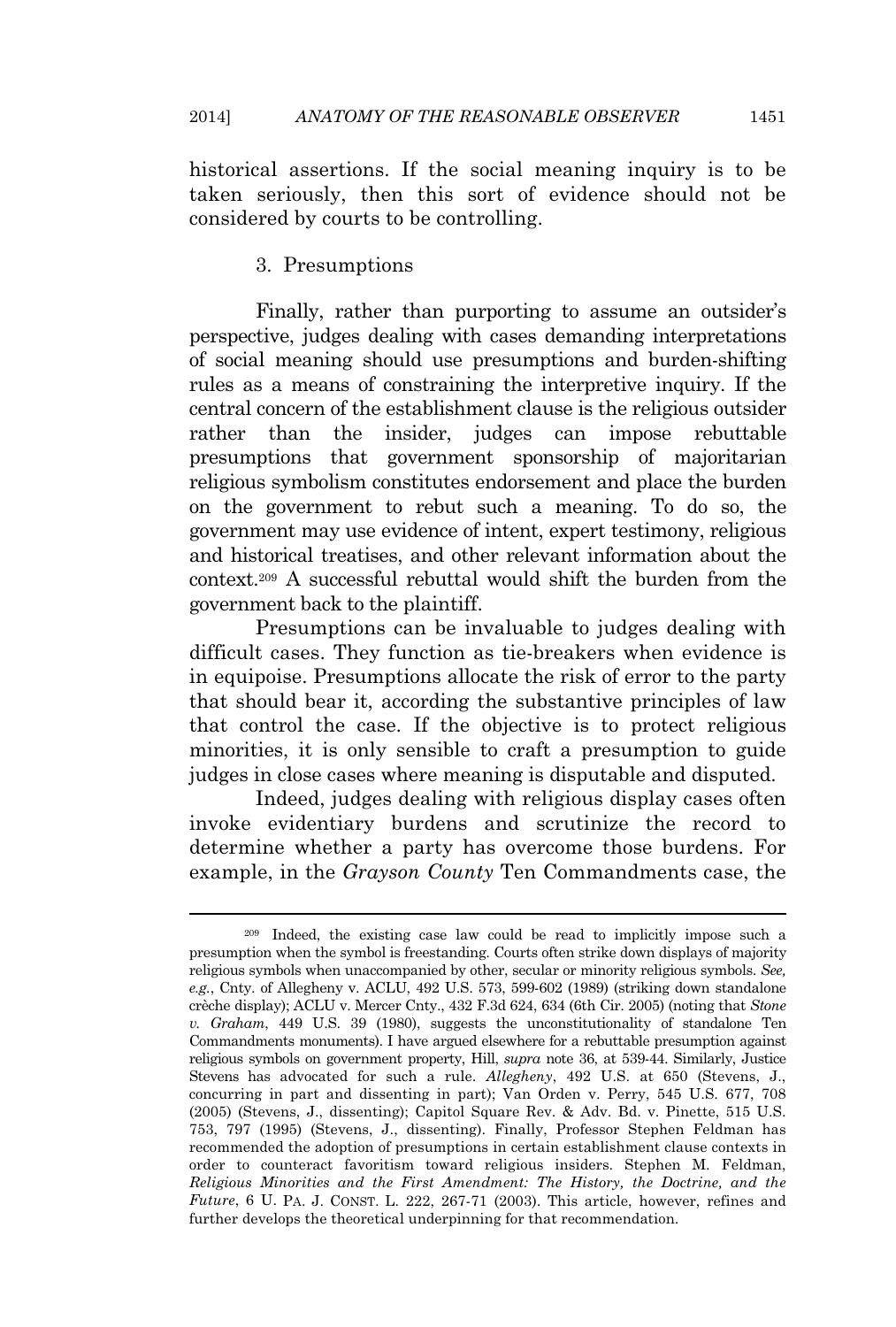court emphasized that "those objecting to a display . . . bear the burden of producing evidence sufficient to *prove* that the governmental entity's secular purpose is a sham, and that an objective observer would understand the display to be motivated predominantly by religion." <sup>210</sup> Of course, the plaintiff already bears the burden of proof in a constitutional challenge. But the existence of multiple reasonable meanings in most cases suggests that a rebuttable presumption in favor of one of those meanings would better serve the goals of the endorsement test and help judges choose correctly among them. Thus, if the court determined that multiple reasonable meanings were possible, it should credit the view that reads a majoritarian symbol as sending a message of exclusion.<sup>211</sup> This presumption flows from the fact that judges will otherwise tend, in most cases, to evince a majoritarian bias in interpreting the display. The government would still be free, however, to rebut the presumed message—for example, with powerful evidence of the symbol's nonreligious (historical or cultural) significance.<sup>212</sup>

Such a presumption can also act to counter the motivated cognition described by Kahan. If a judge is inclined to see only one meaning as obvious and true, putting a weight on the scale in favor of the "outsider" meaning may well counteract that inclination to some degree. Of course, there is the possibility that these techniques would not solve the problem entirely. Presumptions are easily manipulated and may, themselves, be difficult to administer or become mired in conceptual difficulty. But they would impose at least some constraints on the interpretive inquiry.<sup>213</sup> Moreover, moving the doctrine toward a more legalistic one might move judges' operative presumptions from the level of unconscious bias to

<sup>210</sup> *Grayson Cnty.*, 591 F.3d at 856.

<sup>211</sup> This proposal is similar to Professor Dorf's: he advocates in favor of a presumption of "multiple reasonable perspectives," suggesting that "if some identifiable group of people reasonably takes offense at what it regards as a government message of second-class citizenship, then the challenged government act, symbol, or statement is . . . subjected to some form of heightened scrutiny." Dorf, *supra* note 1, at 1336-37.

<sup>212</sup> *See, e.g.*, Weinbaum v. City of Las Cruces, 541 F.3d 1017 (10th Cir. 2008); Murray v. City of Austin, 947 F.2d 147 (5th Cir. 1991).

<sup>213</sup> Sisk & Heise, *supra* note 185, at 1249-53 (urging more rule-like structure for establishment clause cases as a means of ensuring that the inquiry is less freewheeling and the decision-making less politicized). For example, a per se rule against religious displays on public property, though perhaps excessively inflexible in this context, would surely constrain judges in many cases. *Cf.* Nat'l Abortion Fed'n v. Ashcroft, 330 F. Supp. 2d 436, 492-93 (S.D.N.Y. 2004) (noting disagreement with the state of the law but nonetheless applying a relatively straightforward rule requiring a health exception in abortion regulations).